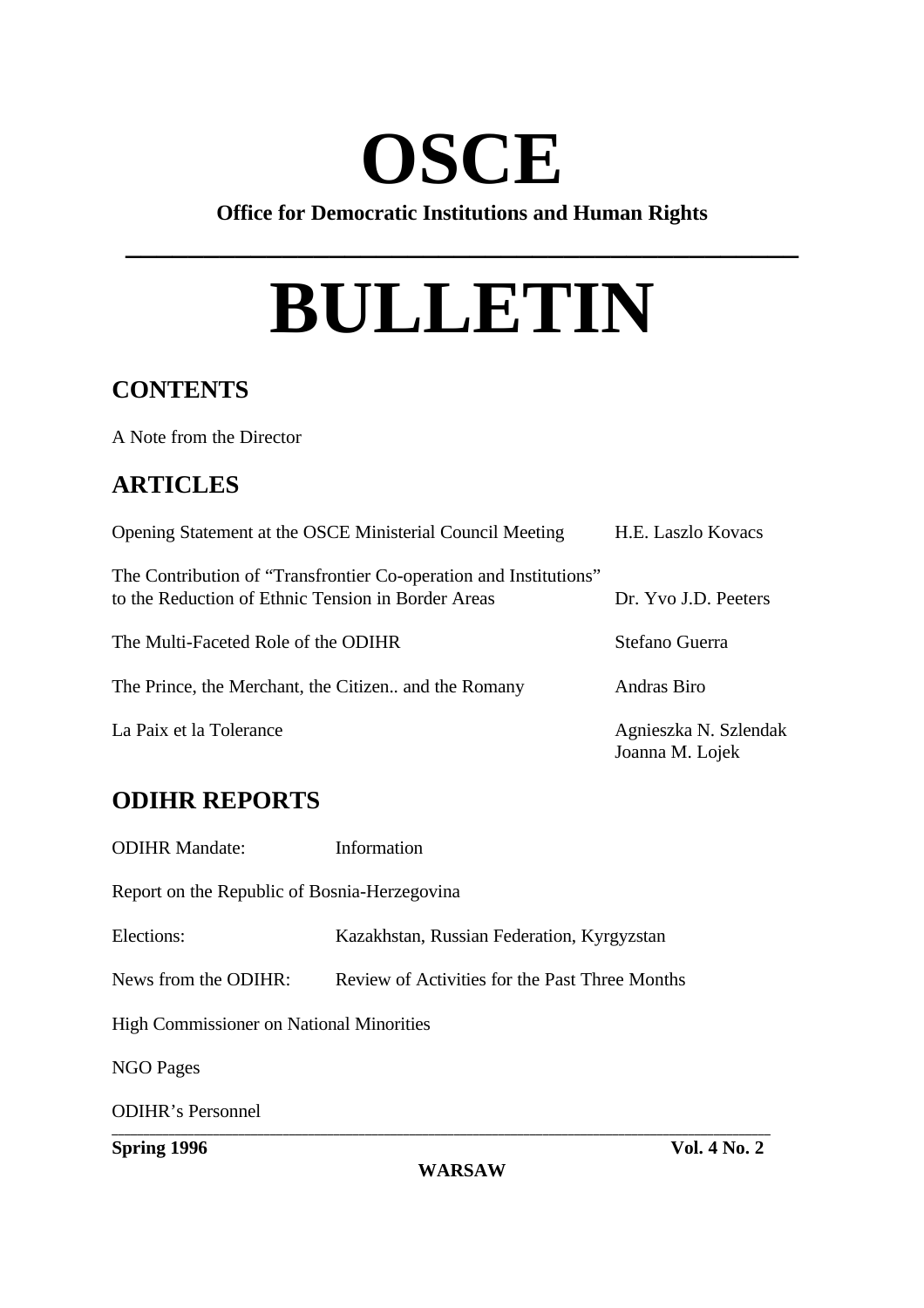## **A Note from the Director**

#### Dear Readers,

To mark the end of the Hungarian Chairmanship, we have reproduced the opening statement made by the Foreign Minister of Hungary, Laslo Kovacs, at the Ministerial Council last year. Dr. Yvo Peeters has produced an interesting article about the contribution of trans-frontier cooperation in the reduction of tension in border areas. There is also an informative, unsolicited article about the ODIHR which emphasises the contribution of the office to peace and security. Finally we have a thought provoking article which Andraso Biro has given us about Roma.

Last year we ran an essay writing competition in High Schools in Warsaw to commemorate the 20th Anniversary of the OSCE. The essay's topic was "Tolerance." We have the pleasure to publish the two winning articles in this issue.

This edition also outlines the contribution of the ODIHR to the reconstruction in Bosnia-Herzegovina. The other recent activities of the office are also recorded.

Since we have had additions and changes in staff recently, we thought that it would be interesting for you if we explained the structure of the office. We very much hope that during the course of this year you will have the opportunity to meet as many of us as possible. One of the first occasions might be the Seminar on Constitutional, legal and administrative aspects of the freedom of religion which will be held in Warsaw from 16 to 19 April, 1996.

In response to your suggestions we have started publishing our Bulletin in two languages - English and Russian. We are always pleased to receive any ideas that you might have, not only relating to the Bulletin and our other publications, but also about our work in general and what we are trying to achieve.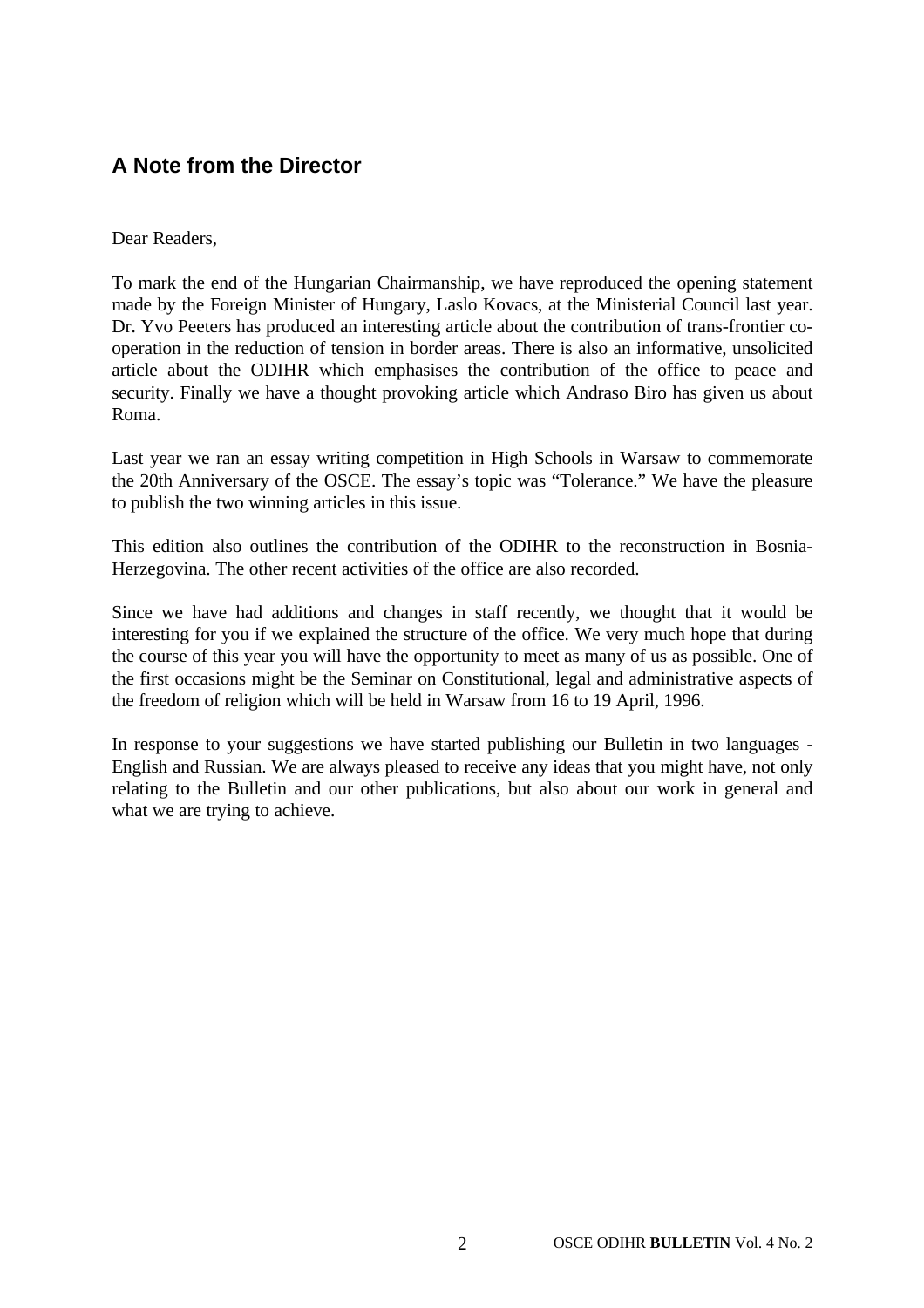## **Opening Statement at the OSCE Ministerial Council Meeting Budapest, 7 December 1995**

#### **LASZLO KOVACS H.E. Hungarian Foreign Minister OSCE Chairman in Office**

It is my great pleasure to welcome you to Budapest for this Meeting of the Ministerial Council. 1995 has been a historic year for OSCE: in its first year as an organisation, the OSCE built upon its impressive record, broke new ground in many areas, increased its quick reaction capabilities and consolidated its organisational structures. While extending its activities in the field and keeping a close eye on current issues in its area OSCE has begun to look to the future with its efforts to design a security model for the next century. Reviewing the implementation of the OSCE commitments has become a regular feature of OSCE activities. Steps have been taken to give practical meaning to openness and co-operation and in that context OSCE's dialogue and co-operation with international organisations and NGOs has improved. Just a few months ago we celebrated the twentieth anniversary of signing of the Helsinki Final Act which has become a standard in our community. The OSCE since the time of its inception has changed tremendously and has become a unique all-European security organisation. The OSCE's importance as an international body was most recently confirmed by the invitation in the Dayton agreements for the OSCE to play a key role in building democracy, respect for human rights and regional stability in former Yugoslavia. This stands before us as the greatest challenge in the history of the Helsinki process. In meeting that challenge we will each need to draw on all the political will our individual States can muster to ensure that this operation is provided with the substantial resources that it requires. I will return to this matter in a few moments.

Over the past year the OSCE has continued to be active in many areas through its field missions and has established some new operations. New developments of particular importance in 1995 included the establishment of a long-term OSCE presence in Chechnya and, as part of the OSCE activities in Bosnia and Herzegovina, the appointment of the Ombudsmen of the Federation. The successful functioning of the Ombudsmen was made possible, in part, by useful and much needed support of the OSCE Mission in Sarajevo. The Ombudsmen and the and Chechnya Assistance Group both broke new ground for the OSCE. In Chechnya the Assistance Group took a role in mediating between the warring parties. Despite having its work subject to the fluctuations of an ongoing conflict the Assistance Group Achieved considerable success through the development of a framework for negotiations between the parties and through playing the role of facilitator in the subsequent military agreements. Its continued involvement in human rights monitoring will be critical in the coming period. Support for Ombudsmen, whose work has been highly praised, represents a new kind of OSCE involvement in the promotion of human rights. It will be important to build upon the experience gained by the Ombudsmen in the OSCE's future operations in Bosnia.

OSCE Missions continue to provide important expert advice on the drafting and implementation of new constitutions, as in Georgia and Tajikistan. In some cases this work has provided helpful input on questions of regional status, ensuring autonomy or other forms of local self-government in nation legislation. The Missions in Ukraine and Moldova have been particularly active on such matters in the past year. The Missions in Latvia and Estonia are providing assistance with issues of implementing legislation. Mission are also involved in assisting with the implementation of bilateral agreements. One case in which such assistance has been welcomed by all parties concerned is the Scrunda Radar agreement between Latvia and the Russian troops from the eastern part of Moldova, which we hope will soon enter into force. A decision was reached this morning by the Permanent Council that should provide, with the assistance of the Mission, for increased transparency regarding all aspects of the withdrawal process .The Chairmanship views this as important progress towards creating an environment conducive to a long-awaited political settlement. The Mission in Skopje helps to serve as a confidence building instrument and is at the host government's disposal in coping with issues ranging form education to minorities and economic development. All field operations are active in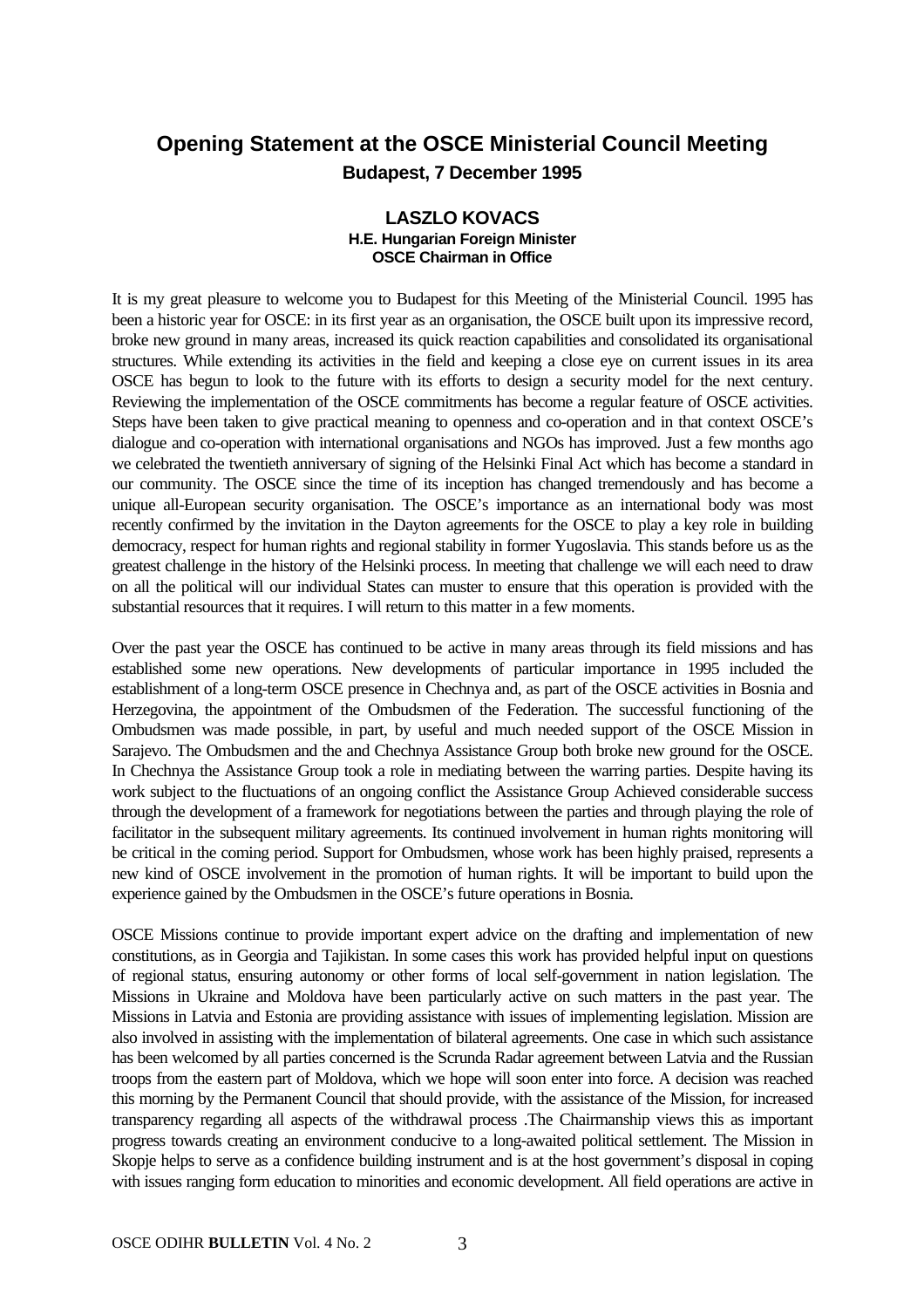promoting inter-ethnic harmony, some through round -tables and other mechanisms. All Missions are also committed to monitoring human rights and fostering democratic development, with input from the ODIHR and drawing on the expertise of the High Commissioner on National Minorities.

We hope to be able to establish a long-term presence in Croatia in the near future, as foreseen in Foreign Minister Granic`s invitation to do so which participating States continue to support. Two OSCE missions have visited Croatia and based on their recommendations discussions are underway in Vienna. The Objective of OSCE involvement in Croatia would be to assist central and local authorities in democracy building, protection of human and minority rights and promoting the safe return of refugees. Through these efforts the OSCE can help promote the peaceful reintegration of formerly occupied territories .

The OSCE continued to focus its attention on Kosovo, Sandjak and Vojvodina on a regular basis, and received a steady stream of alarming reports concerning the general situation and in particular the human rights abuses in those areas. These reports indicate that the situation in Kosovo is particularly grave and should therefore, be addressed as a priority. Developments in the region underline the urgent need for the return of the OSCE missions of long- duration.

One area in which the OSCE has long taken an interest is Nagorno-Karabakh. Let me share with you briefly the Chairman's perception of where we now stand. Agreement on basic principles for the resolution of the conflict continues to prove elusive. The Minsk Group, which continues to be the sole forum for resolving this conflict, encouraged the parties to make progress on substantive issues, including, recently, commitments to release POWs and other detainees. Despite the considerable efforts of the Minsk Group and the work of the recently dispatched Personal Representative of the Chairman-in-Office and his field assistants the deployment of an OSCE peacekeeping operation to the area does not yet appear to be sight .

The High -Level Planning Group Completed some outstanding work on the planning for an operation which would enable an OSCE deployment shortly after the necessary conditions are created. The Co-Chairman of the Minsk Conference will present their assessment shortly. OSCE 's field activities remain an important innovation in providing flexible and creative approaches to complex problems via contacts from the grass roots level up to the heads of state.

Last Year's Budapest Summit Completed the process of institutional change that began in Paris five years ago, and transformed the Helsinki process into an organisation with strengthened institutions. Since then the Senior Council has met three times, including once as the Economic Forum, holding important, high-level discussions focusing on major policy issues, such as on a common and comprehensive security model for Europe, and on the OSCE's future role in Bosnia. The Permanent Council has fulfilled with distinction its role as the regular decision making body of the OSCE, and has efficiently conducted much of the organisation's work . The informal ad hoc group meetings in Vienna have provided a forum for ongoing, indepth discussion on the activities of our resident missions, enabling participating States to have face-to-face dialogue with each of the Heads of Mission and to provide them with political guidance and support .As Chairman-in-Office, my staff and I have made extensive use of the executive action granted to the Chairman by the Budapest Summit Decision. This authority enabled us to take rapid action in response to a number of developments and is, in my opinion, one of the most important innovations resulting from OSCE structural changes.

The High Commissioner on National Minorities has continued to fill his busy schedule with important activity throughout 1995. His quiet diplomacy has won wide praise from participating States, and he continues to be viewed as among the most important parts of the OSCE's preventive diplomacy network. His involvement in round tables and the work of his experts groups have helped to building confidence and understanding in several participating States and could make important contributions in a number of others.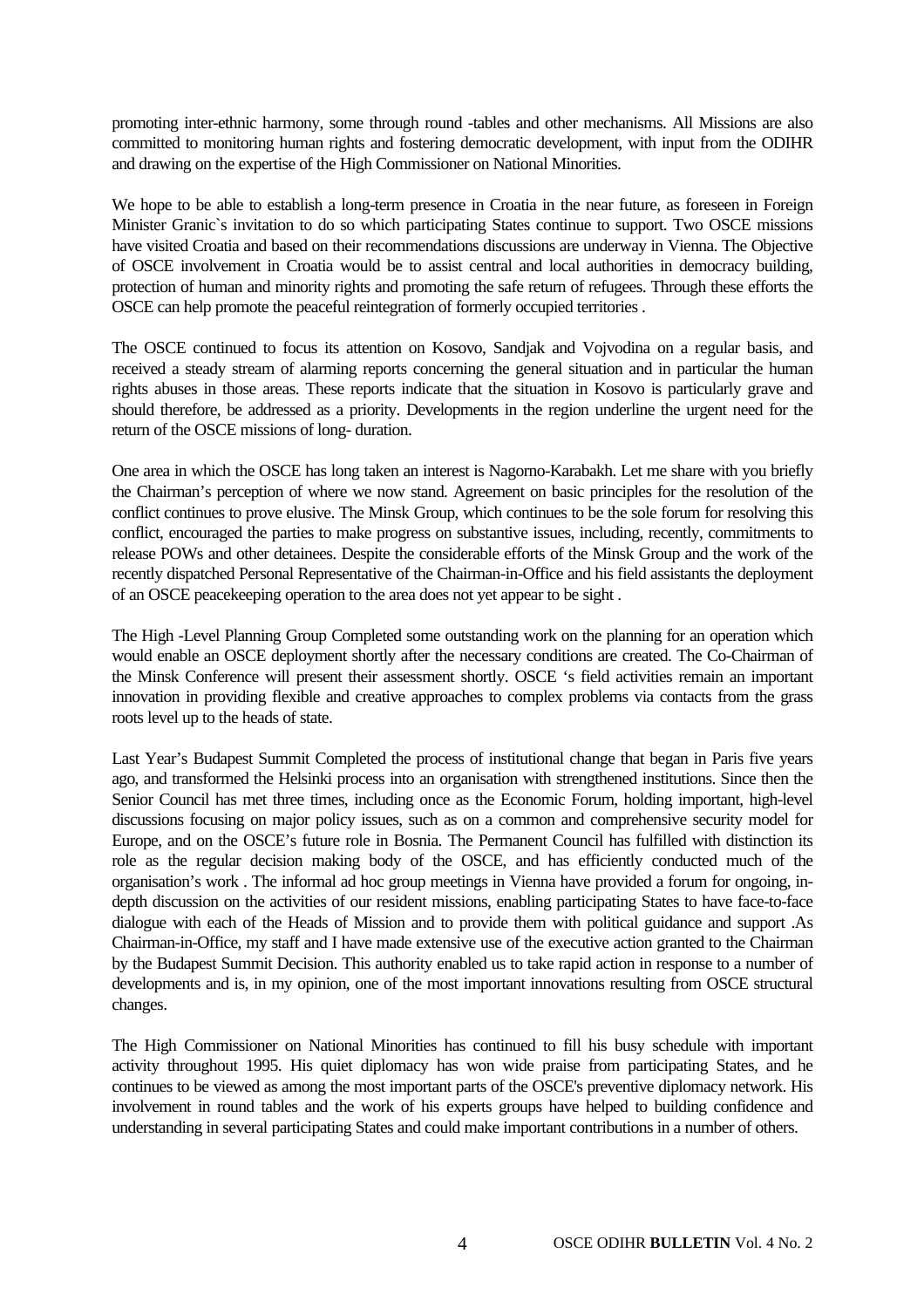The Office for Democratic Institution and Human Rights has been strengthened in the past year with the addition of staff and has received increasing numbers of requests for its expertise by missions and participating States. Its work load continues to grow faster then the rate at which new resources are added, putting the ODIHR under considerable strain. To keep pace with these increasing demands, we will soon have to decide to give it substantially more resources or to lower our expectations about what it can provide. A piecemeal approach will not suffice, as ODIHR will be put in the position of perpetually trying to catch up with the requirements we set out for it. The ODIHR observed a record number of elections this year, and is preparing to play, together with the High Commissioner on National Minorities , an important and most challenging role in the OSCE's involvement in Bosnia. I believe it deserves our full support.

The OSCE Parliamentary Assembly at its Annual Meeting in Ottawa discussed many issues that are in the forefront of our attention. There work has contributed to our debate in the Permanent Council.

The past year has also seen the development and strengthening of important inter-institutional links between the OSCE and other international organisations. We have had dialogue with key organisations on many occasions in various OSCE fora. We have improved our field co-operation with the UN, and look forward to developing strong co-operation with IFOR, ECMM, the UNHCR, the ICRC and the other numerous organisations involved in Bosnia as we undertake our extensive operation there. In its often declared spirit of openness, in 1995 the OSCE initiated dialogue with NGOs in Vienna, including international groups like Human Rights watch and the International Helsinki federation, and national groups such as the Sandjak Democratic Action Party, the Bosnian Serb Civic Forum, and others. Work has also begun on study on enhanced co-operation with NGOs.

As with the Human Dimension, in 1995 steps were taken to integrate Economic Dimension issues into the daily work of the OSCE. In addition to a successful Economic Forum meeting a special Permanent Council meeting on the Economic Dimension , with the participation of the UN ECE, World Bank , the IMF, the EBRD, OECD, the REC, and the International Commission was held. Next month Switzerland will host an implementation review of the Bonn Conference Document, the first of its kind.

This year the European Stability Pact, with its Baltic and Central European Tables, was passed to OSCE. The OSCE will serve as the Pact's repository and will oversee the implementation of agreements reached under its auspices. Discussions continue in the OSCE on sustaining and, when possible, expanding the efforts initiated by the Pact. In the course of 1995, increased and regular dialogue and an OSCE seminar in Cairo contributed to the development of OSCE's relationship with our Mediterranean Partner for Co-operation.

One of the most intensive efforts of the year has been the work on a common and comprehensive security model for Europe for the 21st century, which will be a subject of discussion later today .Two sessions of the Senior Council devoted extensive attention to it, a Security Model ad hoc group has been meeting in Vienna since March, and the Chairmanship drafted a paper on risk and challenges to security based on input from participating States that has been widely discussed and recently updated. One OSCE seminar was held on the subject which drew representatives from key international organisations, academics and high-level representatives from many foreign ministries for very informative presentations. The Russian Federation also hosted a successful seminar on a Security Model .

Presentations by representatives of regional and transatlantic organisations contributed to the Security Model discussions. Experts meetings were held on a Security Model on the margins of the Warsaw Human Dimension Implementation Review Meeting. The Chairmanship has prepared a progress report on the work done on a Security Model in 1995 for presentation to this Council in accordance with the Budapest Summit Decisions. I look forward to discussing this Project with you over lunch and in this afternoon's session.

Our work on a security model is not merely a theoretic exercise. Basic guidelines of this work are already being applied as we and other organisations implement the Dayton agreement to bring peace to Bosnia. For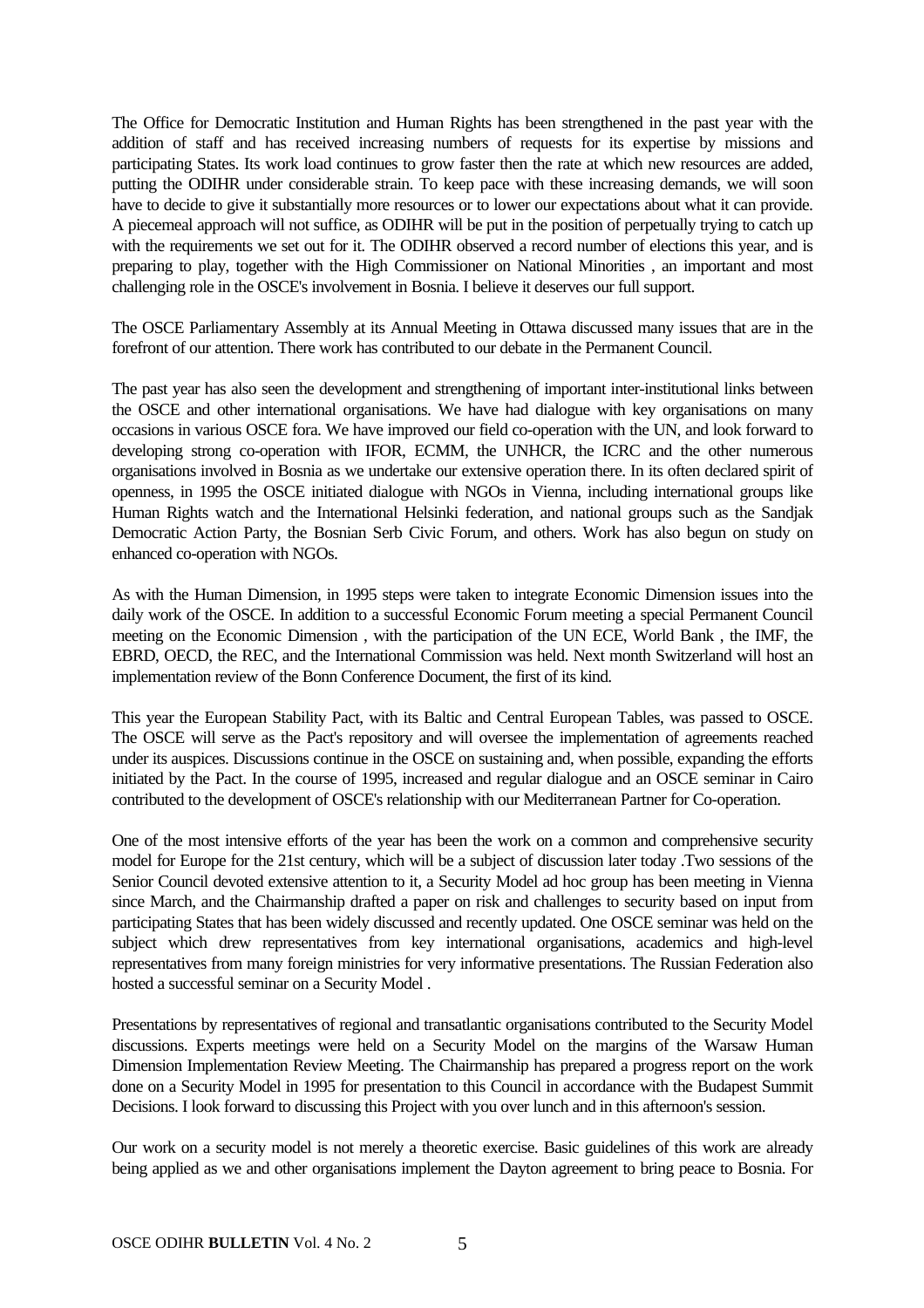Example, the UN, the OSCE, NATO, the EU, the Council of Europe and others are working together to restore stability and democracy there after four years of bloody conflict .In addition to these organisations this effort involves all OSCE participating States. It is a concrete example of how organisations and states can act together in a complementary and mutually reinforcing way.

1995 can rightfully be regarded as a crucial year in arms control. Let me refer to the CFE Treaty which remains a cornerstone of European Security. With its detailed information exchanges, intrusive verification and specific limitations it repeatedly proves its worth in promoting transparency and predictability, thereby increasing confidence and security. We are now at a critical point in the Treaty 's implementation .Parties to the Treaty completed the destruction of over 50,000 tanks and other heavy weapons. However, problems of implementation persist. I welcome the agreement recently reached by the parties to the Treaty on elements of a solution to the flanks issues which preserves the integrity of the Treaty .

Throughout the year the OSCE Forum for Security Co-operation worked on an Arms Control Framework, outlining future arms control priorities. In spite of expectations that the framework would be concluded by this meeting further negotiations are required.

As the OSCE looks to the future, arms control stands out as an important way to build or improve stability and security at regional and sub-regional levels. The OSCE will have a special role to play in arms control in Bosnia and south-eastern Europe .

I will not speak at length on Bosnia, as we have ample opportunity to discuss it tomorrow, but let me say this. Never has the CSCE or OSCE been faced with so daunting a challenge. The Dayton agreements call on us to help put back together one of the most badly frayed societies in modern history. Our contributions to elections, and thereby to the future of democracy, to human rights, and thereby to the ability of all residents to live without the fear that has plagued them for years, and to arms control and confidence and security building measures can make an enormous difference to the people of Bosnia, to European security, and to this chapter in the history of Europe.

 Much of the work will fall to the next Chairman-in-Office, Switzerland. We are pleased to pass the torch of OSCE leadership into such able hands, and wish Minister Cotti and his staff all success in the year to come. We will remain at his disposal as part of the Troika. I would also like to welcome the interest in the 1997 Chairmanship of Denmark.

At the September 1994 meeting of the CSCE Committee of Senior Officials I described the Chairmanship as an important maturity test for Hungary. It is my hope that our work as Chairman-in Office has convinced all our partners that Hungary is not only willing but also capable of meeting the highest standards of the cooperation .

I look forward to working with each of you over the next two days to ensure that we meet the considerable challenges before us, and that we meet them well.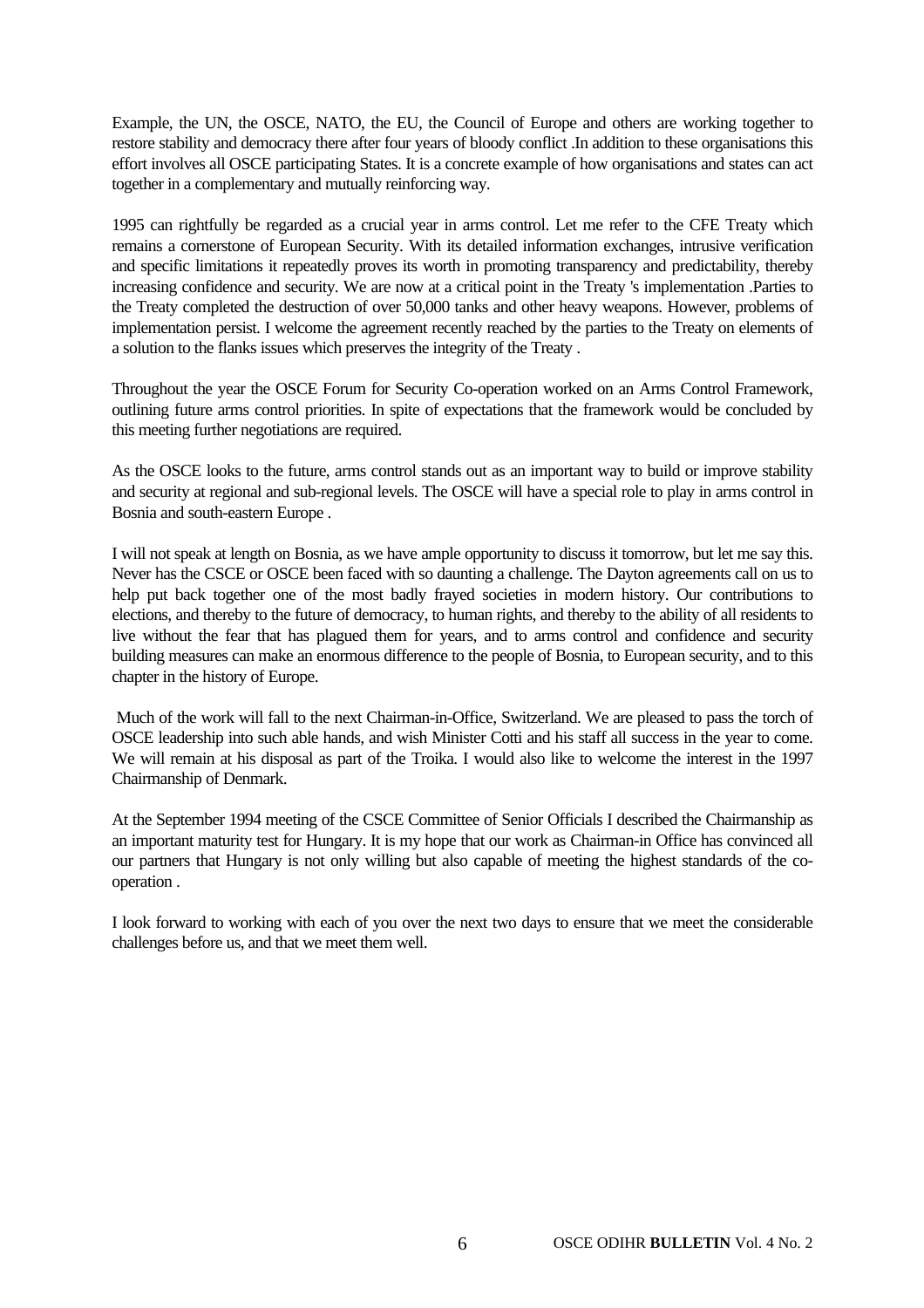## **The Contribution of "Transfrontier Co-operation and Institutions" to the reduction of ethnic tension in border areas**

#### **Yvo Peeters**

#### **1. Introduction**

The Helsinki Final Act of 1975 and subsequent documents from the CSCE Process contain some apparently contradictory statements about borders. On the one hand the inviolability of existing borders is confirmed. On the other hand peaceful and negotiated change of borders is not excluded.

The experience of the last decade shows that most - if not all - participating states only stress the first principle. The second one has never been genuinely considered. There is moreover a third way, which is - as far as we know - not taken into consideration in any CSCE document up to now and that is simply rendering political borders obsolete.

The border issue is particularly important for a great number of so-called minorities.

Indeed a considerable amount of situations giving ground for discrimination on the basis of national, ethnic or linguistic criteria is due to the existence of political borders, which totally disregard the ethnic realities on the ground and thus create the so-called national minorities. Although language legislation, the recognition of minority rights and forms of local and regional autonomy are ways and means to handle ethnic matters, these measures seldom meet up with expectations of border area minorities. In addition to the aforementioned rights and structures, which organise their position in the state of which they are citizens, those minorities usually want to be able to establish particular links to their kin nation in the neighbouring state, vice versa - many governments and other authorities want to be able to develop a supporting policy for their respective minorities in the surrounding states. These aspirations usually lead to suspicion of irredentism and the deterioration of inter-state relations. In the new Europe of the end of the century however, the decline of the importance of borders and the existence of new mechanism of Transfrontier co-operation should be used to accommodate those situations. In western Europe, the gradual integration process of the European Union and the co-operation in the framework of the Council of Europe on the level of the national states have been accompanied by a huge development of regional autonomy, inter-regional co-operation in general (Assembly of European Regions) and Transfrontier co-operation in particular the population of multinational states can greatly benefit from this integration. Through the Benelux and the European Union, the three communities of Belgium (Flanders, Wallonia and the German minority) can freely interact and co-operate with the Netherlands - France and Germany respectively, without even realising the very existence of the border.

Euro-regional structures which cover almost all of Belgium's borders are also helpful in this respect.

This situation is however not existent everywhere, even in Western Europe. Although many minorities, particularly those I have defined in earlier writings as overflow minorities find themselves at the periphery of the national states territory, thus at their borders and even in many cases are the result of the vary drawing of the borders as they are, the minorities. The issue was up to recently, not a prominent theme on the agenda of those who dealt with Transfrontier co-operation. At the first and second European Conference on Transfrontier Co-operation, 1972 in Strasbourg and 1975 in Innsbruck, the topic was barely touched upon.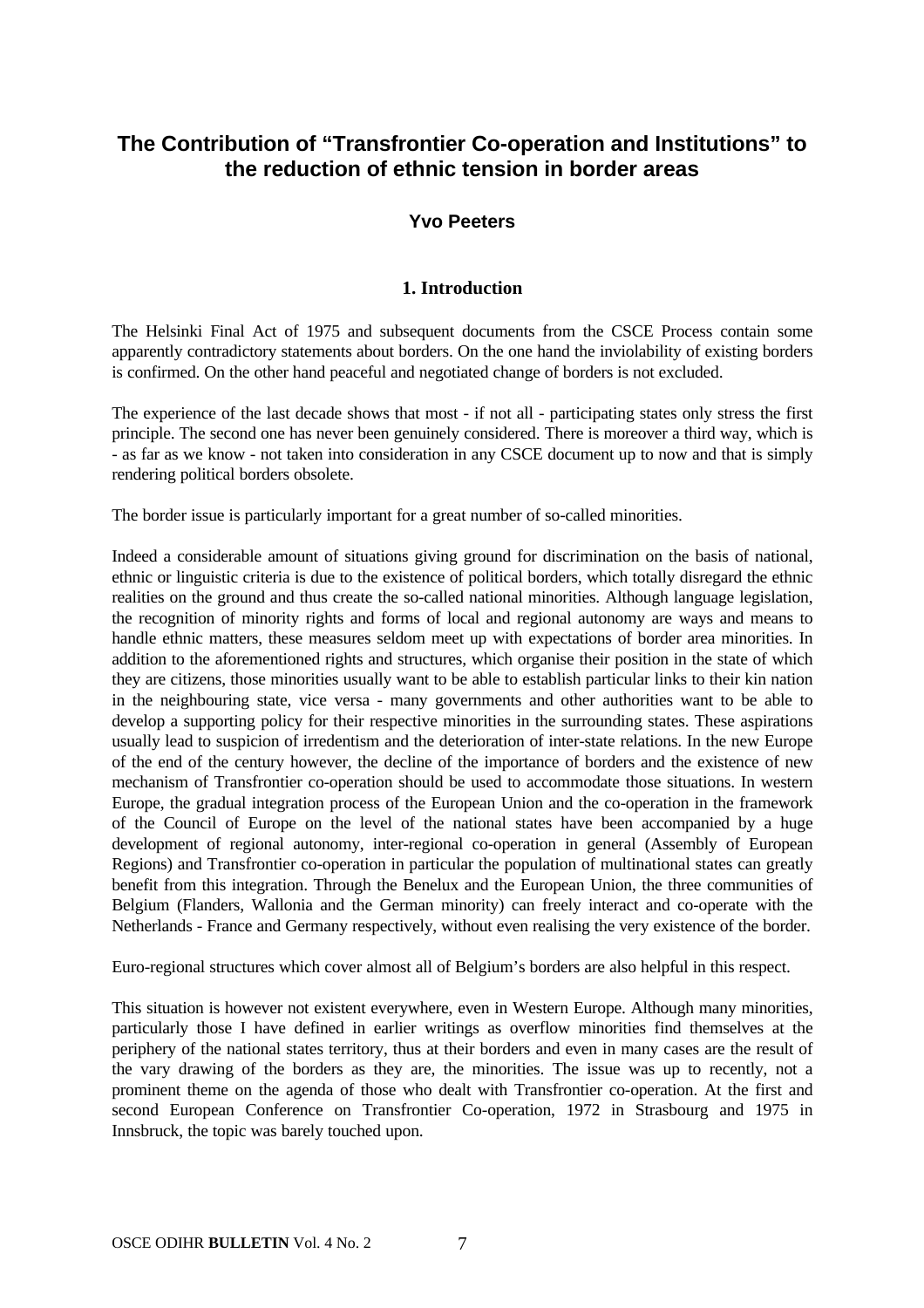Undoubtedly the leadership of many overflow minorities, such as the Germans in Belgium and Denmark, the Alsations in France, the South Tyroliens, Slovenes and Valdostans in Italy and the Galicians in Spain, as well as the leadership of peoples divided by state borders such as the Basques and the Catalans, were and are acutely aware of what the border means to them and thus equally convinced of the importance of reducing its standing. On the occasion of the third Conference in Borke, 1984 a paragraph on the importance of Transfrontier co-operation for minorities was included: Die Teilnehmer "weisen auf die Notwendigkeit eines ungehinderten grenzubershchreitender kulturellen Austauschess zugunsten nationale Minderheiten und Ihrer kulturelle Identitat, um aus einer solchen Zusammenarbeit zusatchliche Krafte fur eine engere Verbindung der Europaischen Staaten zu schopfen."

However the issue was only clearly pointed out by the Southtyrolian Senator Karl Mitterdorfer, at the same time President of the Federal Union of European Nationalities in his intervention at the 4th European Conference on Transfrontier Co-operation I in Saragossa, (1987). Finally the 5th Conference on Transfrontier co-operation (Rovaniemi 1991) recognised the contribution of the Transfrontier cooperation for the protection of ethnic groups in its final statement: "Transfrontier co-operation is already contributing valuably to the protection of ethnic groups and minorities, which must however be developed and rapidly intensified." The theme was also on the agenda of the sixth Conference, meeting in Slovenia in October 1994.

Thus the dynamic expansion of Transfrontier co-operation resulting in the form of a string of so-called Euregios can in many places play a supplementary role for a great number of minorities and ethnic tension or nationalist demands. The downfall of the communist regimes in Central and Eastern Europe and the thereafter explosion of nationality conflicts gives even more importance to the promotion of Transfrontier co-operation to the benefit of minorities.

#### **2. General Conditions for Effective Transfrontier Co-operation**

Transfrontier co-operation cannot effectively be implemented if some general conditions are not met. As a general rule, effective trans-border structures have to be embedded in the local and regional structures on both sides of the border. This by itself means that in the respective states there must be regional authorities with sufficient consistence and powers to be the partners of the trans-border co-operation. Experience has shown that trans-border co-operational initiatives steered by central governments without the commitment of the people concerned usually has not been very successful. This means that Transfrontier co-operation on a regional level implies a certain degree of comparable structures on both sides of the state border. Of course other forms of co-operation can be envisaged on the municipal and provincial (departmental - "Kreise") level of which the political importance usually is more restricted but of which the concrete results may be considerable. The Council of Europe, through its political as well as normative work, has greatly advanced the operability of Transfrontier co-operation, i.a. through the already mentioned five European conferences of Transfrontier co-operation, which helped a great number of governments to overcome their reserve to allow decentralised authorities to "Cross the state border"/. A second important but often neglected factor for successful transboder co-operation is the level of economic development of the area concerned. Indeed, if the disparities in economic activities, infrastructure, standard of live, personal income, social conditions are very great, this will seriously hamper integrated action over the border. This point is of particular relevance today in respect of the former devide between the so-called capitalist and former so-called socialists economies. Thirdly, the political class of the border regions concerned must be convinced of the usefulness of the co-operation as well as of the benefits it will entail for all involved partners. Once these three conditions are duly taken account of, one will see that one of the first obstacles encountered in the effective implementation of trans-border co-operation for instance in the form of the creation of an Euroregio will be difficulties of understanding due to language problems. In many case, the neighbours' language is not seriously taught and many negotiations and trans-border activities have to be conducted in some half hearted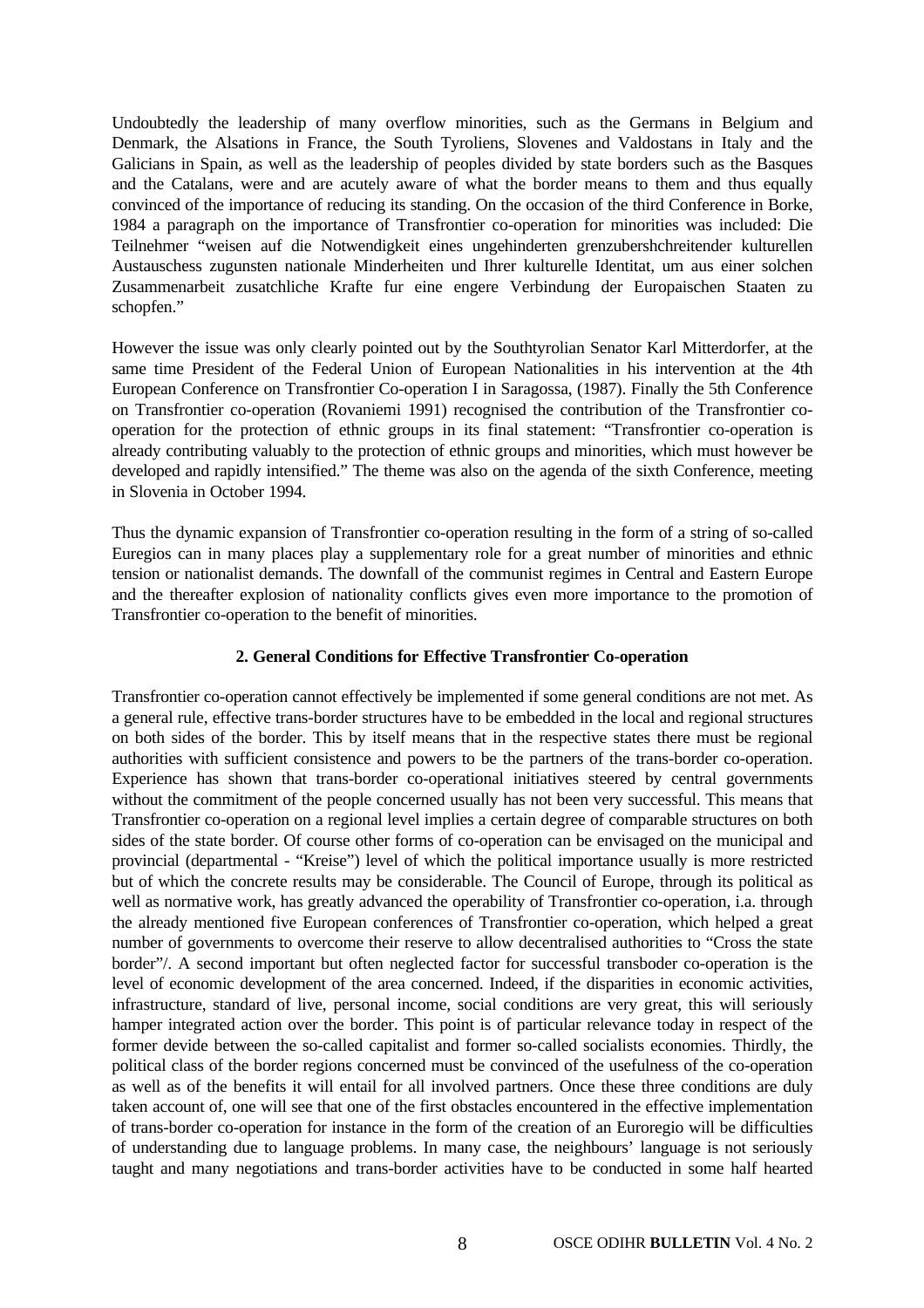basic English. Promoting the neighbours language has thus been an important element of the cooperation process.

Not only can Transfrontier co-operation be a benefit to the minorities, but they themselves can in their turn play an important positive role in this respect. By virtue of their inclusion in a alloglot state almost all minority citizens are more or less forced to be bi-lingual (on "Multi-lingual" for that matter). This quality can thus be positively used in trans-border co-operation. On the other hand, the Transfrontier structure will allow the "mother country" to help and support its minority in the other state in a totally legal and official way so that apprehensions of expansionism or irredentism can be avoided. The exofficio mutual recognition of school certificates and university diplomas can for instance be very helpful for minority citizens. Euro-regional radio stations and multilingual written media also can play an important role in the improvement of the minority citizens situation. Of course the multilingual qualities of minority citizens of border areas will generally be useful in the economic sector.

#### **3. Eliminating Borders in Central and Eastern Europe**

Since 1989, new perspectives are opened after the downfall of the socialist systems and the overcoming the Iron Curtain. In view of the paramount significance of borders in those autocratic regimes, any policy to reduce and make relative their role is an enormous challenge. Of course, the political, administrative and economic problems are of such a dimension that such topics as language and ethnic aspects may be somewhat marginal. On the other hand, the experience of the last three years has shown that especially those aspects related to ethnicity and minority are still of a potential explosive nature. The period is still too short to speak about concrete realisations, so that only the possible future projects can be presented.

#### **3.1. Russian-Norwegian-Finnish border: Nordkalotten/Lapland**

The only stretch of border between NATO and Russia. The strategic importance of this area has made it for many decades totally secluded. Transfrontier co-operation will be of great importance to break 70 years of total isolation of Russian Lapps/Saami from their borders in the other Scandinavian countries. A Barentzsea co-operation council has just been set up in this area.

#### **3.2. Russian-Finnish border**

New relations are now possible with the Autonomous republic of Karelia, which is of Finnish language and culture, but irredentism upsurges might create some difficulties. In 1992 an agreement on crossborder co-operation was concluded which opens new perspective for future contacts

#### **3.3.1. Polish-German border**

Four "Euregio's" have been founded on this very sensitive border: Pomarania, Viadrina, Oder-Spree and Neisse-Nyssa. Suspicion on the Polish side is still going strong, since the initiative for all these structures came always from the German side. The Euregio Neisse-Nyssa not only is tri-lateral but also has the Sorbian people in its territory.

#### **3.3.2. Czech-German Border**

In a period of barely six months (December 9 - June 92) four Euregions were established along this border: the already above-mentioned Euregio Neisse/Nyssa which borders also on Poland, the Euregio Egrensis, Elbe/Iabe, and Erzgebirge. The same remark is valid as under the preceding paragraph. The strong advocacy of some "Sudeten-German" associations in four of those Euregios has induced great scepticism on the Czech side.

#### **3.3.3. Czech-Austrian Border**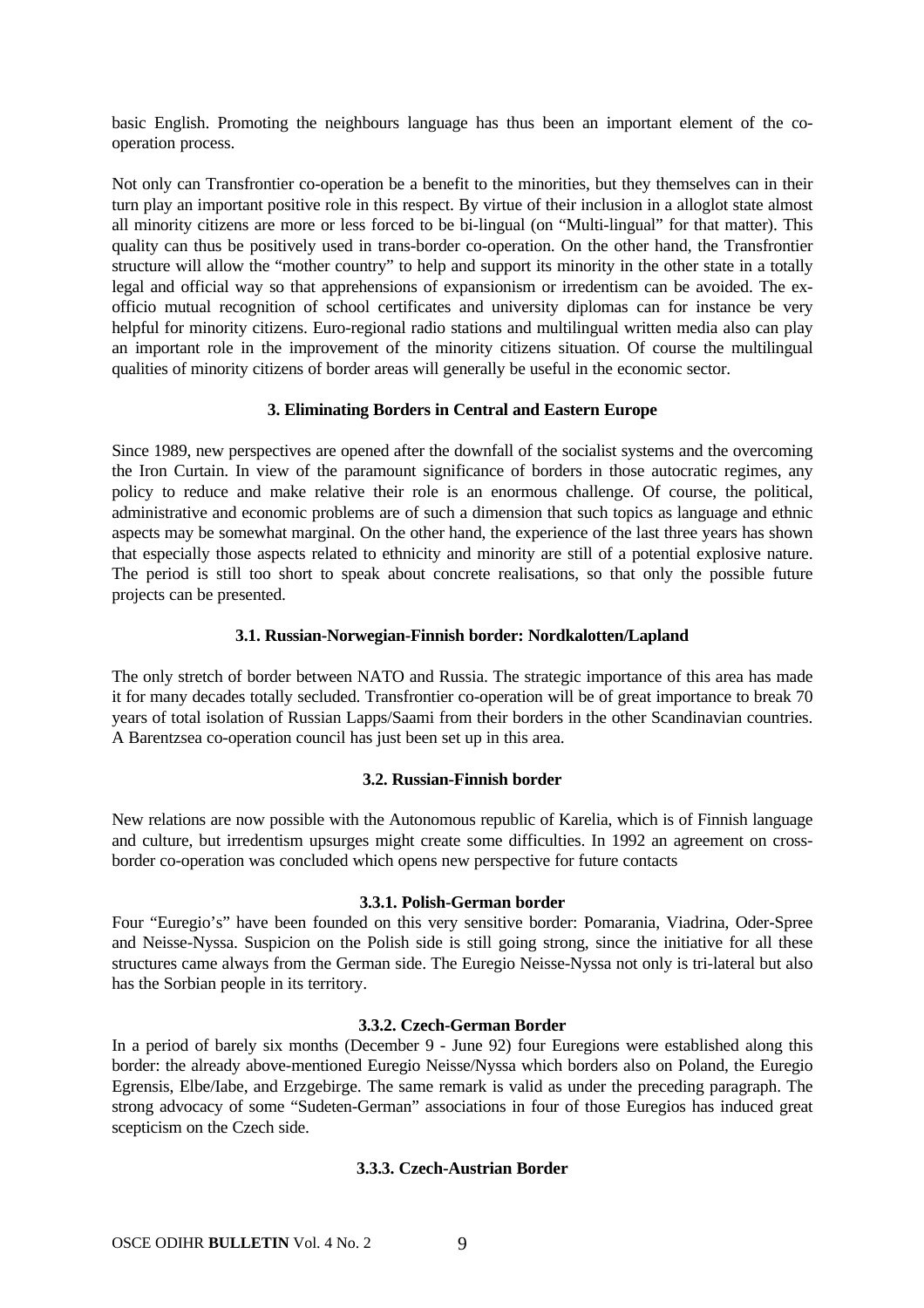In this area no real structures have been set up at this stage. Anyway all border areas between Germany/Austria and Poland/Czech have to acknowledge the historical events of the War and post-war period, in particular the expulsion of millions of Germans from those territories.

#### **3.4 The Hungarian-Austrian Border**

In this area a "Regional Forum" was established, which unites three Austrian "Lander" and three Hungarian "Komitats". On both sides of the borders, minorities are living. Germans in Hungary, Hungarian in Austria. Particularly interesting are the small Croatian minorities on both sides of the border.

#### **3.5 The Balkans**

It may be obvious from the actual political situation that Transfrontier co-operation in this region is non-existent. The reasons are political instability excessive nationalism and chauvinism as well as irredentism claims.

This is most deplorable since the area is inhabited by an ethnic groups and minorities in all states which would greatly benefit from enhanced Transfrontier co-operation.

#### **4. Central European View**

The Euregion Carpatho-Tysa is without any doubt the most challenging transfontier venture in Central Europe. It is formed by regions from Ukraine south-east Poland, Eastern Slovakia, Eastern Hungary and north-eastern Romania. In this very sensitive area the ethnic problems are quite important. Some of the borders which are only from the post war era are questioned. Proposals for regional autonomy are looked upon with great distrust by the several government of the concerned states. Since the Hungarians make out the largest part of the minorities some states are suspicious of hidden agendas from Budapest.

#### **5. Conclusion**

For the aforementioned very brief overview of some border-minority situations it may be evident that Transfrontier co-operation and structures can play an important role to case tensions in all these area's and to eliminate irredentism claims.

Therefore the Belgian Helsinki Committee would like to plead for the inclusion of an item on Transfrontier co-operation and structures as a means to overcome ethnic tensions in border areas in the basic documents for the OSCE, taking due account of the experience of the Council of Europe in this matter.

#### **About the Author:**

Yvo Peeters is a Vice-Chairman of the Belgian Helsinki Committee since 1978 and a member of the East-West Committee of the Assembly of the European Regions.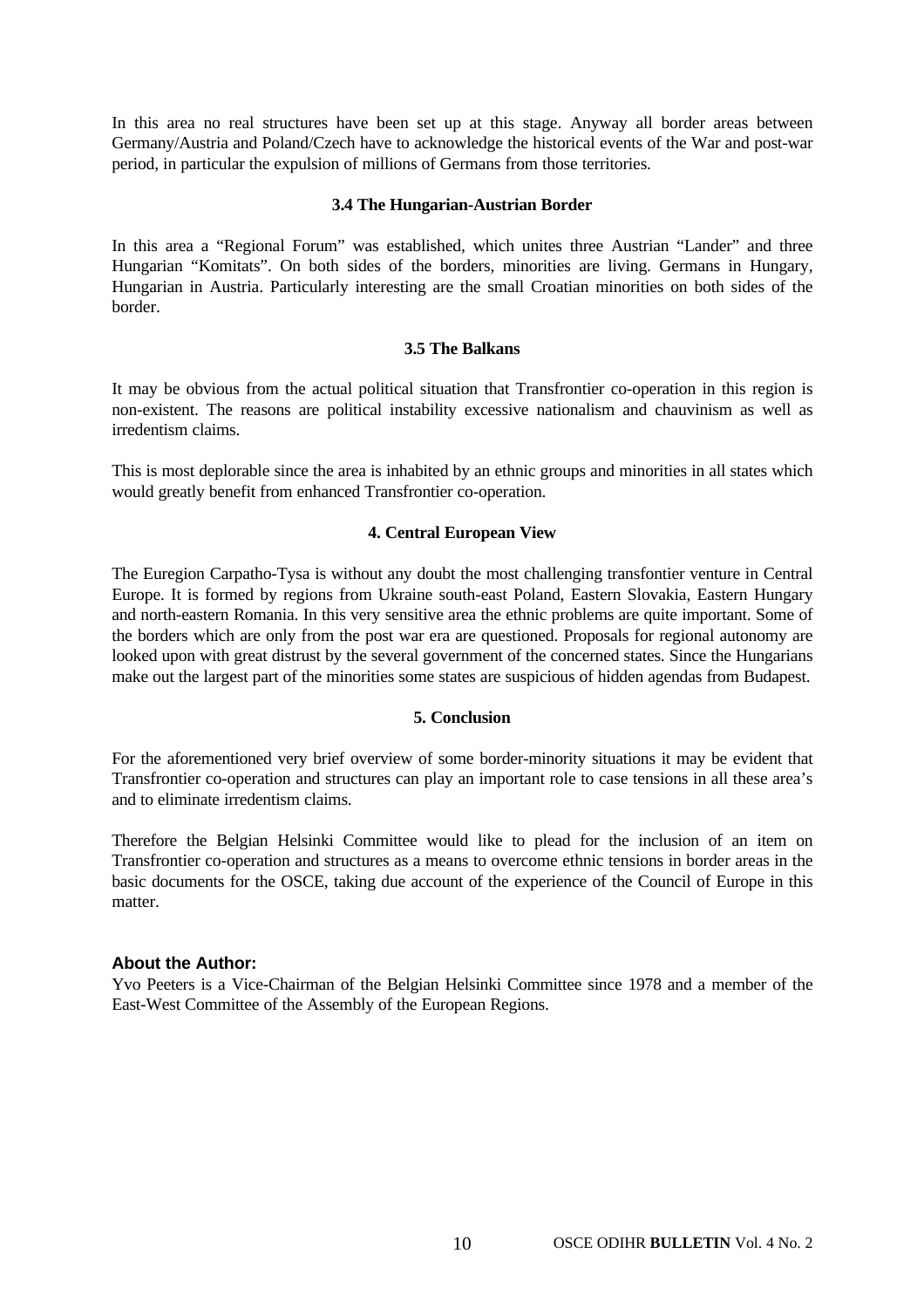## **THE MULTI - FACETED ROLE OF THE ODIHR<sup>1</sup>**

#### **Stefano Guerra**

#### *Introduction*

Since the Helsinki Final Act, human rights have played a central role in the OSCE process. *Perestroika* and the end of the Cold War paved the way for the establishment of OSCE's human dimension, which consists of a set of standards, mechanisms, and an institution based in Warsaw, the Office for Democratic Institutions and Human Rights, previously called the Office for Free Elections (OFE). In its four years of life, the Office has accomplished an important and uncommon job. It is one of the most effective institutions of the OSCE.

The Office has moved from the outskirts to a central position in the OSCE human dimension. Created at the Paris Summit, the OFE had a limited function, that is to facilitate contacts and the exchange of information on elections within participating States. The initial mandate was amended at the Prague Council Meeting (January 1992) and at the Helsinki Follow-Up Meeting (March-July 1992). The OFE was renamed Office for Democratic Institutions and Human Rights (ODIHR). Its functions were broadened beyond elections and human rights to include the structural conditions necessary to their implementation: building of democratic institutions and the rule of law. Following the 1992 Helsinki Decisions the ODIHR was designated as the "main institution of the human dimension". Since then its work has been gradually integrated into the OSCE political and security framework, mainly on the basis of the Rome Council Meeting's decisions (December 1993), which were further confirmed by the 1994 Budapest Document. The evolution of ODIHR's role was controversial and provoked bitter discussions between States favouring a powerful ODIHR and those warning against the threat a powerful ODIHR would pose to the Council of Europe's leadership in the human rights field.

ODIHR's creation and evolution are linked to the changing nature of the human dimension. *Perestroika* and the collapse of communism provided the basis for a breakthrough in the OSCE process. The human dimension soon became one of the most important features of the new OSCE. This caused an expansion and an in-depth development of its normative commitments. The beginning of 1992 proved to be a watershed. Serious violations of human rights following the break-up of the former USSR and Yugoslavia provoked a recognition within participating States of the necessity for securing the implementation of human dimension commitments. The shift in emphasis from standard-setting to implementation gave way to an effort aimed at adapting human dimension mechanism and institution. Consequently, the ODIHR mandate was broadened and its activities were closely linked to the OSCE politico-security tasks.

This presentation does not provide a detailed account of the evolution of ODIHR mandate. Instead, it focuses on the four main functions ODIHR holds within the OSCE and their related activities. These are the assistance to the democratisation process, the monitoring of the OSCE human dimension's implementation, the co-operation with intergovernmental and non-governmental organisations, the integration of the human dimension into OSCE security activities.

<sup>&</sup>lt;sup>1</sup> I am grateful to Professor GhebaIi, to Mr. Alexanderson at the ODIHR and to Rosa for their help.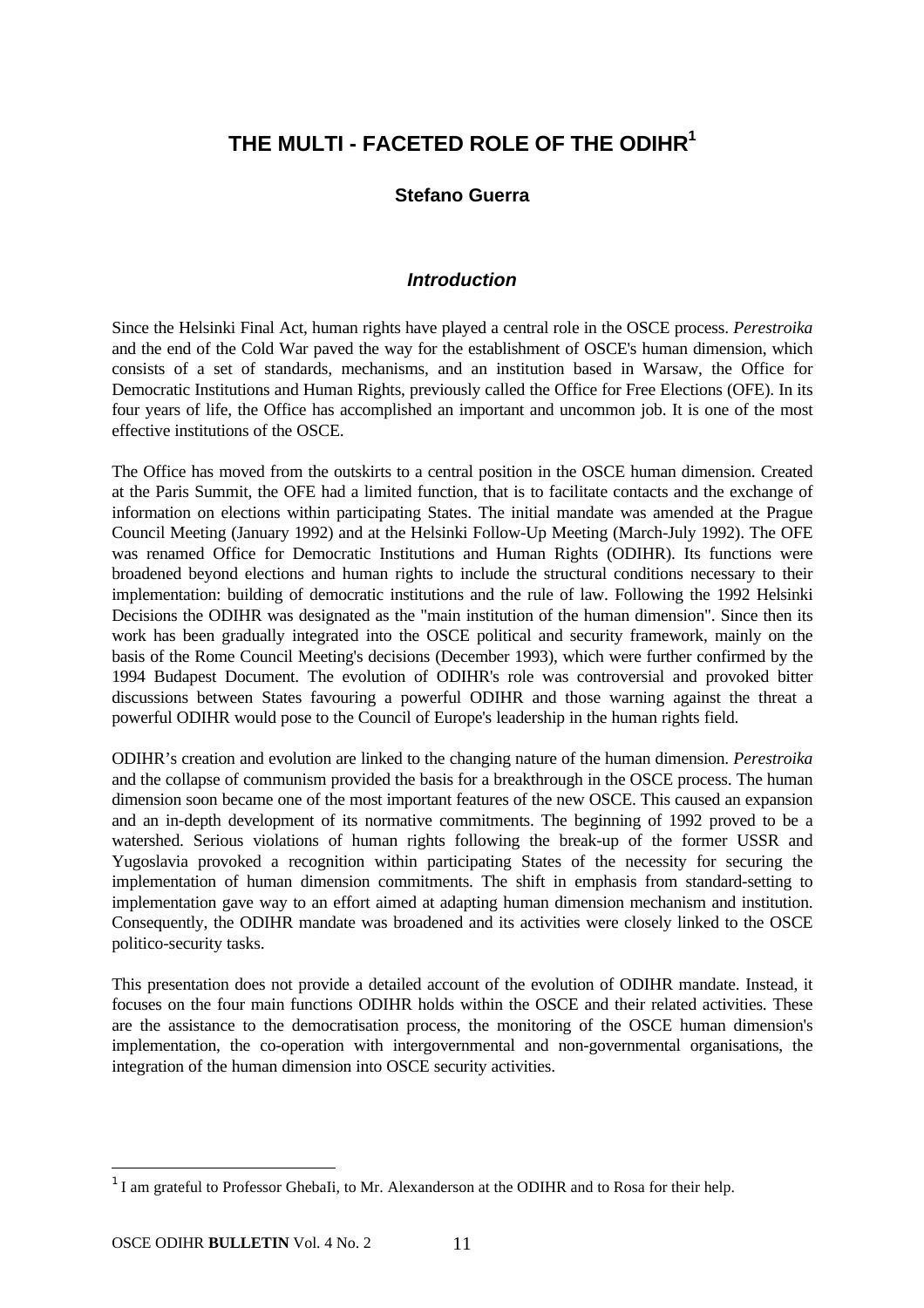#### *The assistance to the democratisation process*

The ODIHR is involved in several assistance activities for those States which are going through the transition process towards democracy. Beyond the election-monitoring tasks, an important share of the Office's work concerns the organisation of programs aimed at the building of democratic institutions and the modernisation of the judicial system. In this respect, the programs for newly admitted OSCE States and for the promotion of the rule of law are of particular significance. Through these activities, the Office does not limit itself to the promotion and monitoring of human rights. It also promotes the creation of the *structural conditions* necessary for their respect, i.e. of a broader order based on democratic institutions and the rule of law, following the provisions included in the OSCE documents since the *Charter of Paris.*

The election-monitoring is ODIHR's primary task. The Office was established with the purpose of facilitating contacts and the exchange of information on free elections.<sup>2</sup> The Rome Council Meeting's decisions, confirmed at the Budapest Review Conference, strengthened its role in comprehensive election-monitoring.<sup>3</sup> Emphasis was put on the access to media and freedom of speech during elections as well as on the co-ordination between the various institutions monitoring the elections.<sup>4</sup>

The ODIHR co-operates with other institutions, especially the Council of Europe, and sets up assistance programs in countries holding elections. The Office's main task is to ensure that national and international electoral observers have free access to information and freedom of movement. Moreover, it co-ordinates electoral observers' work (logistical help, distribution of reports and documents, contacts between international delegations and central election authorities, etc.) and collects their final opinions on the election's development. It also considers if the concerned country would need further assistance at the next elections. Sometimes also recommendations are made. The ODIHR supplies a large number of countries with its election-monitoring activities, ranging from Central and Eastern Europe to the Republics of former USSR. It is growingly involved in Central Asia. Since the Helsinki Follow-Up Meeting the Office's election-monitoring activities have increased in a spectacular way. The table illustrates these points:

<sup>2</sup> *Charter of Paris for a New* Europe, 1990, Supplementary Document, paragraph G.

<sup>3</sup> Rome Document, 1993, Chapter IV, paragraph 4, al. 2; Budapest Document, 1994, Chapter VIII, paragraph 12.

<sup>&</sup>lt;sup>4</sup> Following a request made at the Budapest Review Conference, the ODIHR prepared an Elections Monitoring Framework Document, which was released in May 1995. This framework aims at a better co-operation between various organisations in the field of election-monitoring. Cf. Speech by Ambassador Audrey Glover, Director of the ODIHR, presented at the Implementation Meeting on Human Dimension Issues, Warsaw, October 2-19,1995, in: ODIHR, *ODIHR: What It Is and What It Does,* Warsaw, October 1995, p. 4.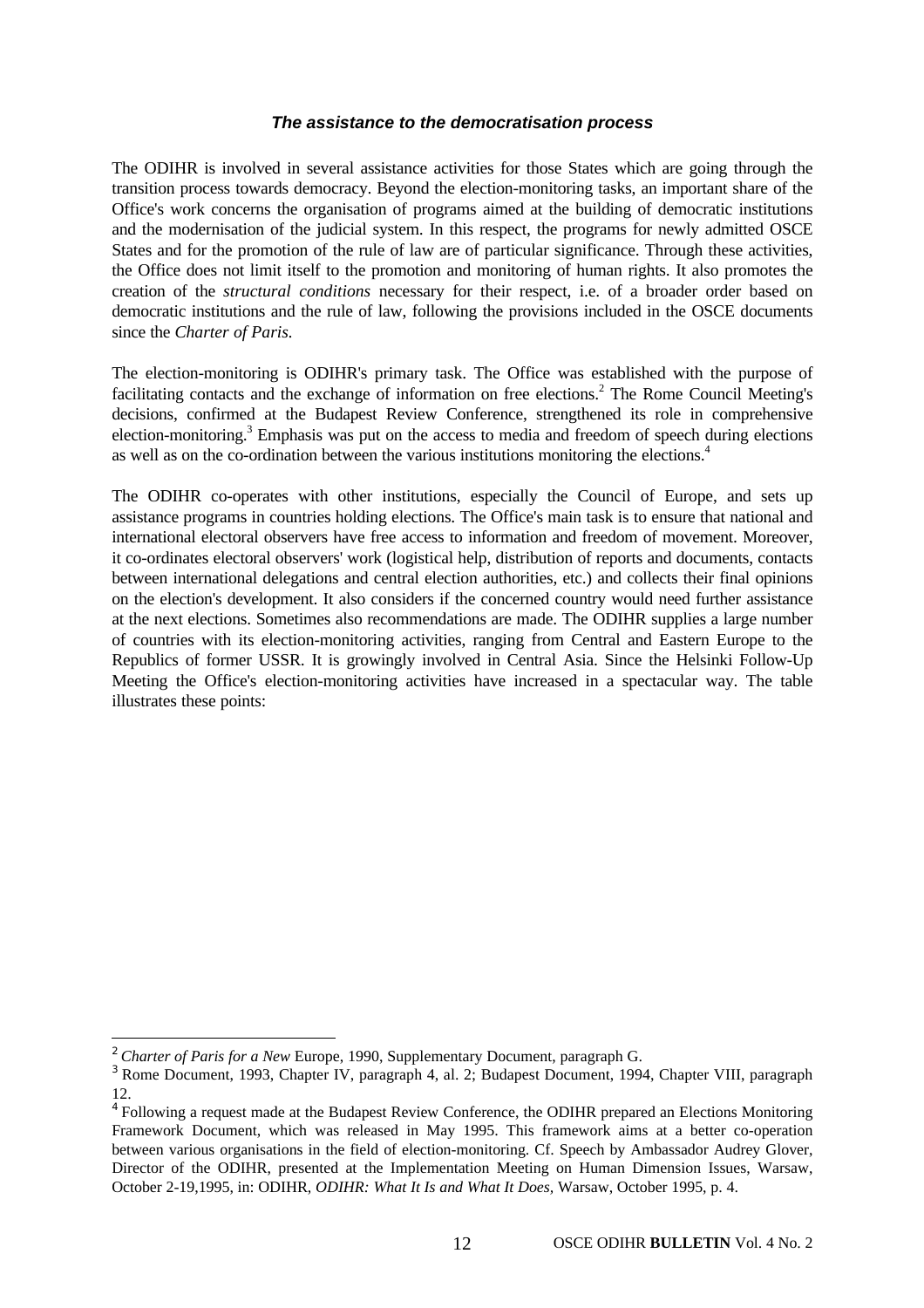## **ELECTIONS (1991-1995)**

| Bulgaria                  | National and local elections             | 13 October 1991       |
|---------------------------|------------------------------------------|-----------------------|
| Poland                    | General elections                        | 27 October 1991       |
| Albania                   | General elections                        | 10-25 March 1992      |
| Yugoslavia                | General elections                        | 31 May 1992           |
| Estonia                   | Parliamentary and residential elections  | 20 September 1992     |
| Romania                   | Parliamentary and residential elections  | 27 September 1992     |
| Georgia                   | Parliamentary elections                  | 11 October 1992       |
| Lithuania                 | Parliamentary elections                  | 25 October 1992       |
| Slovenia                  | Parliamentary elections                  | 6 December 1992       |
| Yugoslavia                | Parliamentary elections                  | 20 December 1992      |
|                           |                                          |                       |
| <b>Russian Federation</b> | Referendum                               | 25 April 1993         |
| Latvia                    | Parliamentary elections                  | 5-6 June 1993         |
| Azerbaijan                | Referendum                               | 29 August 1993        |
| Azerbaijan                | Presidential elections                   | 3 October 1993        |
| <b>Russian Federation</b> | Referendum and Parliamentary elections   | 12 December 1993      |
| Moldova                   | Parliamentary elections                  | 27 February 1994      |
| Kazakhstan                | Parliamentary elections                  | 7 March 1994          |
| Ukraine                   | Parliamentary elections                  | 27 March 1994         |
| Hungary                   | Parliamentary elections                  | 8 - 29 May 1994       |
| Latvia                    | Local elections                          | 29 May 1994           |
| Ukraine                   | Presidential and local elections         | 26 June 1994          |
| <b>Belarus</b>            | Presidential elections                   | 10 July 1994          |
| Slovak Republic           | Parliamentary elections                  | 30 September 1994     |
| Kyrgyzstan                | Referendum and local elections           | 22 October1994        |
| Former Yugoslav           |                                          |                       |
| Republic of Macedonia     | Presidential and parliamentary elections | 16 October 1994       |
| Albania                   | <b>Referendum on Draft Constitution</b>  | 6 November 1994       |
| Tajikistan                | Presidential elections                   | 6 November 1994       |
| Hungary                   | Local elections                          | 11 December 1994      |
| Bulgaria                  | Parliamentary elections                  | 19 December 1994      |
| Uzbekistan                | Parliamentary and local elections        | 25 December 1994      |
| Kyrgyzstan                | Parliamentary elections                  | 2-19 February 1995    |
| Moldova                   | Local referendum                         | 5 March 1995          |
| Estonia                   | Parliamentary elections                  | 5 March 1995          |
| Moldova                   | Local elections                          | 16 April 1995         |
| <b>Belarus</b>            | Parliamentary elections (first round)    |                       |
|                           | and referendum                           | 14 May 1995           |
| <b>Belarus</b>            | Parliamentary elections (second round)   | 28 May 1995           |
| Armenia                   | OSCE/UN joint operation for              |                       |
|                           | the parliamentary elections              | from 1 June until     |
|                           |                                          | 31 July 1995          |
| Latvia                    | Parliamentary elections                  | 30 Sep. - 1 Oct. 1995 |
| Croatia                   | Parliamentary elections                  | 29 October 1995       |
| Georgia                   | Parliamentary and presidential elections | 5 November 1995       |
| Georgia                   | Parliamentary and presidential elections |                       |
|                           | (second round)                           | 21 November 1995      |
| <b>Belarus</b>            | Parliamentary elections                  | 30 November 1995      |
| Azerbaijan                | Presidential elections                   | 21 November 1995      |
| Kazakhstan                | Parliamentary elections                  | 9 December 1995       |
| <b>Belarus</b>            | Parliamentary elections (repeat round)   | 11 December 1995      |
| <b>Russian Federation</b> | Parliamentary elections                  | 17 December 1995      |

Source: ODIHR, *OSCE/ODIHR Activities in Participating States* (1991-1995), Warsaw, December 1995.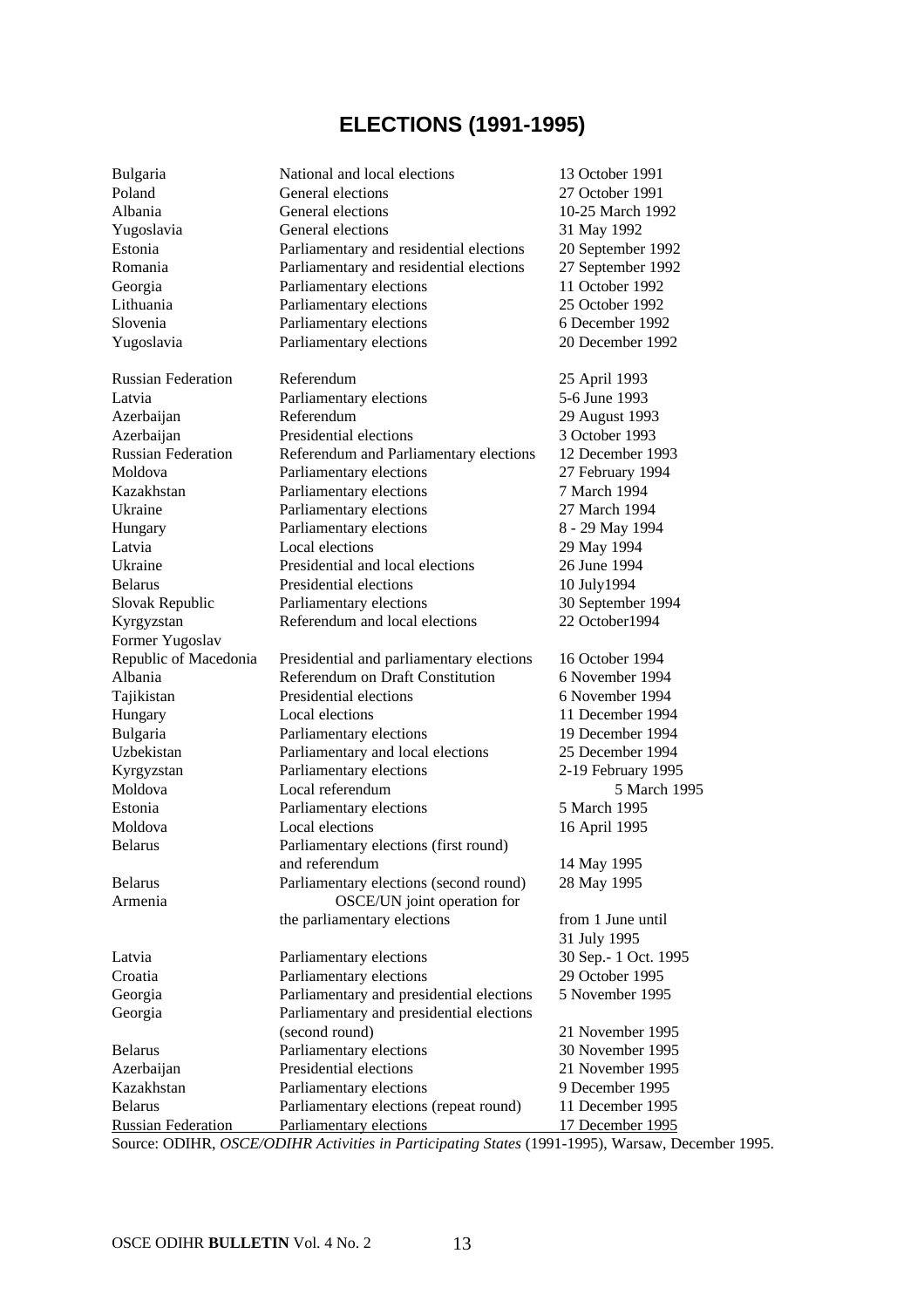The ODIHR's reports on elections and referenda give an interesting insight about the opportunities and obstacles these countries encounter on the way towards democracy. For the most part, elections and referenda were conducted with respect to the international standards and democratic procedures. Yet, in certain cases, elections proved to be affected by certain irregularities.<sup>5</sup> The main problems were attributed to the countries' socio-political contexts, which were marked by war or social tensions and by the communist inheritance. Many elements were put forward to explain the lack of democratic procedures surrounding elections and referenda: media's role prior and during elections,<sup>6</sup> the financing of the electoral campaign, candidates' registration, the lack of voters' education, complexity of the voting procedure, irregularities on election's day, etc.

The ODIHR's reports on election-monitoring reflect a consciousness of the growing complexity of this function. Recommendations made in these reports focus on the necessity of. adopting a more comprehensive approach, which should take into account the various aspects of an election or referendum. The ODIHR's election-monitoring efforts should be considered in the context of a broader and long-term support to democratic institution building. Ms. Audrey Glover, the Office's Director, puts the problem in these terms: "With the advent of second-generation democratic elections, newly emerging democracies have more sophisticated needs in elections assistance and observation (...). CSCE-ODIHR will increasingly concentrate on the period just prior to an election and the crucial follow-up phase. While the presence of international observers is a powerful psychological and political tool in ensuring the fairness of the electoral process, election day observation alone has a limited impact. It was a feature of the first wave of fresh democratic elections, but now the international community's desire to assist newly-emerging democracies is best served in assuring fair and adequate conditions for political parties/candidates to compete in elections. This includes the important issues of access to media, free speech in an electoral context, and how parties/campaigns are financed. Finally, the ODIHR will provide CSCE States with advisory services on how to improve election laws and practices."<sup>7</sup>

In addition to the election-monitoring activities, assistance supplied by the ODIHR to newly emerging democracies also includes the organisation of specific programs for democratic institution building and the rule of law. The "Program for Co-ordinated Support for Recently Admitted Participating States" is addressed to these States admitted in the OSCE since 1991, which would benefit from diplomatic, academic, legal and administrative expertise supplied by the ODIHR through the organisation of smaller meetings and seminars which would take place, if possible, in newly admitted States making a request.<sup>8</sup>

The Office conducted studying and training programs and arranged several seminars on constitutional law, citizenship and language laws, freedom of association, etc. Through this program, the ODIHR has the opportunity to address more specific problems and to provide more focused responses to assistance requests appearing in newly participating States. This regional and country-oriented assistance helps

<sup>&</sup>lt;sup>5</sup> Cf. the following ODIHR reports: "Elections in Georgia", 16-10-1992; "Final report of the CSCE elections mission to Yugoslavia (Serbia and Montenegro)", 20-12-1992; "ODIHR report on the observation of the referendum held in the Azerbaijan Republic on August 29, 1993", 02-09-1993; "International observation of the constitutional referendum and parliamentary elections in the Russian Federation", 12-12-1993; "International observation of the parliamentary elections in the Republic of Kazakhstan", 11-03-1994; "International observation of the parliamentary and local elections in Uzbekistan", 25-12-1994.

<sup>&</sup>lt;sup>6</sup> Media is an important component of ODIHR's mandate. The Office's activities with relation to media goes beyond the observation of the media campaign prior and during elections. They also focus on: raising awareness on the Human Dimension issues, including media issues, through seminars; collecting information on the implementation of the OSCE commitments with relation to media; running a Media Clearing House of organisations - governmental and non-governmental - working in the States of OSCE to enhance the free media. Cf. ODIHR: *ODIHR: What It Is and What It Does*, Warsaw, October 1995, p. 21.

<sup>7</sup> ODIHIR, *Toward Helsinki* 20, Warsaw, November 1994, p.15.

<sup>8</sup> Helsinki Document, 1992, Chapter XI.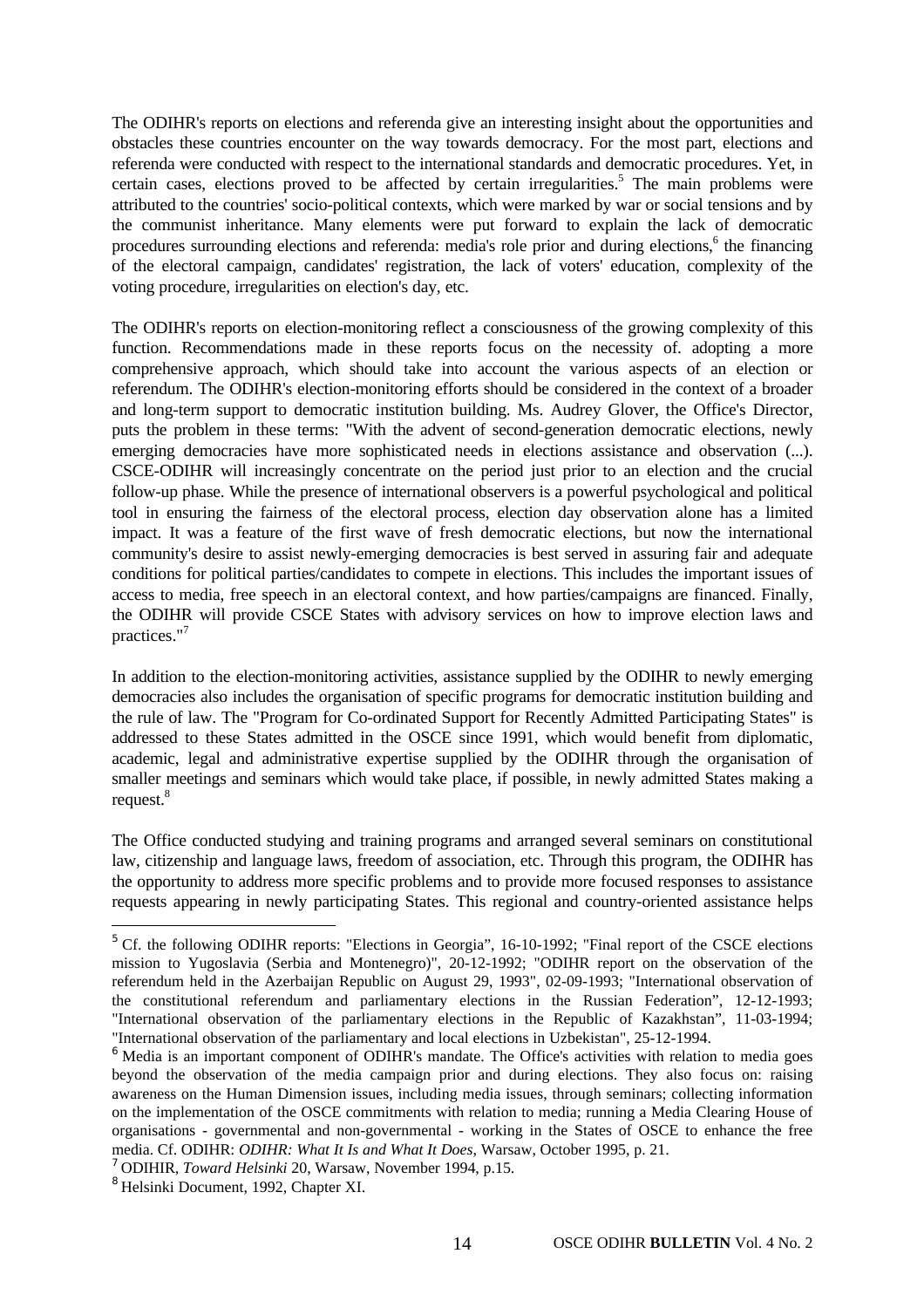promoting their successful integration in the OSCE, and as such it could represent one of the most important tasks for ODIHR's future work.

The rule of law is a subject of major concern for the ODIHR. The reform of the internal legal structure of participating countries in accordance with the provisions included in the OSCE's documents is considered as an essential pre-condition for the respect of human rights. It is important, as the former director of the Office stated, to "(...) underscore the importance of an independent judiciary and the strengthening of judicial institutions for, without them, the most comprehensive human rights charters are powerless literary documents void of applicability (...)".<sup>9</sup> To this end, the Office is involved in various activities, such as: provision of human and documentary resources; analysing of constitutions and of draft laws on media, citizenship, minority rights, and elections; conducting of training programs and seminars for jurists, lawyers, journalists, and the public (for example the two Warsaw Judicial Symposiums, June 1994 and June 1995); organisation of several Rule of Law Conferences; monitoring of human rights trials. Moldova, Georgia, Armenia, Kazakhstan, Kyrgyzstan, and several other countries benefited from the services supplied by the ODIHR.

#### **The monitoring of the OSCE Human Dimension's implementation**

The OSCE human dimension's implementation is of paramount importance in the post-Cold war era European political landscape. The ODIHR is given the responsibility of monitoring States' compliance with OSCE human dimension commitments. In this respect, the Office's activities consist of the management of the Human Dimension Mechanism, the organisation of Human Dimension Implementation Meetings (HDIM) as well as of Human Dimension Seminars.

At the Prague Council Meeting, the Moscow Mechanism's management was entrusted to the ODIHR. The Moscow Document defined ODIHR's responsibilities, that is to manage a resource list from which experts for the missions' staff would be chosen, to serve as a communication channel between the inviting State and participating States at the different stages of the Mechanism, to distribute missions of experts and Rapporteur reports.<sup>10</sup> The Rome Document provided for an expansion of the resource list.<sup>11</sup> ODIHR lend its services for the establishment of missions sent to Croatia, Estonia, Moldova and Serbia/Montenegro.<sup>12</sup>

The ODIHR also supervises the implementation of OSCE human dimension commitments through Implementation Meetings (HDIM), which are organised biannually in Warsaw every year when a Review Conference does not meet. These meetings should allow an in-depth discussion on the implementation of human dimension commitments and a review of the existing procedures.<sup>13</sup> The functions of these meetings were clearly circumscribed at the Helsinki Follow-Up Meeting. Implementation Meetings should not produce a negotiated document.<sup>14</sup> They may simply draw to the attention of the CSO measures to improve implementation which it deems necessary.<sup>15</sup> The Rome

<sup>14</sup> *Ibid.* paragraph 11

<sup>9</sup> "Report of Ambassador Luchino Cortese to the 25th CSCE CSO", *ODIHR Bulletin,* Vol. 2, No. 2, Spring/Summer 1994, p. 28.

<sup>&</sup>lt;sup>10</sup> Moscow Document, 1991, Chapter I.

<sup>&</sup>lt;sup>11</sup> Rome Document, 1993, Chapter IV, paragraph 4, al 1.

<sup>&</sup>lt;sup>12</sup> ODIHR, "Seminar on Early Warning and Preventive Diplomacy: CSCE Missions under the Moscow Mechanism", Support Document, Warsaw, 18-21 January, 1994.

<sup>&</sup>lt;sup>13</sup> Helsinki Document, 1992, Chapter VI, paragraphs 9, 9a and 9b.

<sup>15</sup> *Ibid.* paragraph 10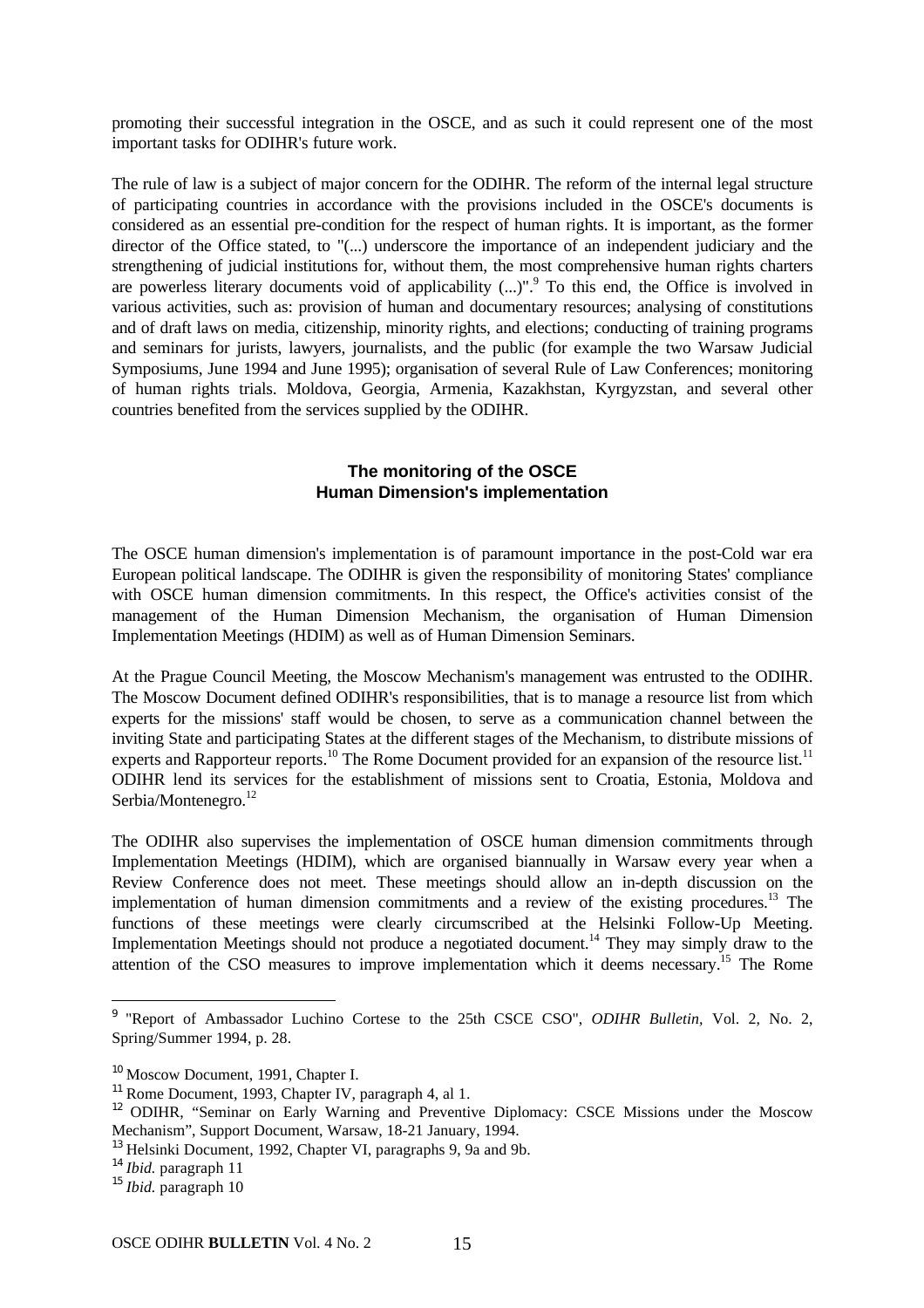Document insisted on the follow-up by the political bodies of the OSCE based on summaries of meetings and seminars in the human dimension.<sup>16</sup>

The first HDIM was organised in Warsaw between September 27 and October 15, 1993. The second HDIM took place in Warsaw between October 2 and 19, 1995. The experience of these meetings shows how important human dimension issues can be raised, not only by the representatives of participating states, but also by the many non-governmental organisations, which were present in large number and contributed in a significant manner to the debate. Thus, Implementation Meetings represent an important chance for NGOs to be closely associated with OSCE human dimension work at intergovernmental meetings and to assume a more active role in OSCE human dimension's future activities.<sup>17</sup> Moreover, Implementation Meetings allow for a regular and comprehensive supervision of States' compliance with human dimension standards and provide an opportunity to make suggestions about the revision of the existing monitoring procedures.

Experience shows that recommendations formulated by the working groups can contribute with improvements to the human dimension. This was the case of the first HDIM, when recommendations were made and these constituted the basis of the Rome Council Meeting's decisions. These decisions, along with those taken at the Budapest Review Meeting, marked a major advance in the OSCE's human dimension. One would hope that a similar follow-up could be given to recommendations made at the second HDIM. In the view of crises affecting the post-Cold War Europe, Implementation Meetings are of great significance, and will have a considerable importance in the human dimension's field, both for a comprehensive review of States conduct and the further development of OSCE's procedures for monitoring it.

Although human dimension seminars do not have an explicit monitoring function, in certain circumstances they could offer a chance for raising some cases of non-compliance with human dimension commitments in the OSCE's area. The Prague Council Meeting decisions, confirmed in the 1992 Helsinki Document, entrusted the organisation of the human dimension seminars to the ODIHR. However, it has to be noted that its responsibilities were clearly limited by the provisions that the CSO would have an exclusive competence in the definition of the subjects, and that the human dimension seminars should not produce a negotiated document.<sup>18</sup>

In accordance with the Helsinki and Budapest decisions, the ODIHR organised large-scale human dimension seminars on the following topics: Tolerance (November 1992), Migration, including Refugees and Displaced Persons (April 1993), Case Studies on National Minorities Issues: Positive Results (May 1993), Free Media (November 1993), Migrant Workers (March 1994), Local Democracy (May 1994), Roma in the CSCE Region (September 1994), Building Blocks for Civic Society: Freedom of Association and NGOs (April 1995), Rule of Law (November 1995).<sup>19</sup> Despite a possible exploration of some ways to improve their effectiveness, a positive assessment can be given to the human dimension seminars. These gatherings offer NGOs an opportunity to participate at OSCE meetings. Furthermore, they represent a means for the spreading of OSCE human dimension commitments. Nevertheless, these large human dimension seminars seem to be losing importance in the ODIHR's work. The 1994 Budapest Document sanctioned this relative decline and emphasised the

<sup>&</sup>lt;sup>16</sup> Rome Document, 1993, Chapter IV, paragraph 6, al.1 and 2.

<sup>&</sup>lt;sup>17</sup> Thomas M. Buchsbaum and others, "The First Human Dimension Implementation Meeting: Analysis of the Informal Recommendations", *Helsinki Monitor*, Vol. 5, No. 2, 1994, p. 80; Lord Lucas of Chilworth*, The Human Dimension of the CSCE: Principles, Mechanisms and Implementation*, AL 72, CC/CSCE (94) 3, mai 1994, p. 13.

<sup>&</sup>lt;sup>18</sup> Helsinki Document, 1992, Chapter VI, paragraphs 17 and 20.

<sup>&</sup>lt;sup>19</sup> The ODIHR was also involved in the preparation of the International Seminar on Tolerance (Bucharest, 23-26 May 1995), organised by the OSCE and the Council of Europe in co-operation with UNESCO.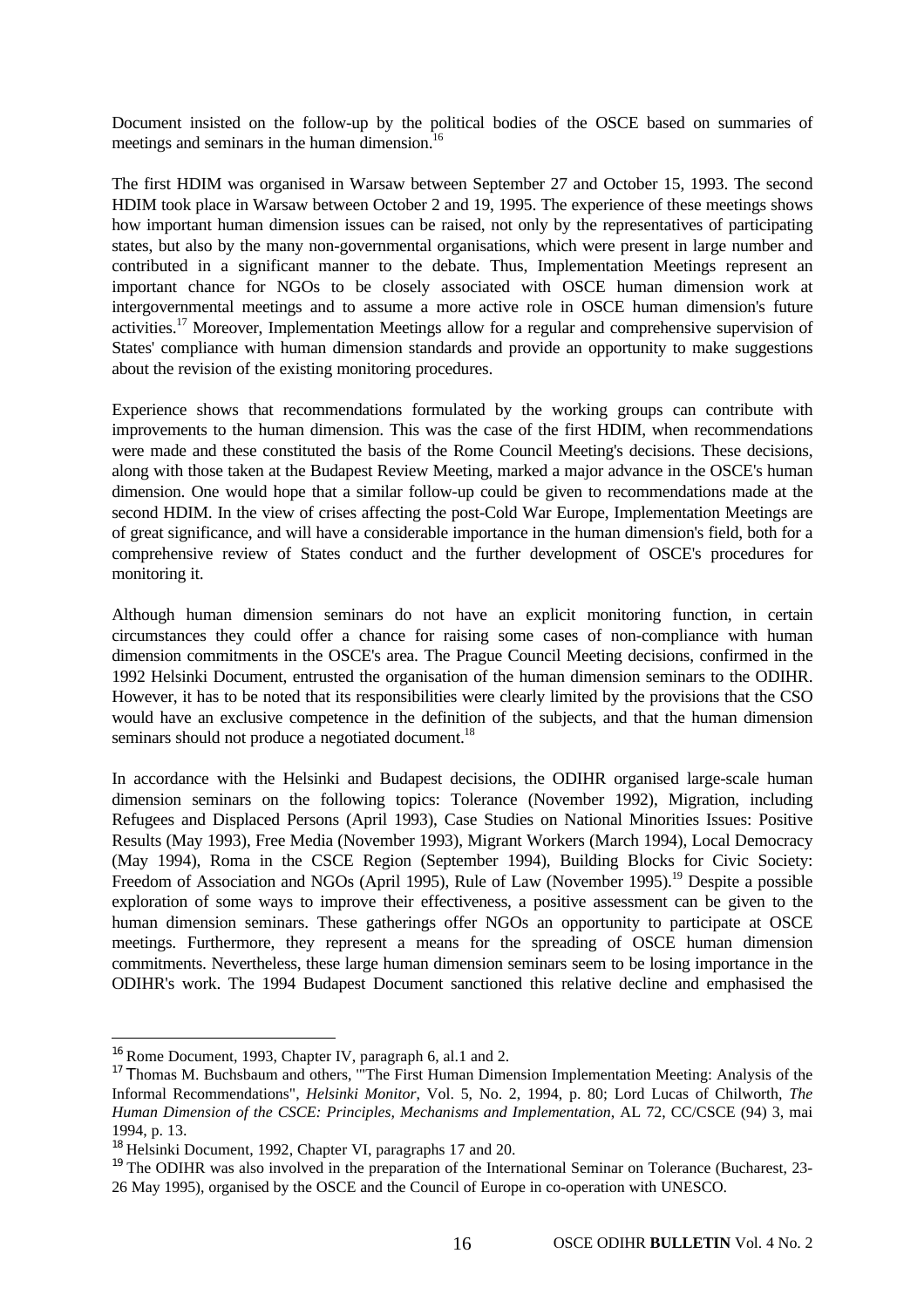necessity for the organisation of smaller, regional and more focused seminars. These would eventually be carried out under the Programme of Co-ordinated Support.<sup>20</sup>

#### **The co-operation with intergovernmental and non-governmental organisations**

As Thomas M. Buchsbaum noted, "(...) during the confrontational phase of the CSCE, when the CSCE was, by its nature, a conference of states and, by its character, a framework for East-West negotiations, there was no necessity or basis for a meaningful involvement of international organisations (let alone NGOs) in that intergovernmental exercise.<sup>"21</sup> The end of the Cold War rendered OSCE more transparent. Intergovernmental and non-governmental organisations have been growingly involved in OSCE's different meetings, thus subduing its strictly intergovernmental nature. Since the *Charter of Paris for a New Europe,* OSCE documents have repeatedly stressed the need for ODIHR to further develop the co-operation with these organisations. ODIHR acts like a sort of contact-point within the OSCE for the activities in the human dimension field. The Office co-operates with different United Nations bodies and other intergovernmental organisations, especially the Council of Europe. However, special emphasis should be drawn to ODIHR co-operation with non-governmental organisations, which is one of the most interesting features of its work.

OSCE documents since the end of the Cold War acknowledge the increasing importance of NGOs role. The 1992 Helsinki Decisions, together with those taken at the Copenhagen and Moscow meetings, constitute a considerable improvement in OSCE-NGOs relations.<sup>22</sup> Among others, the Helsinki Document widened NGOs access to OSCE review conferences, ODIHR's seminars and workshops, the Economic Forum, human dimension implementation meetings and expert meetings.<sup>23</sup> The Rome Council Meeting's decisions put the emphasis on NGOs relations with the ODIHR. It was decided that OSCE decision-making bodies should consider human dimension issues on regular basis. ODIHR would provide information in support of these discussions and, in this respect, could rely upon NGOs having relevant experience in the human dimension field.<sup>24</sup> At the Budapest Review Meeting, the importance of NGOs was further confirmed by the invitation that participating States made to the Secretary General to prepare a study on the prospects for the enhancement of NGOs' participation.<sup>25</sup>

Since 1991, the ODIHR has worked closely with several NGOs. The Office gives a precious help to NGOs in election-monitoring activities. NGOs may contact ODIHR through reports and recommendations in relation to the implementation of human dimension commitments in the OSCE's area. They participate actively in Human Dimension Seminars organised by the Office, as well as in the Implementation Meetings.

The Human Dimension Seminar on "Building Blocks for Civic Society: Freedom of Association and NGOs" (Warsaw, April 4-7th, 1995) was a successful event in this respect, for it gathered the representatives of 123 NGOs. An important presence of NGOs was also registered at seminars ODIHR organised in 1994 in Kazakhstan and Kyrgyzstan. Moreover, the Office holds workshops to help

 $20$  Budapest Document, 1994, Chapter VIII, paragraphs 14 and 15.

<sup>21</sup> Thomas M. Buchsbaum, "The Future of the Human Dimension of the CSCE", *Helsinki Monitor*, Vol. 4, No. 2, 1993, p. 20.

<sup>22</sup> Ritva C. Gronick, "The CSCE and Non-Governmental Organisations'", in: Michael R. Lucas, ed., *The CSCE in the 1990's. Constructing European Security and Co-operation*, Baden-Baden, Nomosverlagsgesellschaft, 1993, p. 233.

<sup>23</sup> Helsinki Document, 1992, Chapter IV, paragraph 15.

 $^{24}$  Rome Document, 1993, Chapter IV, paragraph 3, al.1, and paragraph 4, al. 4.

<sup>25</sup> Budapest Document, 1994, Chapter VIII, paragraph 17.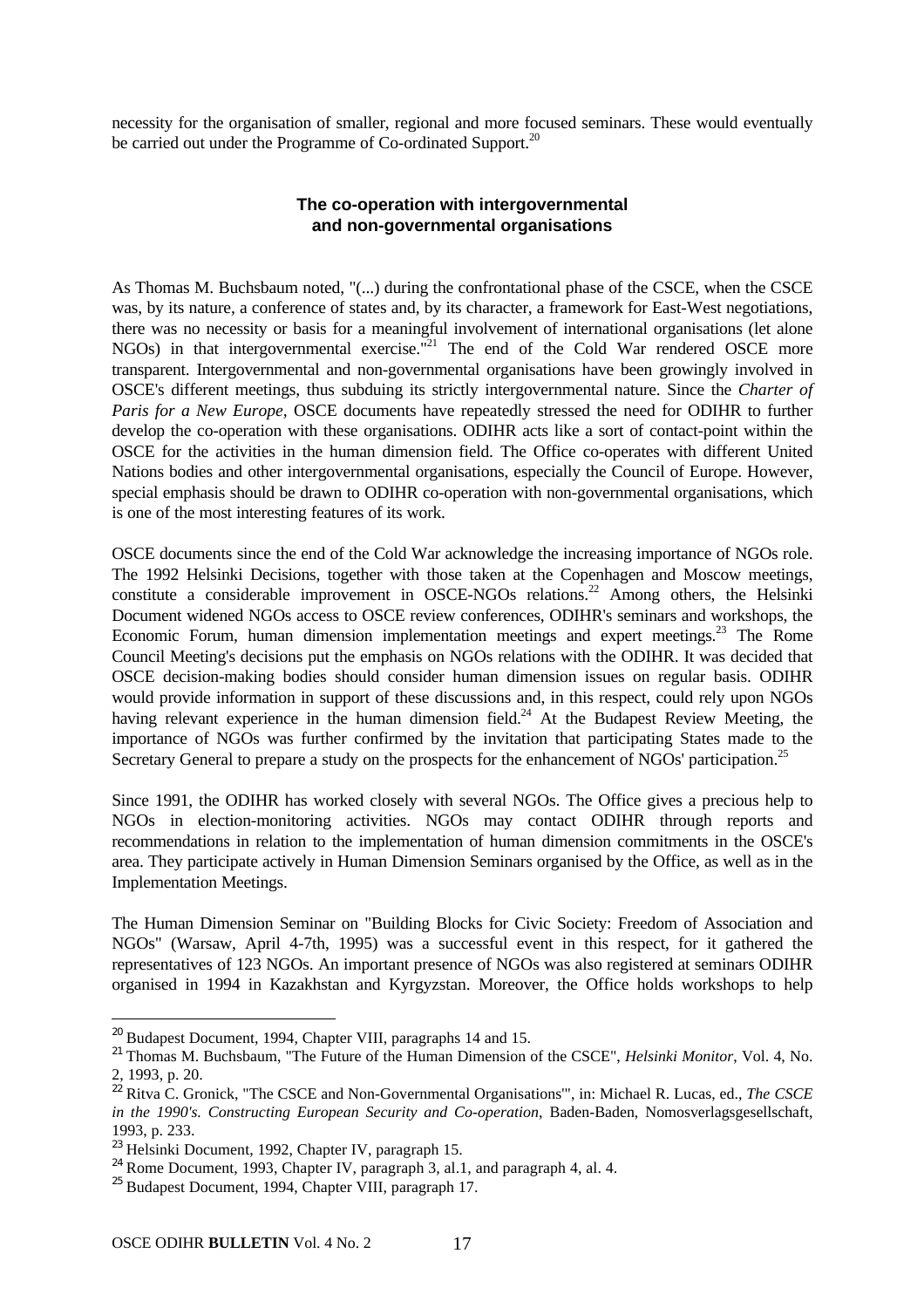groups forming themselves as NGOs. Regional NGO training workshops are planned in the future. The co-operation between the ODIHR and NGOs is increasing and assumed a more stable structure with the appointment by the Office, in September 1994, of an NGO Liaison Advisor.

Through its activities with NGOs, the ODIHR successfully contributes to the promotion of OSCE's human dimension standards and the creation of an active civic society. As an increasing numbers of NGOs are forming throughout the former communist countries, new challenges as well as major opportunities are arising for the OSCE in the promotion of democratic rules, practices and institutions. However, some ways should be explored for the enhancement of NGOs participation in OSCE political and security consultations. This should be achieved mainly through an increasing openness of the Permanent Council sessions to NGOs and through regular and ad hoc meetings between the latter and the Chairman-in-Office.<sup>26</sup>

#### **The integration of the human dimension into OSCE security activities**

ODIHR is not merely a human rights body. In addition to the "classical" human rights functions, the Office contributes to the implementation of a comprehensive conception of security, in which human dimension concerns are of great importance for conflict management as well as for conflict prevention. This function represents the most original element of the ODIHR and gives it a relatively unique character.

The Helsinki Final Act recognises that the respect of human rights and fundamental freedoms is essential for peace and security in Europe. As Alexis Heraclides stated, "It was in the CSCE, more than in any other intergovernmental forum, where it was eventually established that human rights questions were not exclusively an internal affair, but also a legitimate international concern. (...) the individual, and his/her well-being, were to become a component of international politics, a factor for co-operation, peace and security. This was the antithesis of the traditional state-centric approach to international relations  $(...)$ ".<sup>27</sup>As a result of the post-Cold War crises in Europe, human rights concerns have been closely associated to OSCE security activities, both for conflict prevention and for conflict management. This is demonstrated by the growing involvement of the ODIHR in OSCE's political consultations. In fact, the 1994 Budapest Document provides that the Chairman-in-Office would have the responsibility of raising human rights issues in the Permanent Council, on the basis of information from the ODIHR or from the High Commissioner for National Minorities (HCNM).<sup>28</sup> This opportunity for a fast and flexible handling of human dimension's issues represents one of the future challenges of the OSCE. $^{29}$ 

ODIHR's role in the integration of the human dimension in the OSCE security activities can be recognized at two levels.

<sup>&</sup>lt;sup>26</sup> See ODIHR, "Human Dimension Seminar on Building Blocks for Civic Society: Freedom of Association and NGOs. Consolidated Summary.", Warsaw, 4-7 April, 1995, pp. 19-20, and the intervention of M. Nicolas Mettra, the Head of the French delegation, speaking at the seminar on behalf of European Union (4th April), in: *ODIHR Bulletin*, Vol. 3, No. 2, Spring 1995, pp. 9-10.

<sup>&</sup>lt;sup>27</sup> Alexis Heraclides, "Helsinki-II and the Human Dimension: Normative Commitments, the End of an Era?", *Helsinki Monitor,* Vol. 3, No. 4,1992, pp. 65-66.

<sup>28</sup> Budapest Document, 1994, Chapter VIII, paragraph 6.

<sup>&</sup>lt;sup>29</sup> Audrey F. Glover, "The Human Dimension of the OSCE: From Standard-Setting to Implementation", *Helsinki Monitor,* Vol. 6, No. 3, 1995, p. 38.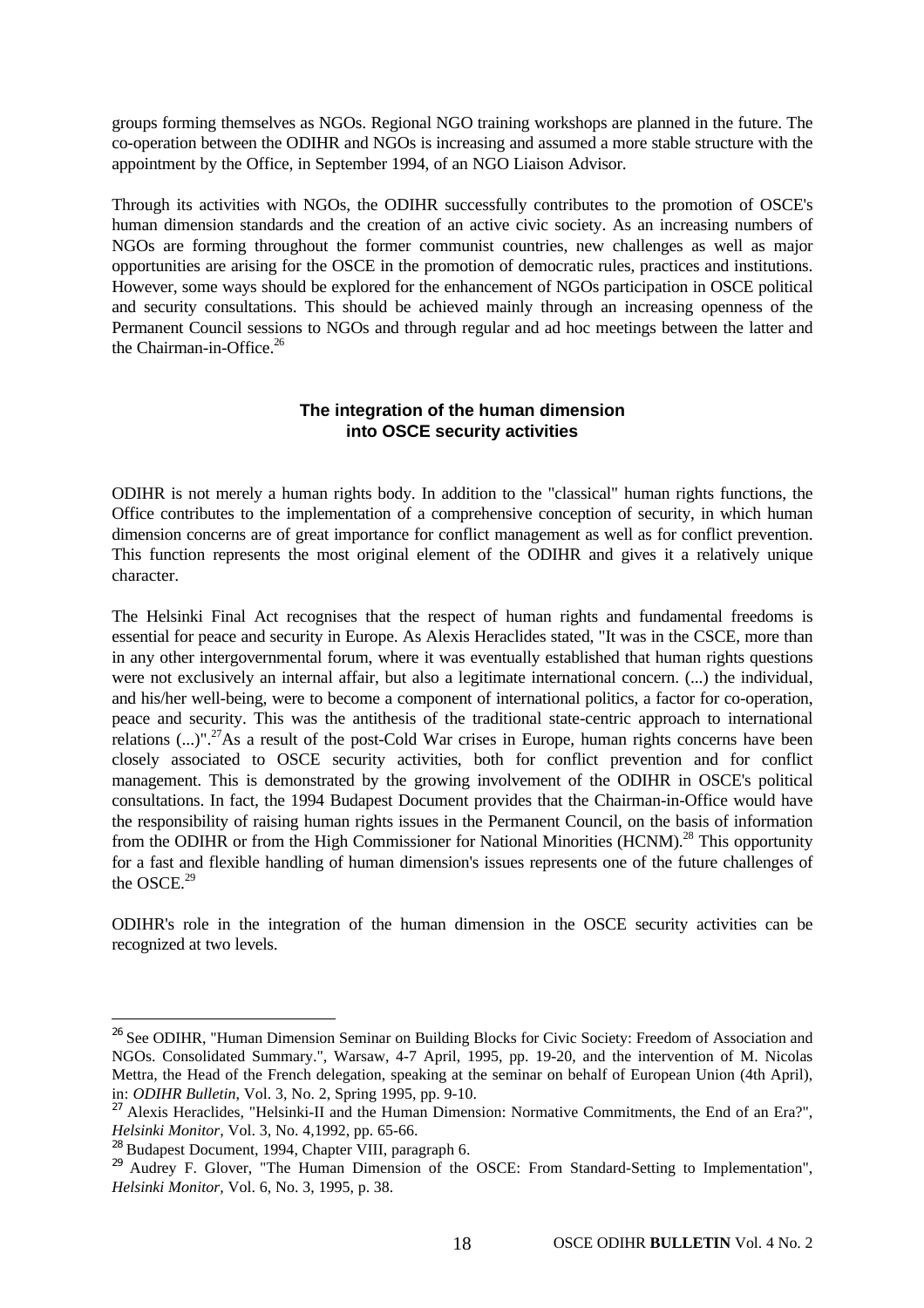Firstly, the ODIHR closely co-operates with the HCNM. The 1992 Helsinki Document defined the HCNM mandate in a vague way, by giving the HCNM the tasks of providing an "early warning" and, as appropriate, an "early action" at the earliest possible stage in regard to tensions involving national minority issues that have not yet developed beyond an early warning stage, but, in its judgement, have the potential to develop into a conflict within the CSCE area, affecting peace, stability or relations between participating states.<sup>30</sup> Arie Bloed noted that "Although the mandate is rather vague, it is important to stress that the HCNM has been designed as an instrument of conflict prevention at the earliest possible stage and explicitly not as a human dimension instrument or an ombudsman for national minorities. Nevertheless, the relation of the HCNM's work with the human dimension is selfevident."<sup>31</sup> HCNM's relations with the human dimension were implicitly recognized in the Helsinki Document by the fact that it is the ODIHR, and not the Centre of Prevention of Conflict, that would provide the HCNM the facilitation for the accomplishment of his tasks.<sup>32</sup> The ODIHR acts as an important support for the HCNM's conflict prevention efforts, essentially by providing him documentary resources related to national minorities issues and human resources for his missions, i.e. experts of the Office's database. Furthermore, the HCNM has participated at various ODIHR's human dimension seminars, and has organised jointly with the Office and the Council of Europe the Human Dimension Seminar on Roma in the CSCE Region (September 1994).

Secondly, ODIHR's human dimension activities play an important role in the OSCE's long-term missions. Although long-term missions must be distinguished from the missions under the HDM, the former also have a strong connection with human dimension's concerns. In this respect, the Rome Council Meeting decisions are of great importance, as they provide for a better integration of human dimension issues in mandates of OSCE missions as well as in the mission reports' follow-up. To this end, the ODIHR should have enhanced responsibilities in the preparation of OSCE missions, *inter alia*, by providing information and advice to missions in accordance with its expertise.<sup>33</sup> For example, the mandate of the OSCE long-term mission in Moldova included, *inter alia*, arrangements for the respect of human rights and national minorities, the transition towards democracy and the repatriation of refugees.<sup>34</sup> The long-term mission in Moldova represented an interesting and positive case of ODIHR's contribution to OSCE's security activities. The Office sent a human dimension mission prior to the long-term mission. Recommendations were formulated, which particularly concerned minority rights issues and legal and constitutional reforms. Then, the ODIHR examined the case of the Ilascu Group,<sup>35</sup> and finally the Office monitored the parliamentary elections which took place in February 1994. Other OSCE long-term missions (Estonia, Latvia, Georgia, Former Yugoslav Republic of Macedonia, Ukraine, Tajikistan, Chechnya) also have a close relation with the human dimension. This is demonstrated by the appointment by most missions of an officer responsible for the human dimension, as well as by other activities ODIHR carries on in States hosting a long-term mission (briefings for the missions' members, seminars, legal advice, etc.). Informal recommendations made at the second HDIM further underscore the importance of human dimension within OSCE long-term missions. Particularly, it is suggested that all OSCE missions should receive training before their departure on field operations from ODIHR and other appropriate institutions.<sup>36</sup>

<sup>&</sup>lt;sup>30</sup> Helsinki Document, 1992, Chapter 2, paragraph 3.

<sup>&</sup>lt;sup>31</sup> Arie Bloed, "The CSCE Conflict Prevention Mechanisms and Procedures", *ODIHR Bulletin*, Vol. 2, No. 3, Fall 1994, p. 32.

<sup>&</sup>lt;sup>32</sup> Helsinki Document, 1992, Chapter 2, paragraph 10.

<sup>33</sup> Rome Document, 1993, Chapter IV, paragraph 3, al. 2.

<sup>34</sup> CSO Vienna Group, Journal No. 7, Annex 1,1 I March 1993.

<sup>&</sup>lt;sup>35</sup> Mister Ilie Ilascu and five other companions have been sentenced to death by a tribunal of the Transdniestrian Moldovan Republic for a "politically motivated assassination". International legal experts recommended to reopen the process because of systematic judicial errors and substantial human rights violations.

<sup>36</sup> ODIHR, "OSCE Implementation Meeting on Human Dimension Issues", Warsaw, 2-19 October 1995, Rapporteur's Report from Subsidiary Working Croup 2, p. 2.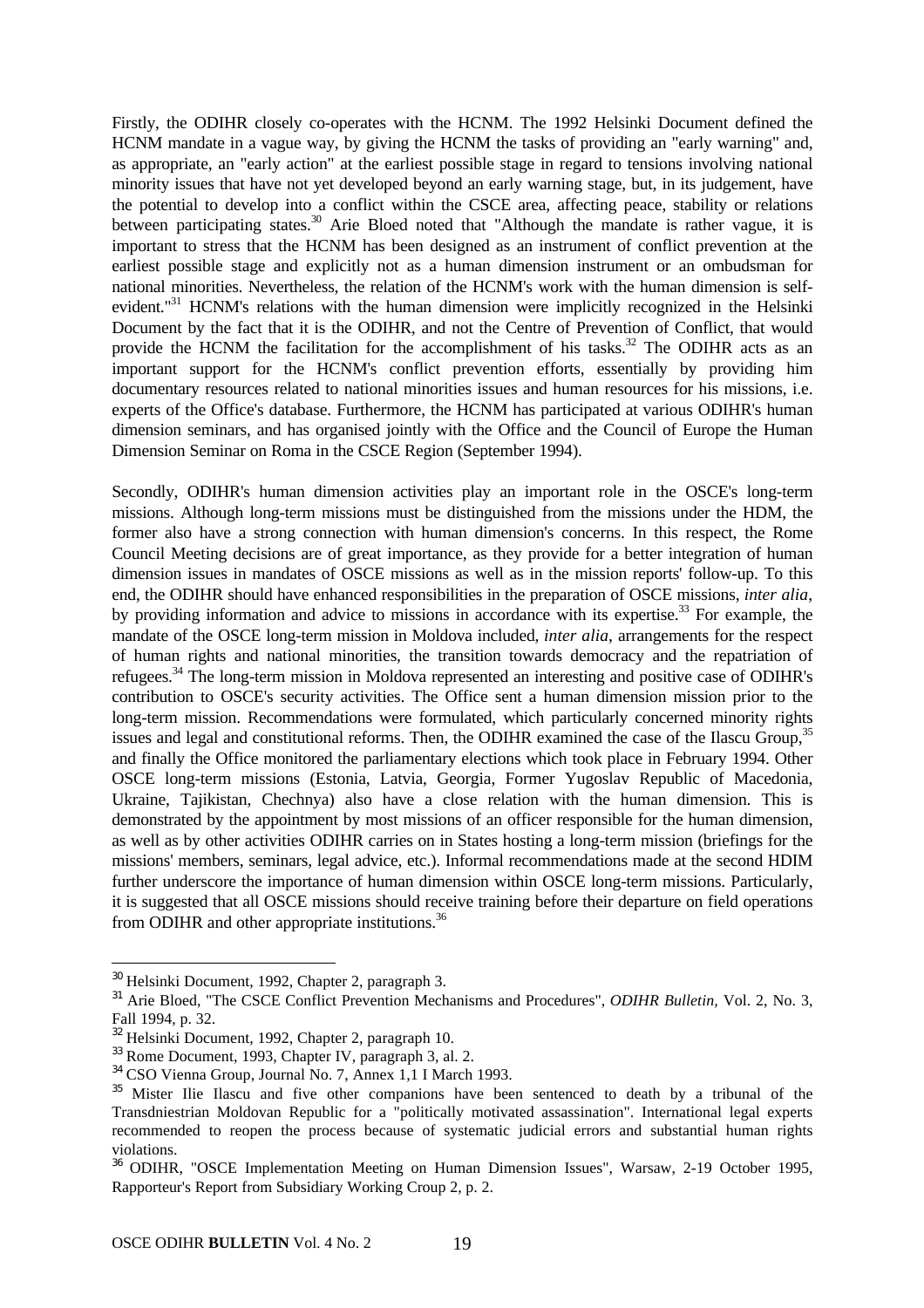#### **Conclusion**

The end of the Cold War opened new opportunities to the OSCE in the human dimension field. Standard-setting assumed a far-reaching, even "penetrating" character, which is illustrated by both the emphasis that was put on the structural conditions necessary for human rights' protection, i.e. democratic institutions and the rule of law, and by the virtual dilution of the non-intervention principle.<sup>37</sup> In the light of the unfolding crises in Europe since the end of 1991, a change in the perception of the human dimension occurred among participating States, which led to a shift in importance from standard-setting to implementation. This development paved the way for an improving of existing procedures and institutions. ODIHR functional promotion cannot be understood unless we put it in relation with the broader development of OSCE human dimension and with the changing role of OSCE in the post-Cold War Europe.

As the assistance requests from former communist countries increased in number and complexity, ODIHR's work became more intense and varied. By now, it is clear that the ODIHR is no longer a mere administrative body. Through the years, the Office gained a certain autonomy and embraced all issues of the human dimension. Its political role developed as well, especially in respect with its monitoring role in the field of human rights.<sup>38</sup> A successful implementation of human dimension commitments requires an enhancement of its financial and human resources.

Evaluating the record of ODIHR's activities since 1991 is not an easy task. However, several elements can be put forward to give a positive assessment of the Office's work. In addition to the broadening of the *scope* of its activities, one has to emphasise its *originality.* Most of all, the fact that ODIHR's work does not limit to a narrow human rights activity should be underlined. The Office's role in deepening the relationship between the human and security dimensions of the OSCE is of paramount importance, not only for conflict management, but also for conflict prevention. As M. Max Van der Stoel noted, "(ODIHR) through its human dimension activities greatly contributes to creating a situation in and between participating States which is democratic and peaceful and thus essential to the prevention of conflict." $39$  In fact, within the OSCE, an interesting practice developed through the years, in which ODIHR played a central role. Activities such as the building of democratic institutions, the promotion of the rule of law, the protection of human rights, were not merely seen as post-conflict means to consolidate the peace, but as an integral part of OSCE conflict prevention efforts as well. This aspect *of preventive* peace-building, in addition to M. Boutros-Ghali's *post-conflict* nature of peace-building efforts,<sup>40</sup> is a peculiarity for the ODIHR. Moreover, other priorities of ODIHR's work in the next years could be identified, such as the close co-operation with NGOs and the assistance supplied to newly

<sup>&</sup>lt;sup>37</sup> Arie Bloed, "Monitoring the CSCE Human Dimension: In Search of its Effectiveness", in: Arie Bloed, ed., *Monitoring Human* Rights *in Europe: Comparing International Procedures and Mechanisms,* Dordrecht; Boston; London, M. Nijhoff, 1993, pp. 48-51.

<sup>38</sup> Arie Bloed, "The Human Dimension of the OSCE: Past, Present, and Prospects", *ODIHR Bulletin,* Vol. 3, No. 3, Fall 1995, p. 21.

<sup>&</sup>lt;sup>39</sup> Intervention of M. Max Van der Stoel, in: ODIHR, "CSCE Seminar on Early Warning and Preventive Diplomacy. Consolidated Summary", Warsaw, 19-21 January, 1994, p. 6.

<sup>&</sup>lt;sup>40</sup> The UN Secretary General, M. Boutros Boutros-Ghali, first proposed the concept of "post-conflict peacebuilding", which was conceived as complementary to peace-making, peacekeeping and preventive diplomacy. He made clear that peace-building efforts should have to identify and support structures aimed at consolidating peace, thus emphasising their post-conflict nature. Cf. Boutros Boutros-Ghali, *An Agenda for* Peace, UN Doc. A/47/277, S/24111, June 17,1992, Chapter VI.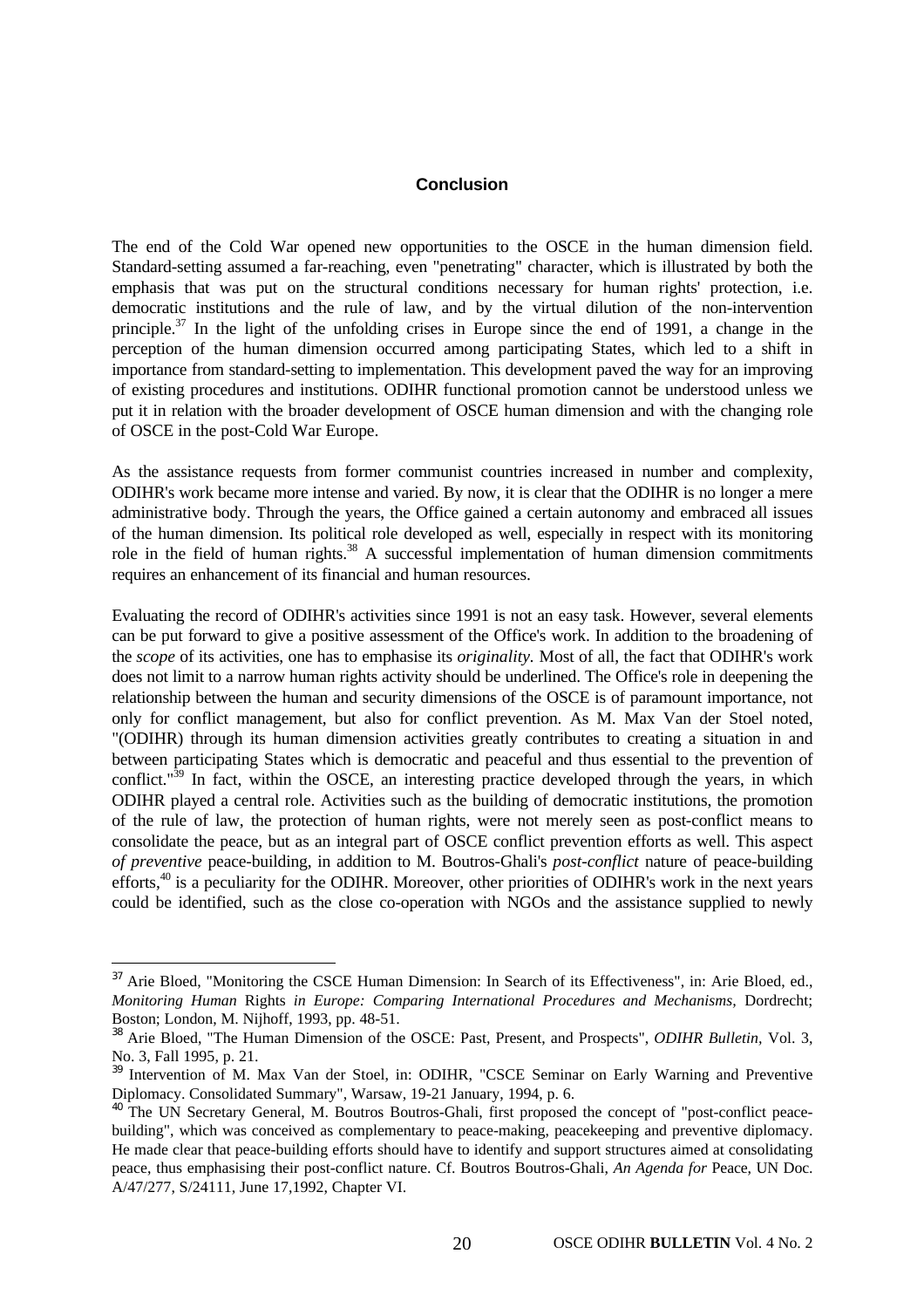participating States through the "Program for Co-ordinated Support for Recently Admitted Participating States".<sup>41</sup>

However, it is clear that ODIHR perspectives are inextricably connected with the importance that human dimension will have in OSCE's future commitments. Are participating States ready to politically support the implementation of human dimension standards? Will they allow human dimension to have a major role in conflict prevention and conflict management efforts? Will they assume greater responsibility in the management of future crises in Europe? OSCE's search for a stable role in European security structure is likely to go on for a long time, unless these questions are addressed and the participating States respond positively to them.

Lausanne, November 1995

<sup>&</sup>lt;sup>41</sup> Following a recommendation made at the CSCE Human Dimension Seminar on Roma in the CSCE Region, at the Budapest Review Conference a provision was adopted on the establishment of a contact point for Roma and Sinti (Gypsies) Issues within the ODIHR (Budapest Document, 1994, Chapter VIII, paragraph 23). This is another important task of the Office's work, which is carried on in strict co-operation with NGOs and the Council of Europe.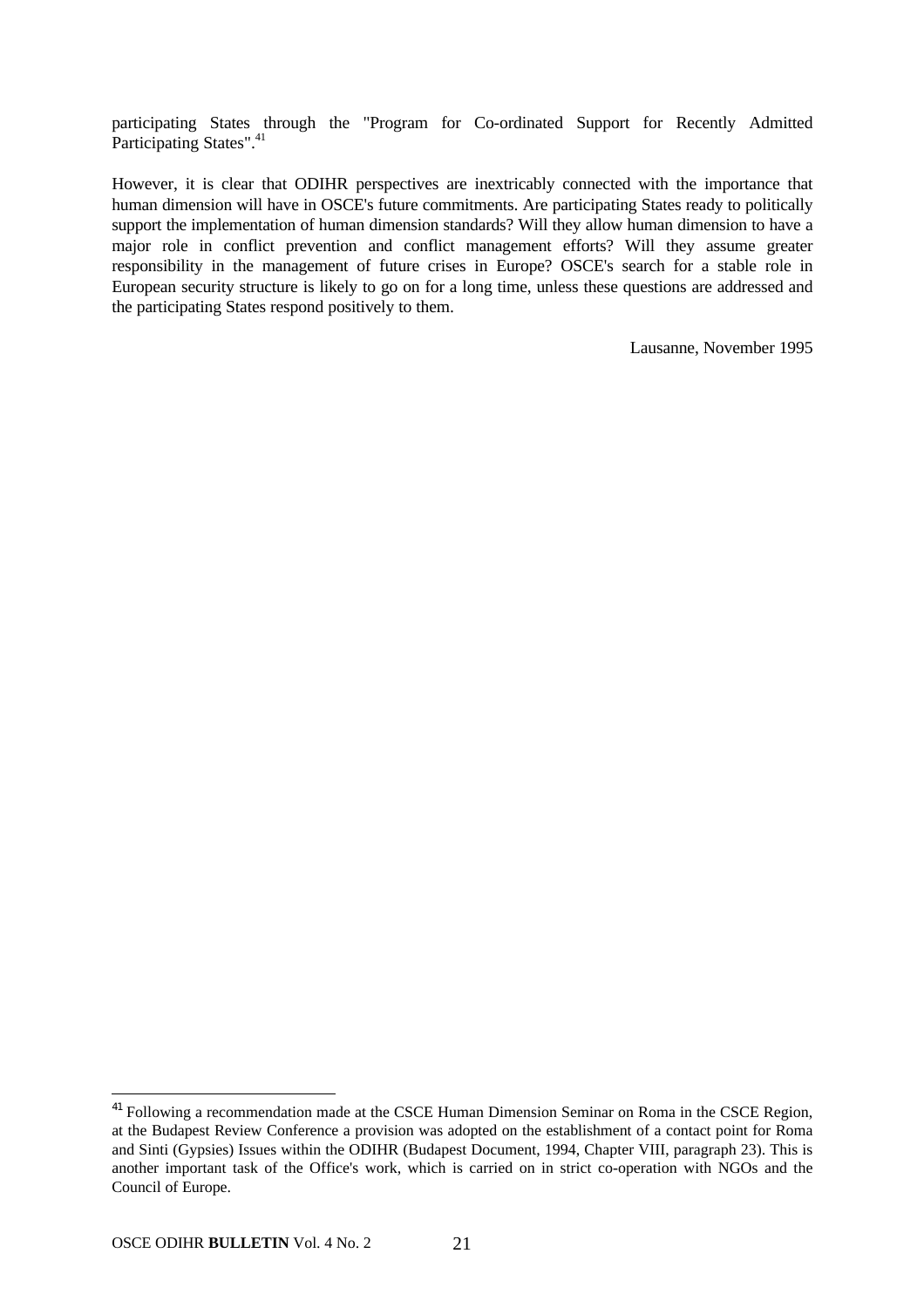## **THE PRINCE, THE MERCHANT, THE CITIZEN... AND THE ROMANY**

#### **Andras Biro**

My friends say I am exaggerating and contest my view whereby if there is a single issue that evokes a consensus within Hungarian society, it is the negative judgement of the Romany. In my experience, even groups which could theoretically be expected to show tolerance, understanding and solidarity are repugnant discard or, at best, assume a kind of paternalistic charitable attitude vis-a-vis this community.

It is a banal statement that conflicts involving Romany in various ways have become increasingly "hot" daily news items. The choice is wide: parading "Molotov cocktails" and beer tankards, watchman's rifle and policeman shooting at a Romany driven car, and racial hooliganism of skinheads resulting in the occasional fatality. All these are manifestations of society's growing enervation and are at the same time ways of venting tension at the cost of the "coloured" minority, particularly outside Budapest. With due respect to the exception, public reaction including liberals and socialists, is none. We are light years from responses of, for instance, neighbouring Austria, where the President of the Republic together with representatives of the government and the Churches attended the funeral of the four Romany victims of the incident in Oberwart.

To support my position, let's call on stage the actors of the play, all of them major characters of the city-state of the late Middle Ages and early Modern Age: the prince, the merchant and the citizen. The *prince* is different from what he used to be five hundred years ago. His princely gown reveals now modern parties, parliament and government - the entire state machinery. What is the attitude of today's political power towards the Romany? At best it is utilitarian. The *parties* notice the Romany only when they are preparing for elections. Most of their programs make no reference to this group, which constitutes 5 per cent of the Hungarian society. It's not a sexy topic, nor is it a winning one. If they took a firm stand in support of the Romany (I may be naive but not to the extent of expecting this much), but at least appreciated the seriousness of the issue and formulated some ideas of handling it, budgetary consequences would ensue and they would lose "white" voters.

The *Committee of Minorities and Religious Affairs of the Parliament*, which has a single Romany member (the only one among the 386 Parliament Members) operates under the hypocritical concept whereby there are twelve national and one ethnic minorities in Hungary, which have to be treated equally in the spirit of democracy. This is a fiction not only because of quantitative reasons (the Romany alone are twice as populous as all the other minority groups together), but also for sociological ones.

While members of the twelve national minorities are part of the social web in the same way as the majority, the Romany, as it is commonly known, are at the bottom of the social pyramid. The only difference between the twelve national minorities and the majority is that minorities have a different mother tongue and they foster somewhat different traditions and religions. Their linguistic, educational and cultural autonomy is limited solely by the Budget rather than discrimination. They are also protected by the governments of their respective ''native countries''. In all, they belong to the ''white side''.

The Committee of Minorities and Religious Affairs should set up a standing subcommittee of Romany affairs, which would keep a watchful eye on what is happening about the most sizeable minority group in Hungary. It would challenge the government and its agencies to implement the government policy and would keep the Romany issue on the agenda by demanding an approach and treatment which are in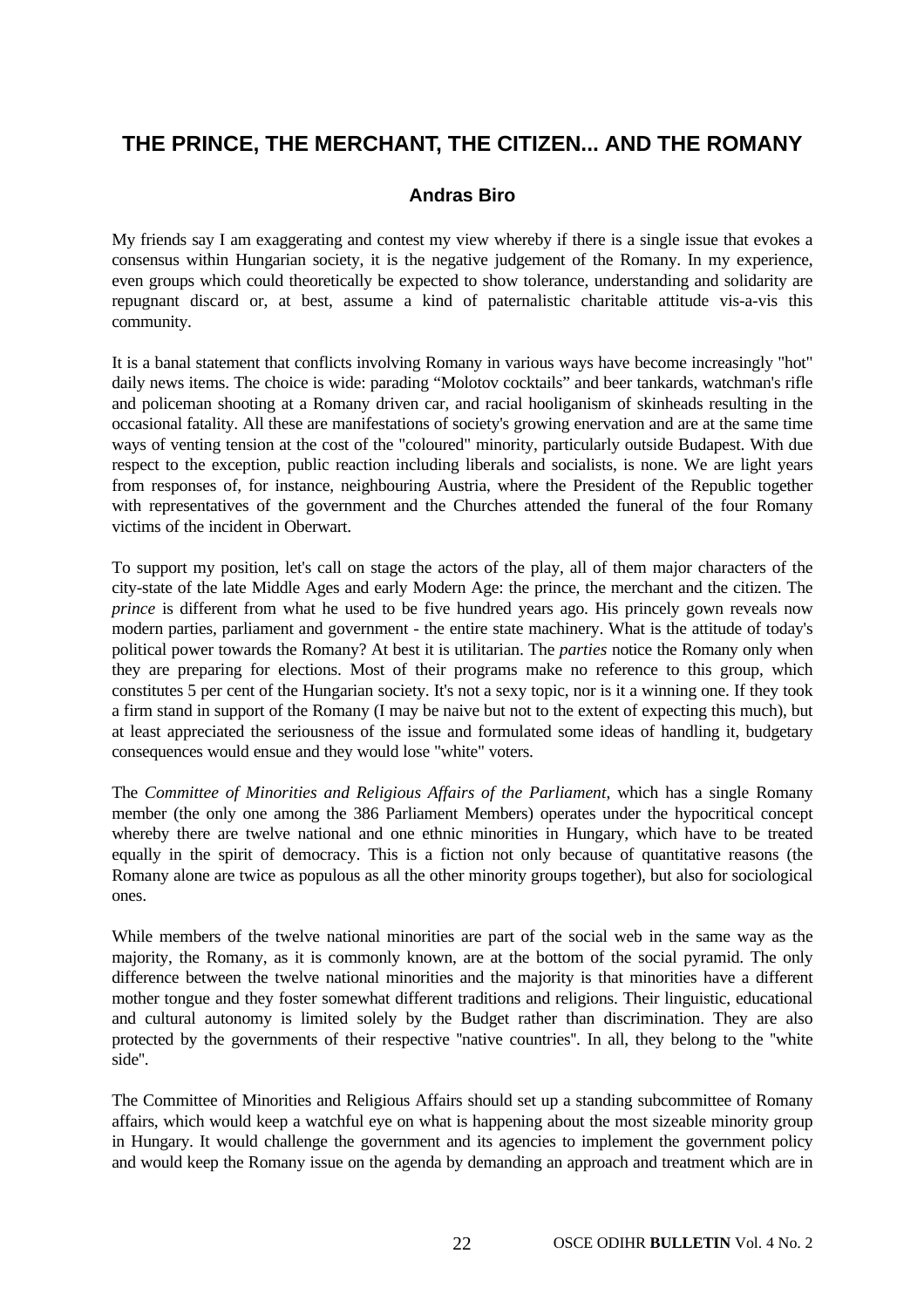conformity with its severity. Such a proposal has been circulating in the labyrinth of Parliament for months. No progress has been made to date.

No doubt *the government* program formulated the necessity of dealing with this issue. It is likewise undoubted that financial and institutional resources available lag far behind the needs. The Office of National and Ethnic Minorities is captive of the same fiction as the Parliament. The only difference is that office seems to have paid more attention to the issue, as the fund it manages has for years dished out support to Romany organisations on the basis of political preferences instead of merits. After a long and painful labour the Romany Crisis Management Office was set up with a couple of staff but instead of providing a crisis management program it is struggling with its own crisis. The establishment of a public foundation which disposes significant resources to be acquired through international support, which is not prone to political manipulations and which specifically promotes Romany crisis management is an evident necessity.

The Romany issue involves also non-pecuniary aspects. For instance the police force. True, there has been a significant progress in his area. Today Rosenberg's concept of Romany crime is no longer used. Today it is the special task force, the SWAT team grit that prevails, barging in houses on the Gypsy row without a search warrant and harassing children and women, not to mention interrogation techniques. Liberal as the Hungarian minister of interior and socialist the supreme guard of justice may be, it seems to be impossible to enforce legal actions against violent cops. Apparently the *esprit de corps* prevailing, our newly appointed ministers have taken to covering up for their men.

The *merchant's* case seems to be simplest. The principle of market economy flying high, those who are not competitive are out of the game. Company janitors are instructed to tell Romany job seekers that the job advertised has already been taken. Similarly, prospective employers contacting job centres often specify that no Romany are wanted. There have been cases when banks rejected the loan application of Romany entrepreneurs although they managed to provide appropriate guarantee. Have the various commercial or industrial chambers put Romany unemployment on their agenda? Have they formulated any strategy to attenuate it?

It is the *citizen,* in other words, civil society and its institutions that have failed the most deplorably in my opinion. There are less than half a dozen civil organisations that do something positive for Romany survival or human rights. Less than a hundred non-Romany participated at a demonstration against racist attacks in Gyongyos, a small town some forty miles of Budapest. How can it be that the Democratic Charta, which could stir hundreds of thousands of people has never raised its voice in the matter of police brutality and murders of Romany, particularly since May 1994? Has it occurred to any of the trade unions that their former Romany members are hit by a 48 per cent unemployment compared to the national average of 10 to 12 per cent? What is the Romany policy of the Churches? Apart from the missionary and scarce charitable activities, where are the examples of Christian solidarity, the denouncement of flagrant injustice? Why is the Jewish community silent when the Romany, fellow sufferers fifty years ago, are maltreated now? No one can complain nowadays of lack of information.

What can we do? Let's find it out together. Let's think and debate, but not without involving the Romany in the dialogue. When it goes about them we shouldn't ask ourselves whether we like them or not. They have been living here with us for centuries and will remain here, so the right question is what can we do to ease their exclusion, to enhance their cultural and professional skills and to promote the implementation of their democratic rights? What can we, the majority, do for them, in our own enlightened self interest?

(Translated from Hungarian, published in MAGYAR H RLAP May 30, l995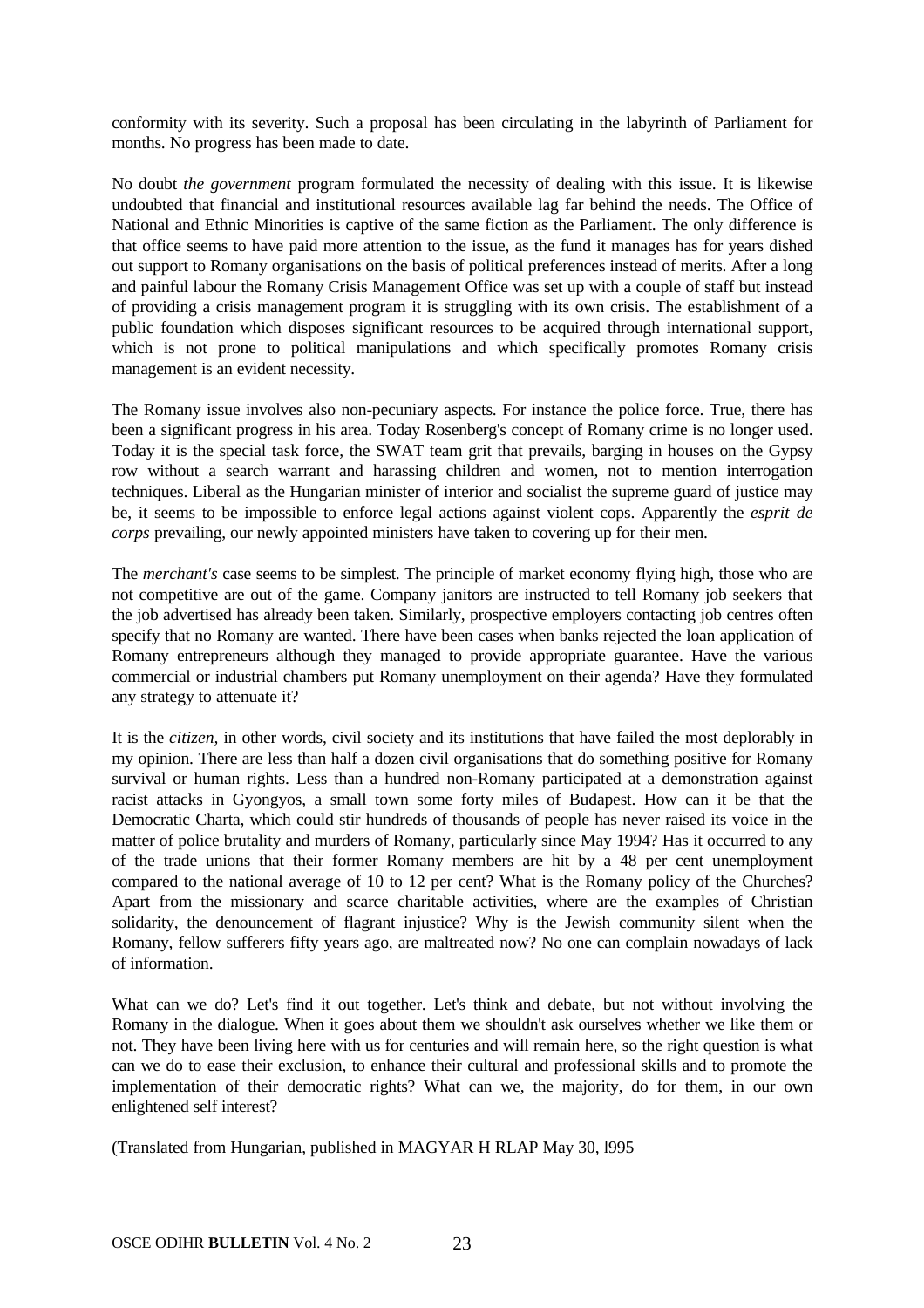## **LA PAIX ET LA TOLERANCE**

*Note from the Editor: On the occasion of 25 Anniversary of the signing of the CSCE Helsinki Final Act, ODIHR organised an Essay Competition in one of the secondary education schools from Warsaw. The conditions for the competition were that (I) the essay was to be written in one of the OSCE languages, (ii) on the topic of tolerance and (iii) not longer then 1,000 words. Below we publish two best essays submitted.*

## **Agnieszka Nina Szlendak**

Mon pays, la Pologne, demande le rattachement ... la Communaut, europ, enne. Nous voulons adh, rer … un grand pays - l'Europe. Autrefois, l'id, e d'une Europe unie, tait consid, r, e comme une utopie ou une perspective tr, s lointaine. Aujourd'hui elle semble tout … fait raisonnable. Pour les pays europ, ens c'est tr, s attrayant de faire partie de la Communaut, europ, enne. Nous r<sup>o</sup>vons du marche commun, d'un espace europ, en sans fronti, res. Nous voulons en tirer profit. Mais pour cela, il est d'abord indispensable d'instaurer un climat de paix et de tol, rance. Est-ce que nous sommes donc pr^ts ... appartenir ... cette nobel organisation? Est-ce que nous sommes assez tol, rantes?

En Pologne,  $o$ — un grand pourcentage de la population est de nationalit, polonaise et  $o$ — les gens se distinquent peu en ce qui concerne la religion (la plupart des Polonais sont caotholique), il ne devrait pas y avoir des probl, mes d'intol, rance. Cependant, chez nous il est tr, s fr, quent de ne pas admettre chez les autres un comportement diff, rent de celui qu'on soi-m<sup> $\hat{ }me$ ; surtout s'il s'agit de diff, rents</sup> styles de vie. Les homosexuels et les lesbiennes sont oblig, s de dimmuler la v, rit, de leurs vies afin d'eviter les r, probations du reste de la soci, t, . Ils deviennent l'objet de brimades et de chicanes. Ils souffrent de la solitude et parfois ils n'ont plus la force de s'opposer aux discriminations. Ils ressentent un grand besoin d'^tre acc, ptes. Et nous les catholiques, fr, quentant la messe chaque dimanche, nous qui avons appris l'amour d'autrui depuis l'enfance, nous les rejetons de la soci, t, … cause de leur moeurs, de leur vie sexuelle.

Ces probl, mmes sont particuli, rement s, rieux pour les personnes malades du SIDA ou celles atteintes du virus VIH. Ellec sont consid, r, s comme des gens mauvais et des p, cheurs. Pendant les cours d', ducation religieuse, les pretres disent que les SIDA est une punition pour les p, ch, s. Nous avons cr, es de diff, rentes organisations pour lutter contre la s, gr, gation des malades - en vain. Dans la conscience de notre soci, t, , le malade est toujours une personne sans aucune valeur.

En Pologne, le SIDA n'est pas aussi d, velopp, que dans d'autres pays en Europe. Les homosexuels menent leur vie plut ten clandestenit, . Ils sont enure peur de sortir de l'ombre et de manifester leur pr, dilection. À cause du grand nombre des cr, tienes dans notre pays. nous n'avons pas beacoup de graves conflicts religeiux. Pendant les ann, es, la Pologne n', tait pas attrayante, conomiquement pour les , trangers; c'est pour cela qu'il y a moins d', trangers en Pologne que dans les pays de la Communat, europ, enne

Les conflicts ouverts dont la source est le rasisme ne sont peut-etre pas … la ordre du jour. Mais si de jour au lendemain la Pologne deviendrait membre de l'Union

europ, enne, saurions-nous faire face a cette nouvelle situation avec des gens tellement diff, rents autour de nous? Comment nous comporterions - nous face a deux lesbiennes manifestants leurs sentiments ou a nos voisins dont la peau est noire? Est-que nous serions capables de respecter la libert, d'autrui en mati, re de libert, religieuse ou d'opinion?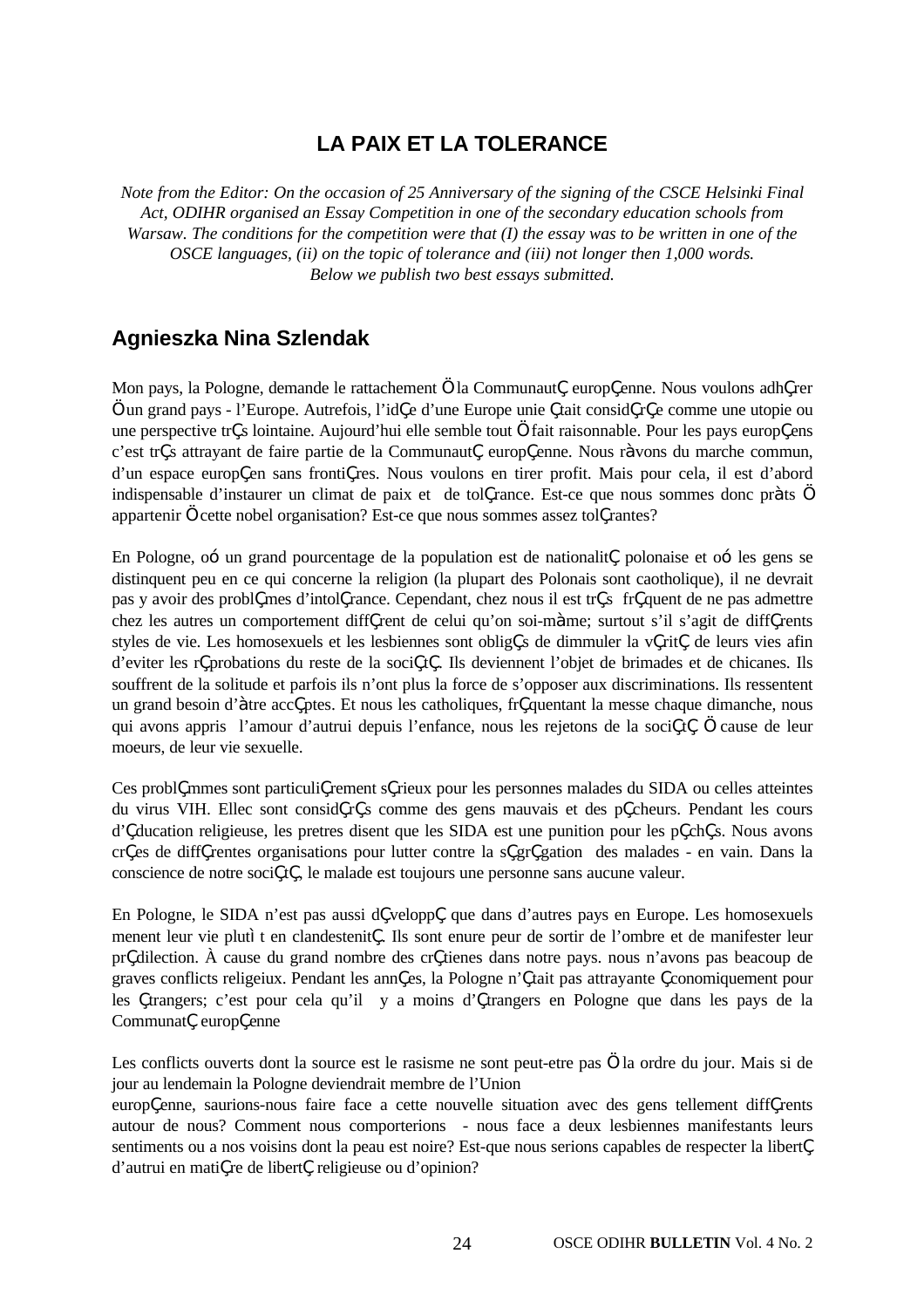L'intol, rance et le manque du respect des autres sont les causes de conflicts et de tensions sur notre continent, mais pas seulement en Europe. Dans le monde entier les geunes chantent "Que la paix soit avec nous" et "Give peace a chance". Nous avons un grand besoin de la paix. Bien que notre g, n, ration ne connaisse pas la guerre, nous rendons compte du malheur qu'elle aporte. Nous n'avons pas d'aversions contre les autres nations. Les diff, rences entre les peuples ne devraient pas nous diviser mais nous enrichir et, largir notre connaissance sur la culture des autres nations. Nous sommes capables de jeter dans l'oubli les conflicts nos acˆntres. Nous sommes ouverts a des contats avec les , trangers et nous voulons vivre en paix.

Mais la pais entre les Etats ne nous suffra pas; il nous faut aussi la paix de l'fme qui n'est troubl, par aucun conflict et aucune inqu, tude. C'est puor cela que l'on observe le retour de l'homme ... la nature. C'est l… que l'on peut chercher l'origine du grand succ, s et de la popularit, de l'ecologie. Au premier abord, cela peut paraŒtre d'une moindre importance: la paix d'une ƒme. Mais ce n'est pas vrai. Il n'est pas possible de construier la paix dans le monde entier si l'on est inquiet; on a toujours peur de quelque chose; on se sent ali, n, rejet, par la soci, r, .

La paix est bien li, e ... la tolerance. L'intol, rance, la haine et l'app, tit de pouvoir sont les facteurs qui empˆchent les gens de maintenir la paix. Ils engendrent toujours des antagonismes et constituent les sources des conflicts modiaux. J'ai parl, de l'intol, rance en prenant comme exemple mon pays, la Pologne. Mais ce n'est pas un cas execeptionnel: les probl, mes dont j'ai fait mention sont les les probl, mes de tous les pays y compris ceux associes ... la Communaut, europ, enne. Nous devons donc essayer de les r, sourdre. Pour que l'avenir du monde ne soit pas menac, par des conflicts arm, s, il faut, liminer le ph, nomene de l'intol, rance. Il faut mener une lutte acharn, e (sans utiliser des moyens violents) en faveur de la paix et de la tol, rance.

## **Joanna Maria Lojek**

Les notes courent impatiemment comme les gouttes de pluie pendant un ourage. Les forts accords mineurs sement une sourde menace dans la musique. Une vague d'effervescence traverse les notes de primi, re partie de l'Etude r, volutionnaire de Chopin . Quel contraste saillant fait l'oeuvre de Chopin avec la m, lodie douce et calme de la "Dance des esprits" (Orph, e et Euridyce) de Gluck; m, lodie pleine de po, sie et d' $\mathbf{\check{S}}$ motions lyriques.

La musique est comme une bande qui enregistre tous les, tats de la vie humaine: l'histoire, les tensions, les moments de la gloire, les larmes et les sourires. Aujourd'hui, … la fin du XX, me si $\tilde{S}$ cle, on observe un ph, nomŠne qui touche les jeunes gens; des personnes qui dans quelques ann, es cr, eront notre monde: ils ne sont plus capable d', couter ou d'accepter la musique classique. Le lieu de l'harmonie divine est envahi par le bruit et la soci, t, de masse. L'homme moderne vit sans cesse en qu<sup>o</sup>te de l'argent, sans toucher le fond de l'ˆtre humain. Nos besoins naturels de vivre prŠs de la nature sont , touff, s par les hurlements et la vacarne, pleine d'impatience et de haine, du hard rock.

Pourquoi a-t-on du mal a' comprendre la musique classique? Elle met en cause toutes les conventions classiques: d'ailleurs , selon l'opinion des jeunes, elle est trop difficile. Mais cette musique, elle nous parle aussi de notre monde. Peut-^tre que nous ne sommes pas capables de l'accepter car notre, poque est tellement d, risoire et l'illogique? L'harmonie du XX Šme siŠcle cherche toujours une r, ponse … la question du savoir  $o-$ r, side paix et la securit $\check{S}$  - en some elle cherche une m $\check{S}$ thode de survivre. Penderecki dans ses oevres remonte ... la source biblique. Il r, affirme les principes les plus simple ("Tu") es r, sponsable de la paix") de facon compr, nsible et claire pour l'homme de notre temps ( par example dans "Le requiem polonais" ou "Les psaumes de David").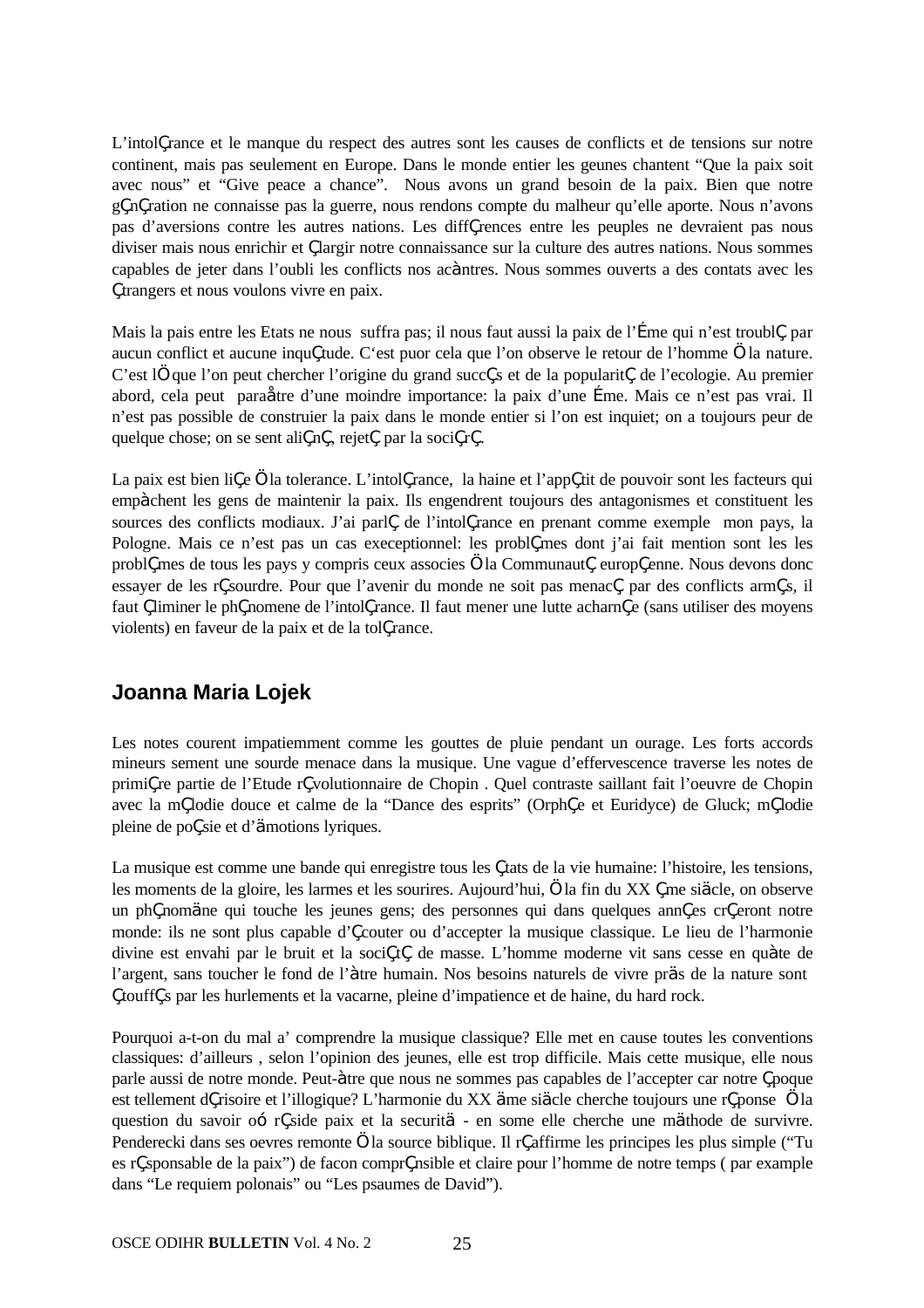Bien s–r, il est plus facile de s'identifier avec la formule propos, e par les auteurs de la musique pop, car la combinaison de trois notes et trois mots n'exige pas r, flexion ni d'engagement personel. C'est pourquoi on voit s'affirmer le gout pour ce bruit immense qui en r, alit, ne fait que rempli le vide intelectuel. Cette "musique" est lourde et noire; elle ne construit rien de bien, ne nous procure aucun refuge, ne fait pas naŒtre la paix.

La paix, en semplifiant, signifie l'absence de guerre, mais pas seulement: dans son aspect strictement humain, la paix est l', tat d'une fime equilibr, e. Le XX Šme siŠcle a, branl, la certitude des hommes en les privant de points de rŠperes. Les gens cherchent un sens … leur existence dans les *ersatz* de valeurs: les droques et les cigarettes. La musique peut aussi devenir un dieu, mais dans la majorit, des cas non pas celui de l'amour, mais celui d'an, antissement.

Alors pourquoi ne se tourne-t-on pas vers "Les quatre saisons" de Vivaldi par exeple, ou vers le "tŠme concerto pour piano" ( Es-major) de Beethoven? Ces compositions possŠdent un si grand charge d'optimisme et un calme remarquable dans les parties lentes qui fait rena**Œ**tre l'free. En Socoutant ces oeuvres, on peut se demander si le hachiche est vraiment n'cessaire pour ˆtre heureux.

La tol, rance est un sujet "… la mode", particuli**Š**rment maintenent dans les ann, s 1990. Remarquons que les termes "tol, rance" et "indiff, rence" recouvrent a peu prŠs la m<sup>ome</sup> r, alit, et que l'un et l'autre sont inutiles pour d, crire l'art. Prenons comme exemple "Le sacr, du printemps" de Stravinski. Les sons mordent, crient et balbutient; les dissonances blessent les o'oue des auditeurs de sorte que les opinions , taient extremement partag, s pendant la premi, re spectacle (et ils le sont encore aujourd'hui). Les uns, comme par exemple Debussy et Ravel, , taient fascin, s par le ballet; les autre voulaient mettre a l'index. Personne ne resta indiff, rent!

Si la m, lodie est une reproduction de notre vie et de nous-m<sup>omes</sup>, et si nous ne pouvons pas rester insensibles ... l', gard d'elle, est-ce que la vraie tol, rance -a savoir l'indiff, rence totale - existe?

La musique suscite les sentiments les plus intimes cach, s a l'interieur de l'homme: le bien, le calme, la s, r, nit, de l'fme, l'acceptation du monde et d'autrui. La vraie paix mondiale d, pend seulement de nous-mˆmes; elle vient de nos ƒmes et c'est … nous de la maintenir. L'art classique, dans laquelle le compositeur engage tous ses sentiments, est comme une forteresse prŠs de la route de la concorde. Peut-^tre, m, rite-t-elle d'^tre aim, e apr, s tout?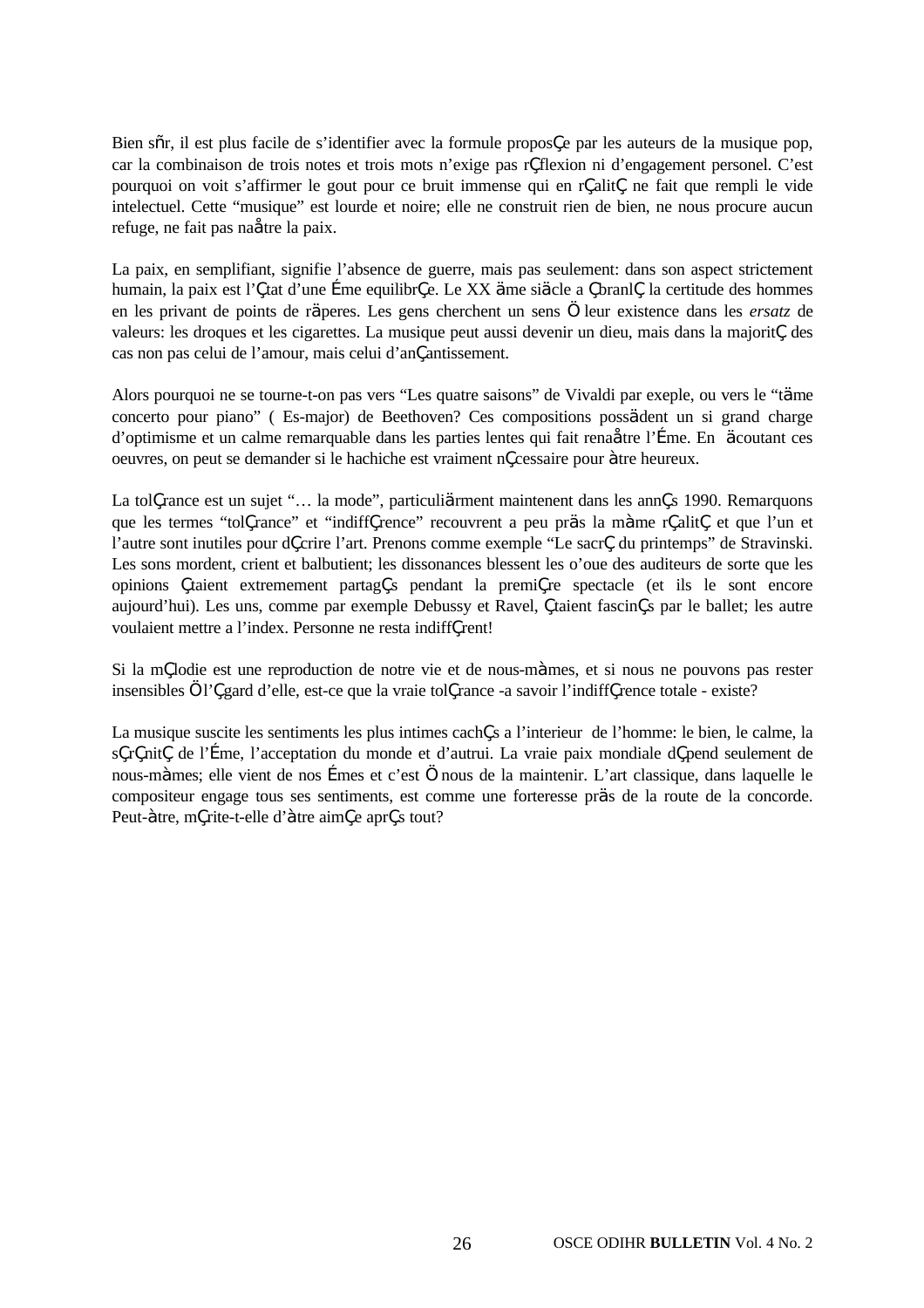## **ODIHR MANDATE - INFORMATION**

*Note from the Editor: After presenting in the OSCE ODIHR Bulletin our office mandate with respect to Roma, Media, Migration issues, we want to proceed to the Mandate in the field of information.*

The Warsaw Office for Democratic Institutions and Human Rights was established in 1990, as an Office for Free Elections, mainly for the purpose of exchanging information on elections within participating States.

The year 1992 brought major changes such as that which occurred during the Prague meeting of Ministers, in which the name of the Office was changed from the Office for Free Elections to the Office for Democratic Institutions and Human Rights (ODIHR). More importantly, the ODIHR became responsible for sharing and exchanging information not only on election issues, but also on available technical assistance, expertise, and national and international programmes aimed at assisting the new democracies in their institution-building activities.

The 1993 the Rome Council of Ministers meeting charged the ODIHR with the responsibility of serving as a point of contact for information for the participating States in accordance with CSCE commitments; and disseminating general information on the human dimension, and international humanitarian law.

Additional tasks given to the ODIHR during the Review Conference in Budapest in 1994 were to provide information to the participating States on implementation issues and to act as a clearing house on media issues.

*6. They [participating States] encourage the Chairman-in-Office to inform the Permanent Council of serious cases of alleged non-implementation of human dimension commitments, including on the basis of information from the ODIHR, reports and recommendations of the High Commissioner on National Minorities (HCNM), or reports of the head of a CSCE mission and information from the State concerned. (...)*

*8. The ODIHR, as the main institution of the human dimension, in consultation with the Chairman-in-Office, will, acting in an advisory capacity, participate in discussions of the Senior Council and the Permanent Council, by reporting at regular intervals on its activities and provides information on implementation issues.(...)*

*(Toward a Genuine Partnership in a New Era, Budapest 1994)*

The ODIHR collects and actively seeks information regarding the alleged non-compliance with the commitments of participating States in the human dimension areas, and works with OSCE Missions and other international organisations, mostly the Council of Europe and the United Nations in this endeavour. All of the data collected is stored in a database, out of which the ODIHR provides regular reports of its findings in particular areas of implementation to the Chairman-in-Office, with recommendations concerning further measures to be taken, including possible distribution to the Permanent Council. In addition, the ODIHR is ready to provide States with material for discussion on particular issues in the Permanent Council, as it was the case with the problems in the area of elections and free media. The ODIHR also maintains its traditional role of providing information on the human dimension issues by responding to requests for information. With the assistance of the Missions ODIHR gives early warning of potential crises.

The contact person within the ODIHR is Paulina Merino, Information Management Adviser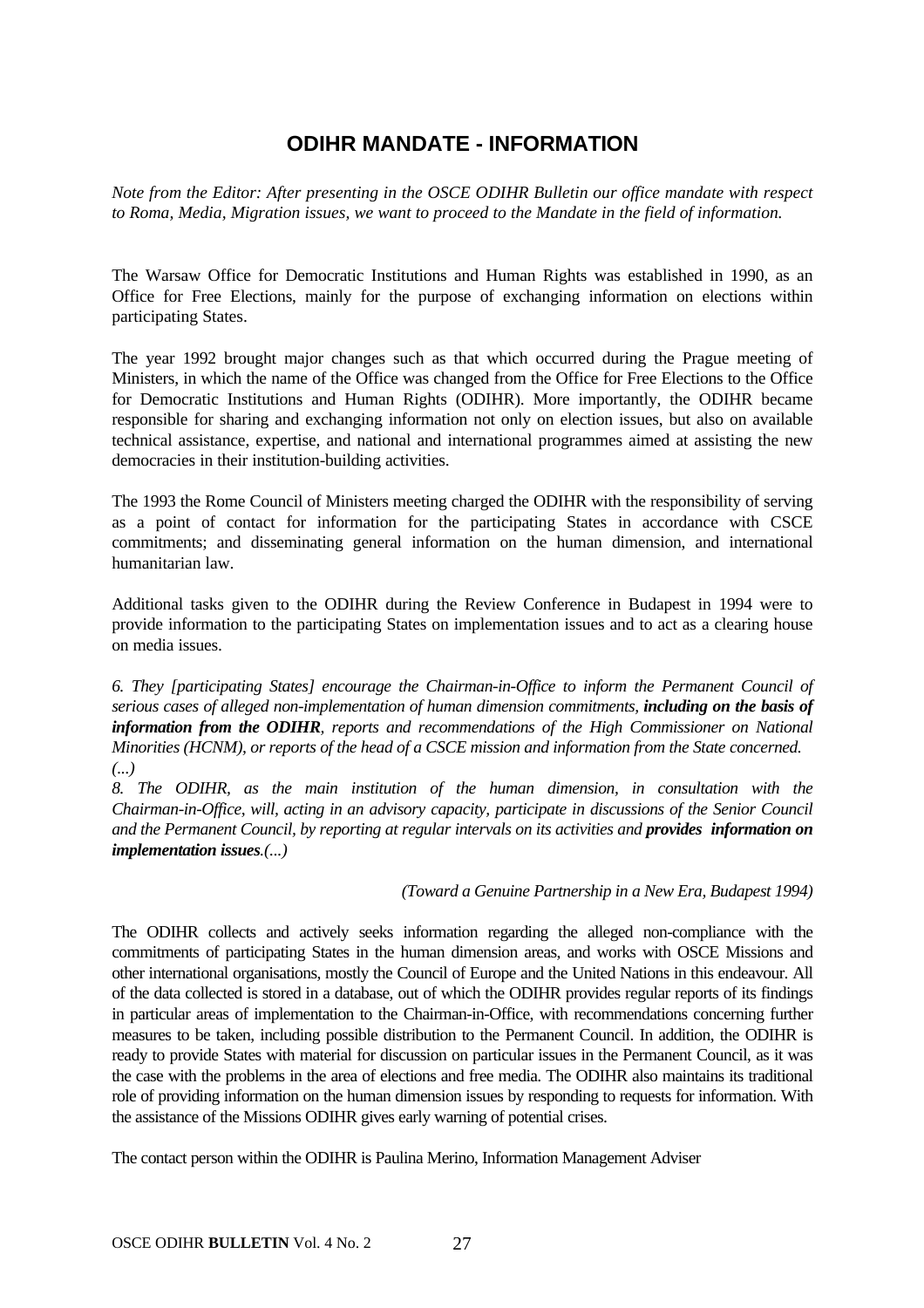## **REPORT ON THE REPUBLIC OF BOSNIA-HERZEGOVINA**

*Note from the Editor: The importance of the human dimension issues in the Republic of Bosnia-Herzegovina for the ODIHR cannot be underestimated. We would like to keep you updated on the activities of the Office of Democratic Institutions and Human Rights related to the Human Dimension problems of Republic of Bosnia-Herzegovina. For those who are not familiar with the role of the OSCE given to it by the Dayton Agreement, we have published in this first Report fragments of the OSCE Newsletter which summarised them.*

## **The Dayton Agreement: The OSCE Role in Implementing Peace (fragments of the article published in OSCE Newsletter Vol.3 No.1) January 1996**

On the 7-8 December 1995 Ministerial Meeting in Budapest, Foreign Ministers from OSCE States accepted the request of the parties to the Dayton Peace Agreement to play a key role in building peace, democracy and stability in Bosnia and Herzegovina, and decided:

- That the OSCE will supervise the preparation, conduct and monitoring of elections in Bosnia and Herzegovina, certifying when conditions will permit elections to take place;
- That the OSCE will closely monitor human rights throughout Bosnia and Herzegovina and will appoint an international human rights Ombudsmen; and
- That the OSCE will assist the parties in their negotiations on arms control a confidence-and security- building measures. It will help in the implementation and verifications of resulting agreements, with the aim of promoting long-term stability through lower and verified levels of armaments.

The OSCE opened its Mission in Sarajevo. In addition to its headquarters in Sarajevo, the Mission is establishing Regional Centres in Mostar, Tuzla, Bihac, Banja Luka and Visegrad. Ambassador Robert Frowick of the United States had been nominated Head of the OSCE Mission. He is supported by four Senior Deputies working respectively on elections, human rights, regional stabilisation and operational matters.

#### **Electoral Code Working Group Republic of Bosnia-Herzegovina January 11 - February 12, 1996** *Rapporteur: Robert M. Buergenthal*

As a follow-on activity to ODIHR's Election Assessment Missions in December and January, the Rule of Law Programme and the International Foundation for Electoral Systems (IFES), developed an Electoral Code Working Group (ECWG) to support the OSCE Mission to Bosnia-Herzegovina. The objective of the ECWG was to assist the Provisional Election Commission (PEC) prepare a series of analyses to address on-going legal discussions, existing electoral codes and election-related regulations.

Experts from Canada, Denmark, Germany, Switzerland and the United States submitted papers for consideration by the PEC on six key topics: technical analysis of the law on elections, definition of OSCE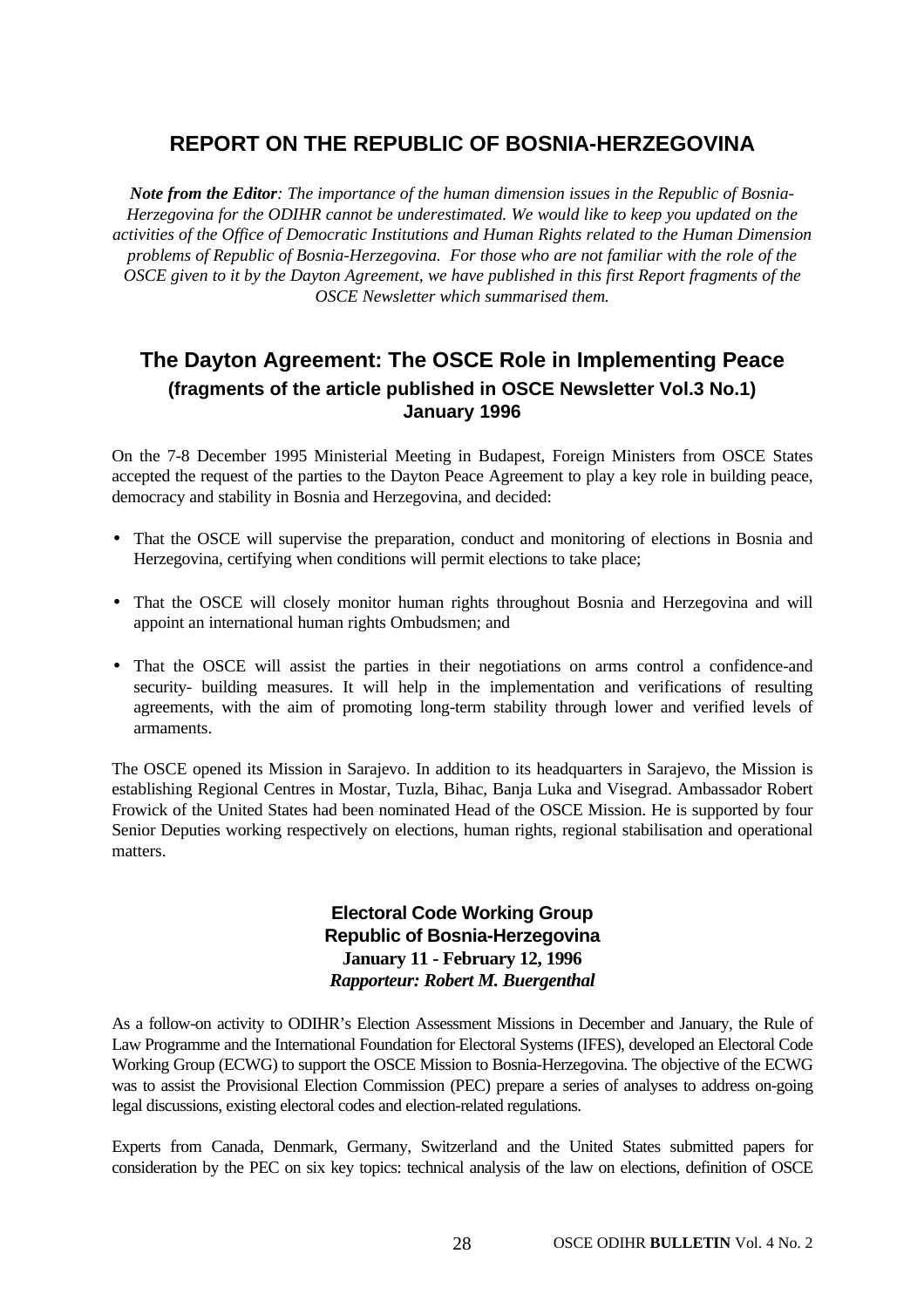legal authority and citizenship, certification of elections, voter registration, citizen and voting issues and electoral systems, districts and political parties. In addition, IFES, in co-ordination with the ODIHR Rule of Law Programme and the ECWG, has also produced several code analyses and additional material including: a glossary of election terms based on existing legal documents and the Dayton Agreement, an index of articles to be considered for amendment or regulatory clarification, and an absentee voter analysis with respect to the displaced population of Bosnia-Herzegovina.

As a second phase to the ECWG, the ODIHR Elections Unit and IFES will develop a nation wide voter education project to advance the PEC's capacity to serve as the public information source on the electoral codes and to expose the public to PEC legal codification activities.

#### **Report from Bosnia-Herzegovina Co-ordinator February 29, 1996** *Co-ordinator: Donald Holder*

I am very pleased to be seconded from the British Foreign and Commonwealth Office to assist specifically with the co-ordination of ODIHRs work in the run-up to the elections in Bosnia-Herzegovina.

In the three weeks I have been doing this job, I have already had a chance to pay a familiarisation visit to Sarajevo where I sat in at the first meeting with the Provisional Election Commission (PEC). The PEC is being advised by an Electoral Code Working Group which is being funded by ODIHR and is part of ODIHR's activities in support of reconstruction and redevelopment in Bosnia-Herzegovina. Some of the Working Groups proposals on the electoral roll were under discussion and were favourably received by the parties present.

I have also had my first chance to meet human rights experts from the former Yugoslavia at a 2 day workshop in Budapest which was organised by the British Institute for Human Rights (BIHR). The participants were mainly drawn from human rights institutes, NGOs and universities. The primary objective of the workshop was to discuses how to set up a project on teaching human rights, drawing not only from the expertise of those attending, but also from the BIHR which has run several successful courses in Romania. The workshop brought together many people who had lost contact with one another during the war and I am hopeful the BIHR will be able to put forward some proposals for human rights training which could merit ODIHRs financial support.

My first impressions are that a lot of people from the region are pessimistic about the environment in which democratic elections can take place. But there is clearly so much expertise within ODIHR which can be made available to the OSCE Mission in Sarajevo.

Ambassador Glover has offered me the interesting challenge of ensuring that we are kept in the picture. This is especially important given that there is such a wide range of organisations working in the region.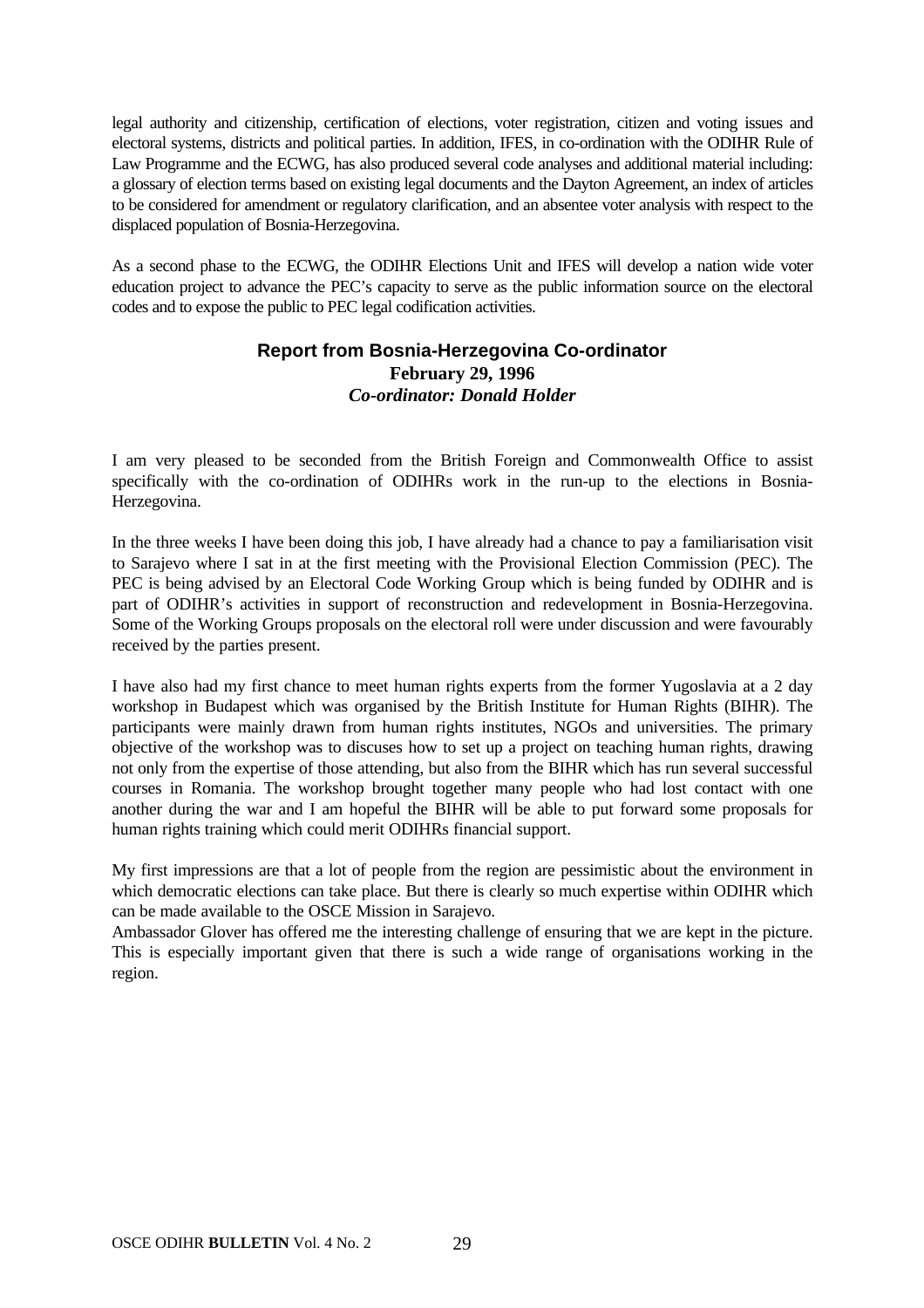## **ELECTIONS**

#### **PARLIAMENTARY ELECTIONS Republic of Kazakhstan December 9, 1995** *Rapporteur: Gerald Mitchell*

A representative of the ODIHR observed the election campaign and the balloting during the period 2-9 December 1995. The representative facilitated also an OSCE Observer Group which attended meetings with the President of the Republic, the Central Election Commission, the Ministry of Justice, a broad range of political parties and public associations and the Confederation of Free Trade Unions.

The overall conclusion of the observation is that despite the generally efficient organisation of the elections in the polling station, there were several outstanding concerns that if not corrected in future elections could seriously compromise Kazakhstan's commitments to a democratic election process. The problems were: an insufficient level of voter education, lack of campaign activity prior to election day; on the election day proxy and ambulant voting, obstruction of ballot boxes, unauthorised assistance in voter administration; after the election day - difficulties with the vote count process. The recommendations included: further training of election officials, a review of the threshold requirements, an enlarged voter education campaign, a review of the vote count procedures.

#### **PARLIAMENTARY ELECTION in Russia December 17, 1995** *Rapporteur: Helene Lloyd*

On October 29, 1995, ODIHR established its offices in the former premises of the former EU delegation in Moscow. On December 17, four hundred and thirty four observers from 32 member states of the OSCE, including the European Union, observed the elections of the State Duma. The Office for Democratic Institutions and Human Rights, with the support of the European Union Electoral Unit, set up a task force to co-ordinate the efforts of the embassies and other organisations observing the Russian State Duma elections.

The long-term observers noted a remarkable degree of institutional stability: despite many rumours to the contrary the constitutional guidelines were respected, the elections were held as scheduled and in accordance with the law.

During the run-up to the election, the Central Electoral Commission decided not to register a few important parties for the election campaign due to their failure to submit the required number of signatures by October 22. However, the Supreme Court overruled this decision, and 43 parties eventually took part in the Duma elections.

With the exception of Chechnya, where the situation did not favour regular elections, the electorate could express its preferences in 94,000 polling stations without any noticeable interference.

The observers noted however that many voters seemed overwhelmed by the choice offered at the ballot: 43 different parties and blocs and up to 24 candidates in many of the constituencies, made a decision difficult, especially as most of the parties were recently created around political leaders and few had a distinctive political programme.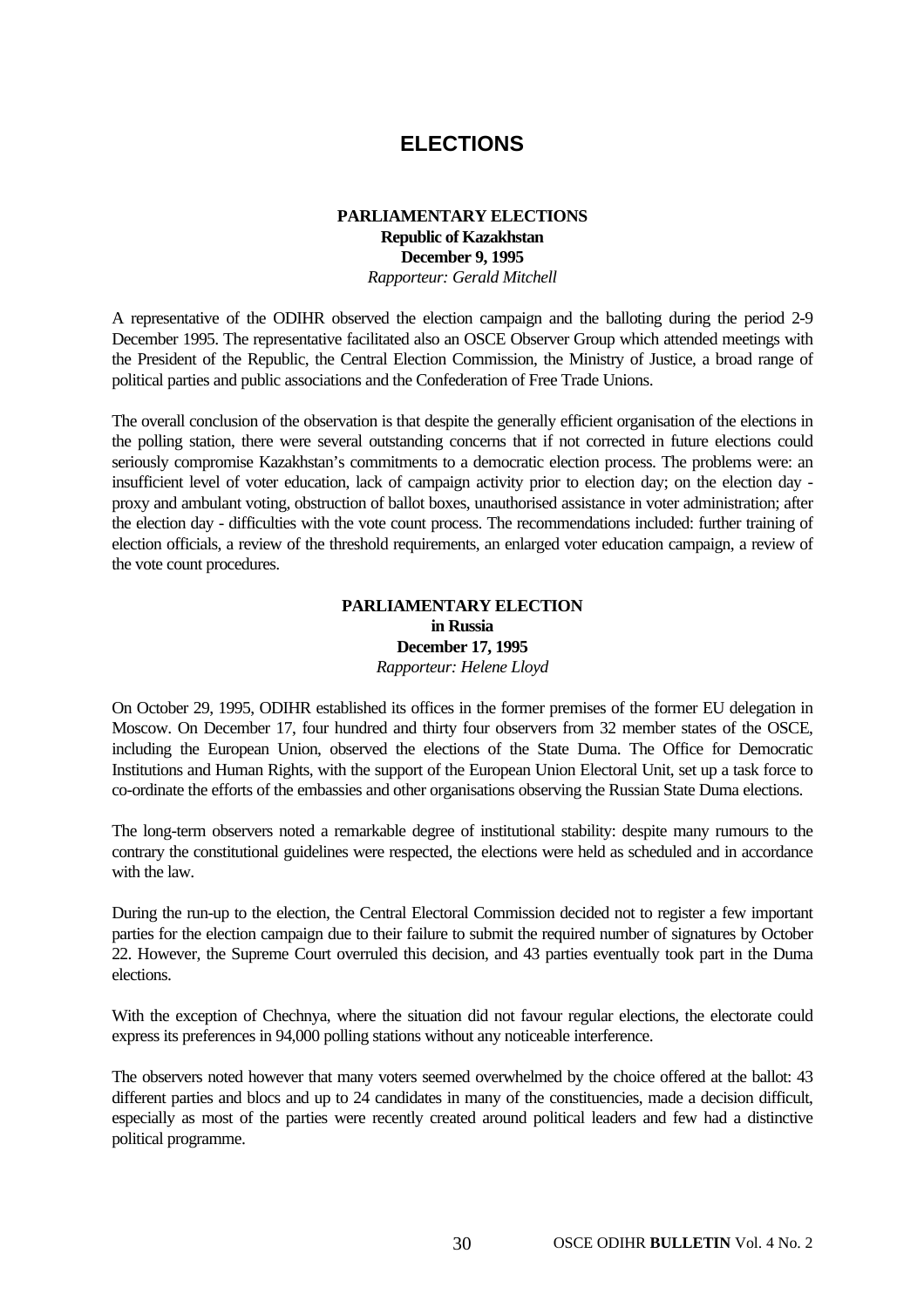#### **PRESIDENTIAL ELECTION Republic of Kyrgyzstan** December 24, 1995 *Rapporteur: Gregory Koldys*

On December 24, the Kyrgyz Republic held its first multi-party presidential elections. A representative of the OSCE ODIHR arrived in Kyrgyzstan on November 19 to co-ordinate a delegation of thirty-seven international observers and monitor pre-election and election day activities. This operation was carried out in conjunction with the UN.

The Joint Operation found that activities on election day itself were generally free and fair. However, some legal and constitutional concerns were raised regarding the process of registering candidates and revoking their registration, and the conduct of the election campaign. Eleven days before election day three of the six candidates had their registration revoked by the Supreme Court. Despite some "family voting" and a few irregularities concerning control of the mobile ballot boxes (normally used to allow old and sick people the chance to vote at home), the overall results seem consistent with the will of the voters. For the most part, the Joint Operation found the presidential elections to be a step forward from the election to the Parliament held in the Kyrgyz Republic earlier this year.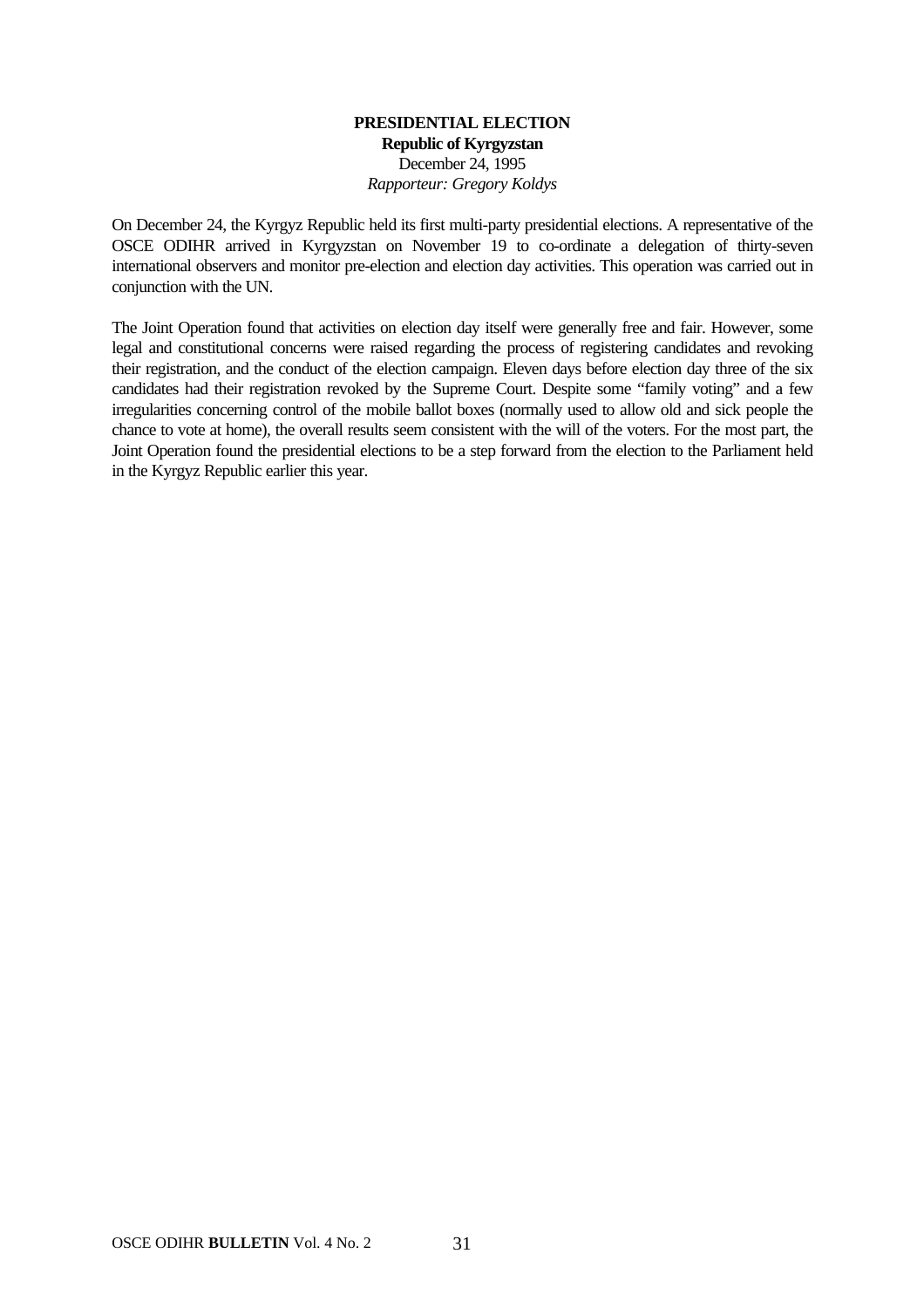## **NEWS FROM THE ODIHR**

#### **EXPERT MISSION**

**Republic of Georgia** January 15-19, 1996 *Rapporteur: Robert M. Buergenthal*

In response to discussions with the OSCE Mission and representatives of the Georgian Government, the ODIHR Rule of Law Programme prepared an expert mission to assess the Georgian criminal justice system and to develop a blueprint for future Rule of Law activities. The Mission followed the promulgation of the new Georgian Constitution which enunciates broad new powers and responsibilities for the judiciary .

Following in-depth meetings and discussions with representatives of all legal bodies and ministries, the expert mission produced a report recommending a series of activities designed to assist the Georgian judicial system. The report recommends technical assistance, material support, institutional development activities and a legislation drafting programme designed to address the structural changes required by the new Constitution.

#### **CPRSI WORKSHOP ON VIOLENCE AGAINST ROMA**

Warsaw, 19 January 1996 *Rapporteur: Jacek Paliszewski*

An International "Workshop on Violence against Roma" took place on 19 January 1996 in Warsaw. The meeting was organised by the Contact Point for Roma and Sinti Issues (CPRSI) within the ODIHR and was attended by 35 representatives of Roma and Sinti associations and NGOs. Representatives of the Council of Europe and the UNHCR were also present.

In the course of discussion the participants reconfirmed that special attention should be paid to discrimination and violence against Roma in the activities of the CPRSI. In this context, a specific need for prompt and reliable information about all cases of violence should be made available to the CPRSI. Such information would facilitate substantially the preparation of a special report on cases of violence against Roma and Sinti which will be made available to the OSCE Chairman-in-Office.

While addressing the situation of Roma and Sinti in different countries several common levels of violent and racist actions against Roma and Sinti were identified: individual citizens committing criminal offence; skinheads or extreme-right groups; collective actions of an ethnic nature at the community level; police and other law enforcement institutions.

Participants came to the common conclusion that violence against Roma and Sinti is an all-European phenomenon. It has been manifested in many areas of public and social life in various countries, i.e. interethnic relations in the society, functioning of governmental institutions and administration, practice applied in the system of justice, education, behaviour of police, attitude of media, language used to describe the main characteristics of violence. The view that there was an interrelationship between violence against Roma and general living standards in the society was commonly shared.

Participants also focused their attention on the issue of legal assistance to Roma and Sinti in view of the growing numbers of violent attacks and ethnic tensions around Roma refugees and displaced persons. Better co-ordination of different existing legal assistance programmes dedicated to Roma as well as education and training were strongly recommended to be intensified in this field.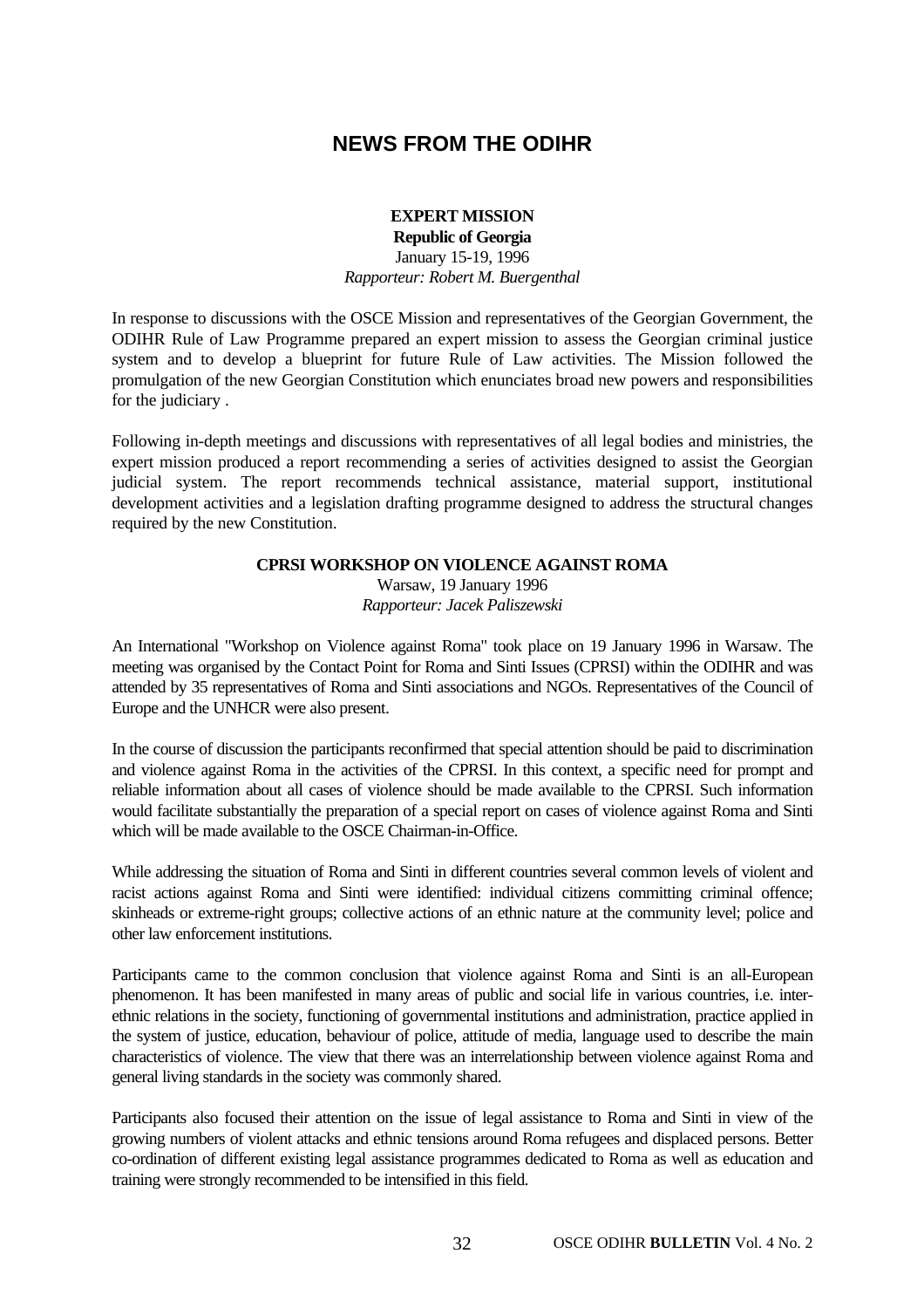The participants furthermore indicated the need for the effective continuation of the liaison function of the CPRSI and its co-operation on Roma and Sinti issues with the Council of Europe and European Commission. Several proposals were made to strengthen the CPRSI, in terms of its staff and resources. An expectation was expressed that it might be examined at the OSCE review conference later this year. During an exchange of views on the urgent need for increasing prevention of violence, the CPRSI proposal for convening a "Workshop on Roma and Sinti and the Media" was welcomed.

The participants recommended also that future workshops on violence against Roma take place in other countries.

#### **PRISON TRAINING INITIATIVE Tbilisi, Georgia** January 24-26, 1996 *Rapporteur: Robert M. Buergenthal*

A four-part pilot programme was inaugurated in Tbilisi with the training of over forty senior and intermediate level prison staff officers. The program entitled, " The Theoretical and Legal Basis for the Reform of the Georgian Prison System," followed the recommendations of a joint assessment mission by ODIHR and Penal Reform International. The training programme featured presentations by the ODIHR Rule of Law Programme and three Polish law professors and prison reform specialists. Featured in the programme was a review of the application of international standards to the Georgian penal system and the practical implications of penal reform. The second phase of the project will entail the training of Georgian Prison officials in Polish prisons through an apprenticeship programme designed with the assistance of Warsaw University Law School.

#### **UNHCR/ODIHR JUDICIAL TRAINING WORKSHOP Minsk, Belarus**

January 30 - February 1, 1996 *Rapporteur: Robert M. Buergenthal*

An ODIHR/UNHCR pilot programme to train judges on Humanitarian and Refugee Law and Refugee Status Determination was initiated in Minsk. The three day agenda was formally initiated by Ivan Mironichenko, Vice-President of the Supreme Court of Belarus, and featured presentations by the ODIHR Rule of Law Programme, the UNHCR, the UN Centre for Human Rights and the State Migration Service. The workshop was attended by representatives from city, district and regional courts, the Supreme Court, and the Academy of Sciences.

The objective of the workshop was to train judges on the practical application of refugee law and the procedures for determining refugee status and stems from ODIHR's partnership in the UNHCR/IOM/OSCE "Regional Conference to Address the Problems of Refugees, Displaced Persons, Involuntary Displacement and Returnees in the Countries of the Commonwealth of Independent States and Relevant Neighbouring States" (CIS Conference). The agenda provided a review of international standards, group case studies, and an overview of the Law on Refugees of the Republic of Belarus. The specific lectures by four refugee law experts included an introduction to the international protection of refugees, human rights and refugees, the principle of "non-refoulemont", an overview of the law on refugees of the Republic of Belarus, procedures for determining refugee status, inclusion, exclusion, and cessation clauses.

In addition to providing participants with a targeted training session on refugee law and procedures, the activity resulted in an increased awareness of the ODIHR's engagement in the preparation of the CIS Conference and co-operation with other concerned international organisations as well as contributed to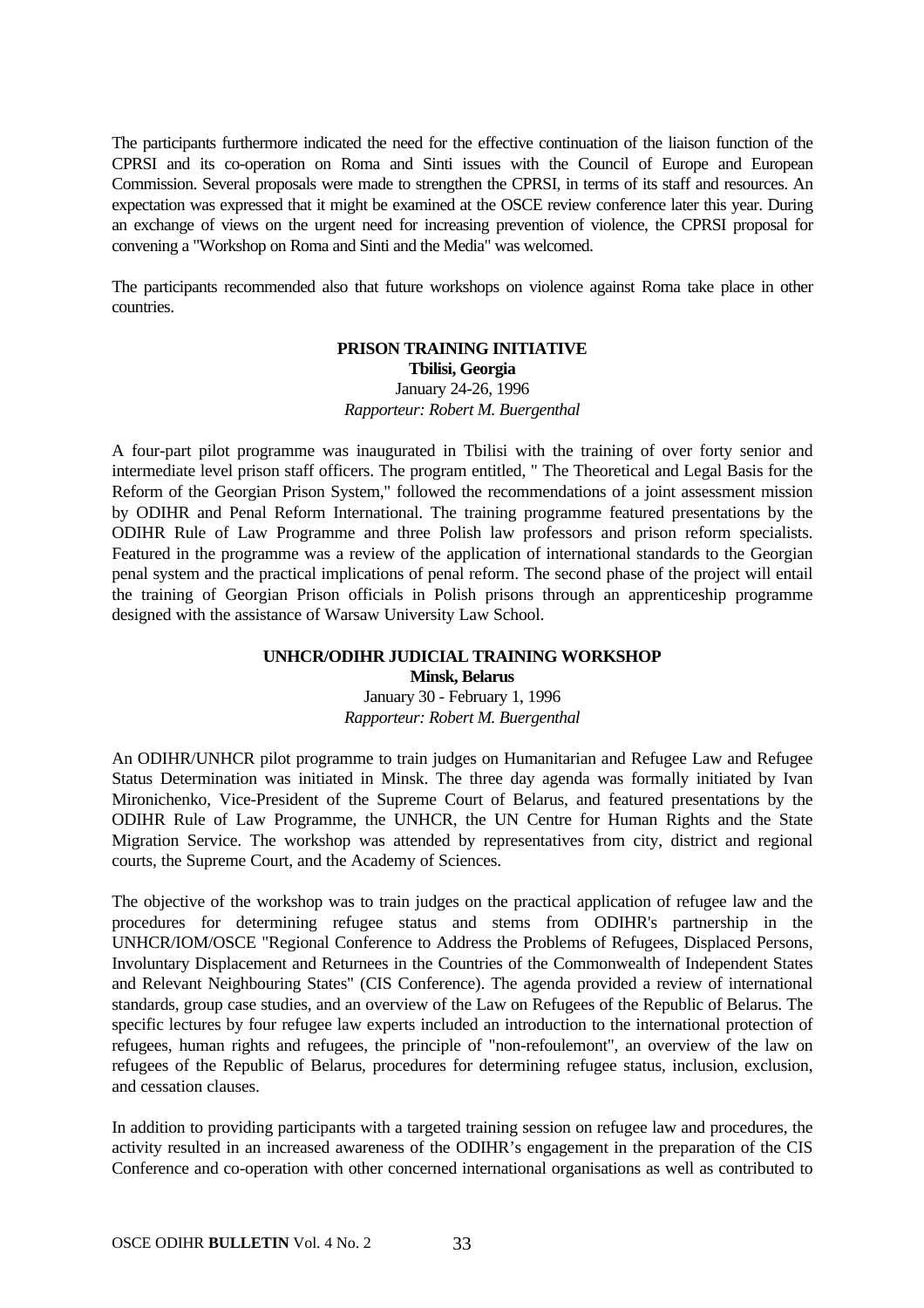the development of a foundation for upcoming Rule of Law programmes with the Supreme Court of Belarus and the International Humanitarian and Human Rights Department of the Ministry for Foreign Affairs.

#### **WORKSHOP IN WARSAW**

January 30, 1996 *Rapporteur: Elizabeth Winship*

Fifteen participants from the "Workshop for Dispute Managers, Bridge Builders, and Community Developers in Ethno-Political Conflicts from Eastern Europe and the CIS," organised by the Berghof Centre for Conflict Management, taking place in Warsaw, came to the ODIHR for a briefing on the OSCE and the work of the ODIHR. Guests from the Helsinki Foundation were also invited. The participants who attended the briefing included NGOs representatives from Germany, Vojvodina (Serbia), Romania, Bulgaria and Moldova.

#### **INTERNET RULE OF LAW RESOURCE DIRECTORY**

Warsaw, January 1996 *Rapporteur: Robert M. Buergenthal*

In an effort to improve its ability to offer research and technical assistance, the Rule of Law Programme completed a research project designed to identify the international legal resource sites currently available through the INTERNET. Although developed for use by ODIHR Programme Advisers, the guide is available upon request.

#### **PROFESSIONAL TRAINING PROGRAM FOR RUSSIAN JUDGES Moscow, Russia** February 13-16, 1996

*Rapporteur: Robert M. Buergenthal*

*An Independent Judiciary in a Democratic State* was the introductory seminar of a four-part series of training activities developed jointly with the Russian Federation Supreme Court and the Russian Legal Academy. The Seminar marked the first Rule of Law Programme activity in the Russian Federation and the formal inauguration of a long term partnership. The seminar was presided by V. Lebedev, Chairman of the Russian Federation Supreme Court, V. Ershov, President of the Russian Law Academy and Ambassador Audrey F. Glover, Director ODIHR.

During the four day activity, approximately one hundred judges selected from throughout the Russian Federation and the Supreme Court participated in a mixed methodology training activity which featured lectures and working groups by thirteen jurists from eleven OSCE participating States. The objective of the activity was to expose Russian jurists to international human rights principles and norms, and to prepare them to assume regional training activities in order to multiply the impact of ODIHR Rule of Law Programme.

Prepared jointly by the Russian Supreme Court and ODIHR, the agenda and working programme initiated with lectures on OSCE Commitments and their implementation, the United Nations System and Human Rights, and European Standards and Mechanisms of Judicial Protection of Human Rights. In later sessions, visiting jurists lectured on a range of topics including: Judicial reform in the Russian Federation, the judicial system in a federal state, the parameters of an independent judiciary, the court as a source and interpreter of law and the international standards of judicial proceedings on criminal matters. The seminar also featured presentations by Russian jurists on the status of judicial reform as well as four working groups on international standards, judicial independence and judicial review.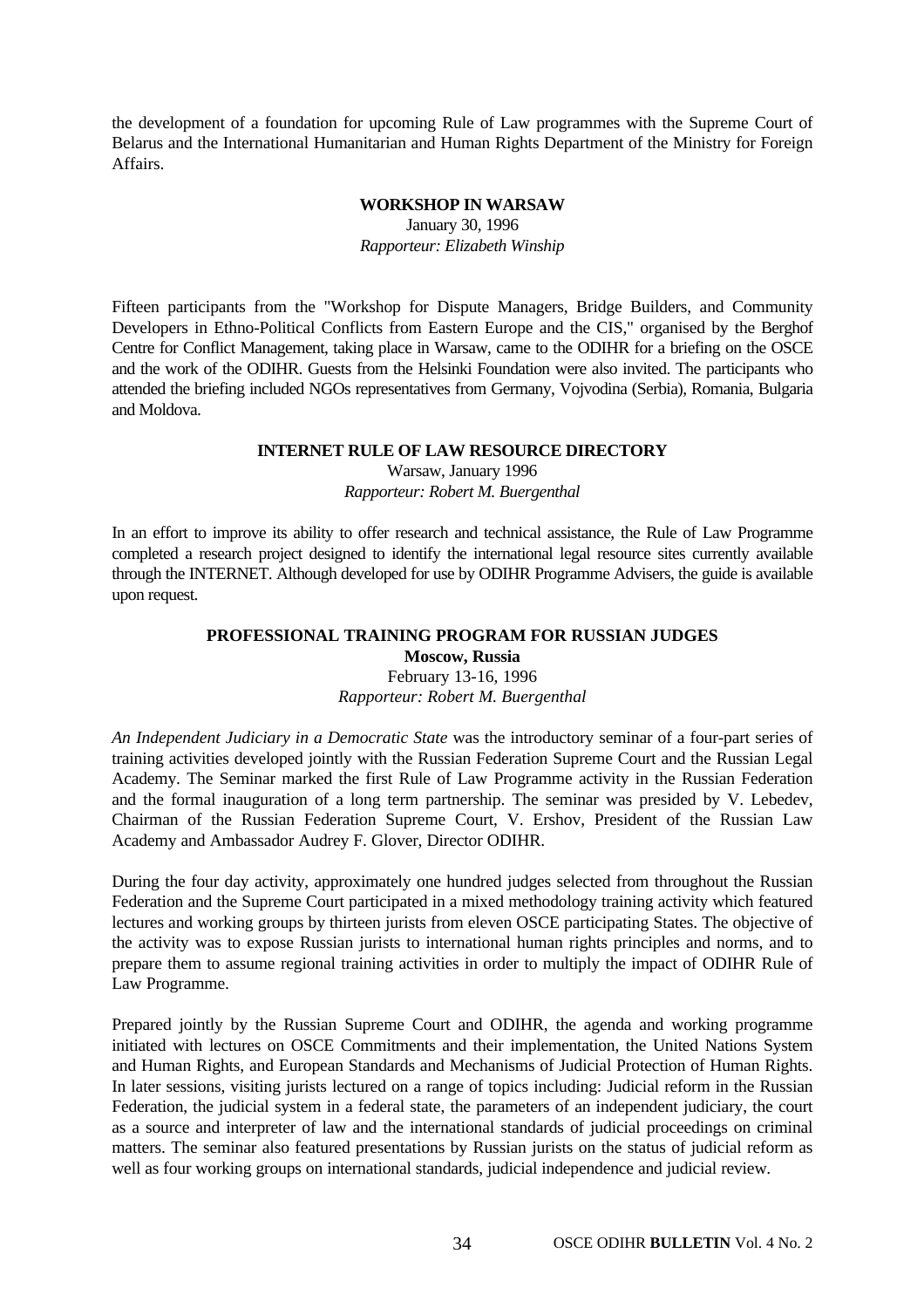The success of the seminar was due largely to the internationally recognized experts who delivered prepared remarks and led the group in lively discussions concerning the Russian judiciary and legal reform: Viscount John Mark Alexander Colville of Culross, Member House of Lords and United Nations Human Rights Committee (UK); Madame Marie-Odile Wiederkehr, Deputy Director of Legal Affairs, Council of Europe (France); Michael O'Boyle, Head of Division, European Court of Human Rights (UK); Dr. Frederick Quinn, Federal Judicial Centre (USA); Professor Phillip Geoffrey Alston, European University Institute (Australia); Professor Elizabeth DeFeis, Seton Hall University (USA); Justice Eilert Stand Lund, Supreme Court (Norway); Judge Johannes Riedel, Vice-President Landgericht Koln (Germany); Justice I.H. Wildeboer, Supreme Court (Netherlands); Dr. Guy Goulard, Commissioner for Federal Judicial Affairs (Canada); Dr. Viktor Masenko-Mavi, Hungarian Human Rights Centre (Hungary); Judge Jean Luc Spahr, Palais De Justice Sion (Switzerland) and Graham T. Blewitt, Deputy Prosecutor, United Nations International Criminal Tribunal for the former Yugoslavia (Australia).

#### **HUMAN RIGHTS IN PRISONS Workshop of Centre for Democracy and Human Rights Yerevan, Armenia** 16-19 February *Rapporteur: Elizabeth Winship*

The ODIHR sponsored the participation of two experts at the workshop, "Human Rights in Prisons," held at the Centre for Democracy and Human Rights in Yerevan. Mrs. Clare Gordon (Independent Consultant) spoke on "The Purpose of Prison" and "Prisoners and the Outside World," and Professor Stephen Livingstone (University of Nottingham) presented an address, "European Conventions on Human Rights and Prisoners" and a second paper, "Mechanisms for the Protection of Human Rights in Prison." About 90 participants attended the Workshop, including representatives of the Armenian Ministry of Foreign Affairs, the Ministry of the Interior, Prosecutor's Office, Ministry of Justice, Supreme Court, and administrators of penal institutions. As part of the Workshop's programme, participants were invited to visit two prisons. An additional meeting was held for Armenian NGOs concerned with human rights. The ODIHR is now exploring ways in which to co-operate further with the Centre for Democracy and Human Rights and the Armenian Ministry of Foreign Affairs within the Rule of Law Programme.

#### **UPDATE ON THE CIS MIGRATION CONFERENCE**

February 1996

*Rapporteur: Vladimir Shkolnikov*

In preparation for the UNHCR-IOM-OSCE CIS Migration Conference, the first Sub-Regional Meeting for Central Asia was convened in Ashkabad in July 1995 where the ODIHR was represented by Mr. Jacques Roussellier, the Human Dimension Adviser. At the second Sub-Regional Meeting, which took place at the same venue in January 1996, the Central Asian States took steps to build on the results of the first meeting, where they had put forth concrete recommendations to facilitate the implementation of the goals of the Conference Process. Mr. Vladimir Shkolnikov, the ODIHR Migration Adviser and a member of the CIS Conference Secretariat attended that meeting.

In the first meeting, the Central Asian States concluded that a group of experts from the CIS be convened to harmonise national legal principles in the area of population movements. Additionally, they called on experts to review existing and future regional agreements to ascertain whether or not they correspond to accepted legal standards. The Kyrgyz delegation recommended that a sub-regional centre be created to monitor existing and potential populations movements, facilitate consultation amongst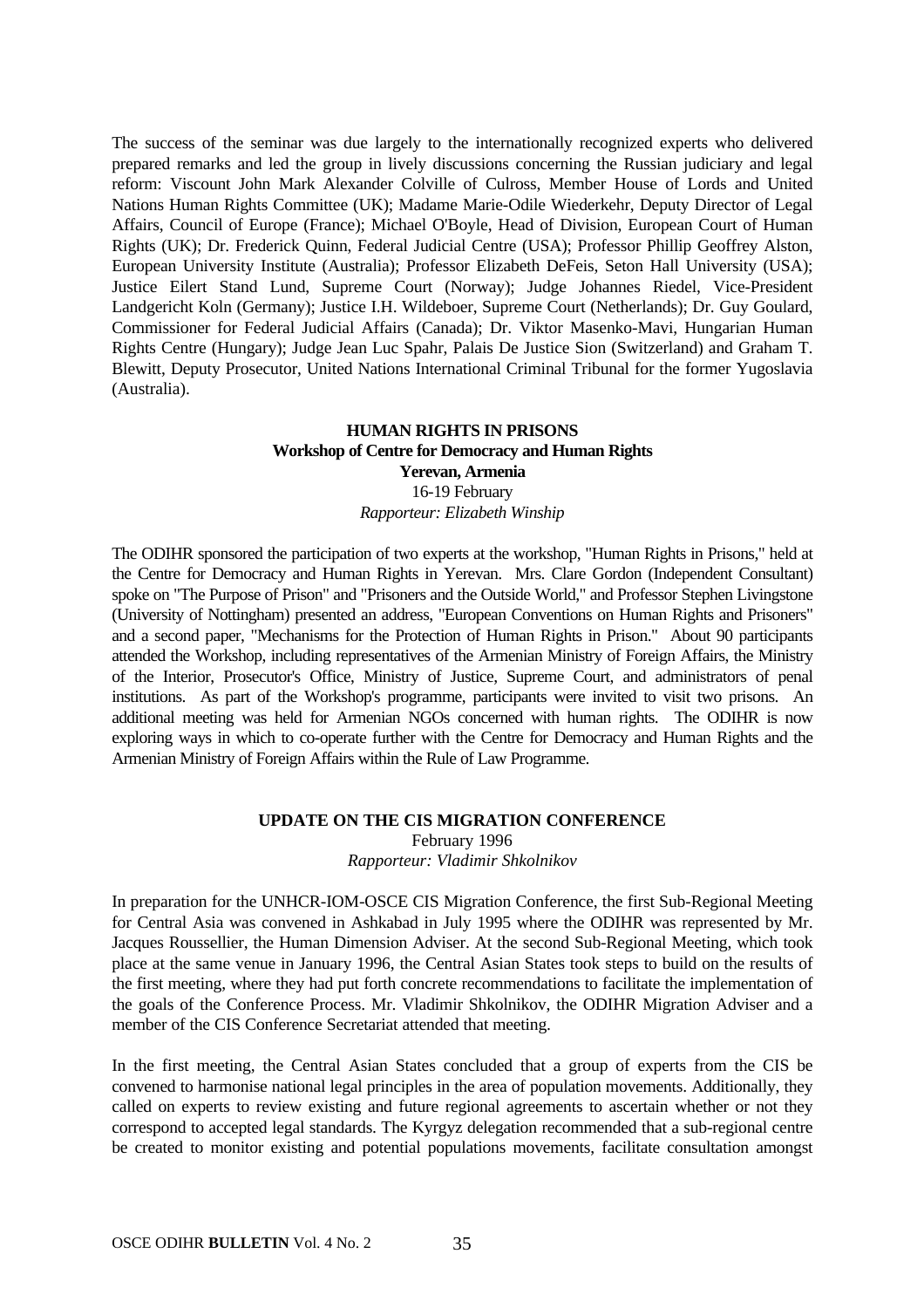states of the region, assist in the drafting of legislation, training of officials, and serve as a centre for the collection and dissemination of information.

At the second Sub-Regional Meeting, each Central Asian State reported on the progress that had been made towards the fulfilment of these commitments. The Tajik delegation provided a short overview of the steps undertaken by the Government to normalise the situation in the Republic, which include, *inter alia*, voluntary repatriation programmes for refugees and IDPs. The Kyrgyz delegation indicated that since the last meeting Kyrgyzstan has established an inter-departmental commission, headed by the Deputy Prime Minister of Kyrgyzstan, to deal with migration matters. A temporary degree has been passed providing protection to people who fled conflict areas, and a UNHCR Office has been opened in Bishkek. The Kazak delegation stated that a number of amendments aiming to bring national legislation into accordance with international standards have been adopted, and Turkmenistan is in the process of drafting a bilateral agreement with the Russian Federation on the protection of minorities and migration matters. All States indicated their readiness to ratify all relevant international instruments to which they have not yet acceded, and they agreed to bring national legislation into line with international instruments.

The delegations stressed the need for training national personnel and requested international organisations to provide assistance in this regard. As this issue had been addressed in the first Sub-Regional meeting by the Kyrgyz delegation in their proposal to establish a regional centre for migration management in Bishkek, the Kyrgyz delegation elaborated on the idea and provided a detailed explanation of the centre's objectives. Along with training of personnel working in the field of refugees and migration in Central Asia, the centre could provide technical assistance to governments trying to implement national migration programmes. The centre could also collect and analyse information for the Central Asian region, and could compile a single regional database. The delegations agreed in principle to the creation of the centre, but pointed out that the decision has to be taken at the governmental level, and sources of funding for the implementation have to be identified.

Besides the regional centre in Bishkek, the Kazak and Kyrgyz delegations pointed out the need to establish national structures to address early warning and monitoring. In Tajikistan, UNHCR transferred operations to the OSCE, which may lead to the application of OSCE human rights monitoring mechanisms. Kazakhstan, Kyrgyzstan and Tajikistan stressed the importance of implementing a human rights monitoring systems. The establishment of democratic institutions is also seen as a critical element for upholding international human rights norms. One of such institutions is an independent human rights Ombudsman. Tajikistan is co-operating with ODIHR on the establishment of a human rights Ombudsman position in that country. Kazakhstan and Kyrgyzstan agreed to examine the possibilities of establishing a Human Rights Ombudsman position.

The Kyrgyz delegation further pointed out the need for collecting information on possible ecological disasters, as well as the importance of the role of mass media in dissemination of information on the migration situation in the region. The Kazak and the Tajik delegations called for annual regional meetings to discuss the implementation of the Programme of Action of the CIS Conference, and the Uzbek and Turkmeni delegations suggested that the reports resulting from the meetings focus on the countries of the region. Kyrgyzstan stressed that in case of emergencies, meetings should be convened to address the situation as soon as possible.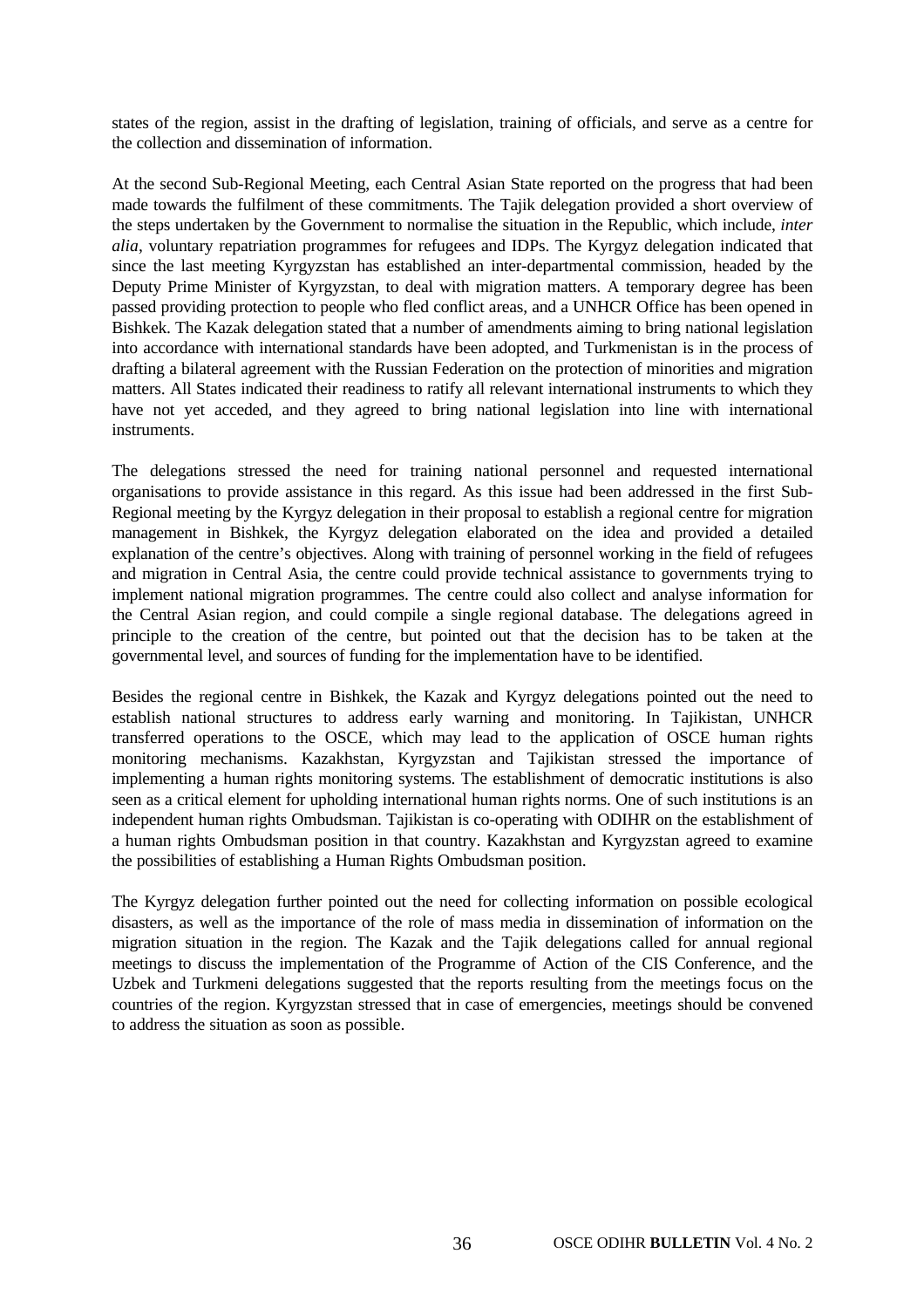## **HIGH COMMISSIONER ON NATIONAL MINORITIES**

Since October 1995, the OSCE High Commissioner on National Minorities, Mr Max van der Stoel, has paid visits to Croatia, Estonia, Hungary, Kazakhstan, Kyrgyzstan, Latvia, the former Yugoslav Republic of Macedonia, Romania, Slovakia and Ukraine.

#### **BOSNIA AND HERZEGOVINA**

On 29 January 1996, the High Commissioner met in The Hague with the Minister for Foreign Affairs of the Republic of Bosnia and Herzegovina, Mr Muhamed Sacirbey, to discuss the possible role of the High Commissioner in the post-conflict settlement process in the Republic.

#### **CROATIA**

On 14-17 December 1995, the High Commissioner paid a visit to Croatia. The purpose of his visit was to get acquainted with the situation of the national minorities in that country. In Zagreb, the High Commissioner had talks with the Deputy Prime Minister and Foreign Minister, Mr Mate Granic, with the Speaker of the Parliament, Mr Vlatko Pavletic, and with other parliamentary officials. He also met with representatives of the Serbian minority in Croatia. Also in Zagreb, the High Commissioner met with Mr Kofi Annan, Special Representative of the UN Secretary General; Mr B. Suk Min, Chief of Mission, UNCRO; Mr Pierre Jambor, Chief of the UNHCR Mission to Croatia; and Mr J.M. Rodriguez Cordon, Acting Head of the ECMM.

The High Commissioner visited a refugee camp near the Bosnian border at Kupljensko, where about 14,000 refugees, followers of the rebel Muslim leader Mr Fikret Abdic, are living in very difficult conditions. He also visited Knin in the Krajina area. There the High Commissioner had meetings with the local civilian authorities, including Mr Petar Pasic, Commissioner of the Croatian Government in Knin, and with the military authorities under the Acting Military Commander, Major Marko Gojevic. He also met with the ECMM Team--Knin.

The High Commissioner returned to Croatia for another visit on 4-8 February 1996. He spent the first two days in Zagreb and the following days in Osijek and the region of Eastern Slavonia. In Zagreb, the High Commissioner met with a number of Croatian Government officials, including Deputy Prime Minister Kostovic, Minister of Justice Separovic, and Interior Minister Jarnak. He also had talks with parliamentarians representing minorities and with international organisations and diplomatic representatives in Croatia.

The main topics of conversation were the problems linked with the process of bringing Eastern Slavonia back under Croatian control and matters relating to the possible return of refugees to the former sectors North and South. Both subjects have a number of problems in common, relating specifically to legal aspects of citizenship and residence permits.

The High Commissioner also visited Osijek and the Baranja region. There he held talks with local authorities, including Mr Ivica Vrkic, head of the Croatian Government's Office for Transitional Administration. He also met with representatives of the Serbs in Baranja. The High Commissioner was informed about the preparation and deployment of the UNTEAS operation by General van de Weghe, commander of the Belgian Batallion, which forms the core of the UNTEAS military component, and by representatives of the UN civilian police force and the UN civilian matters office.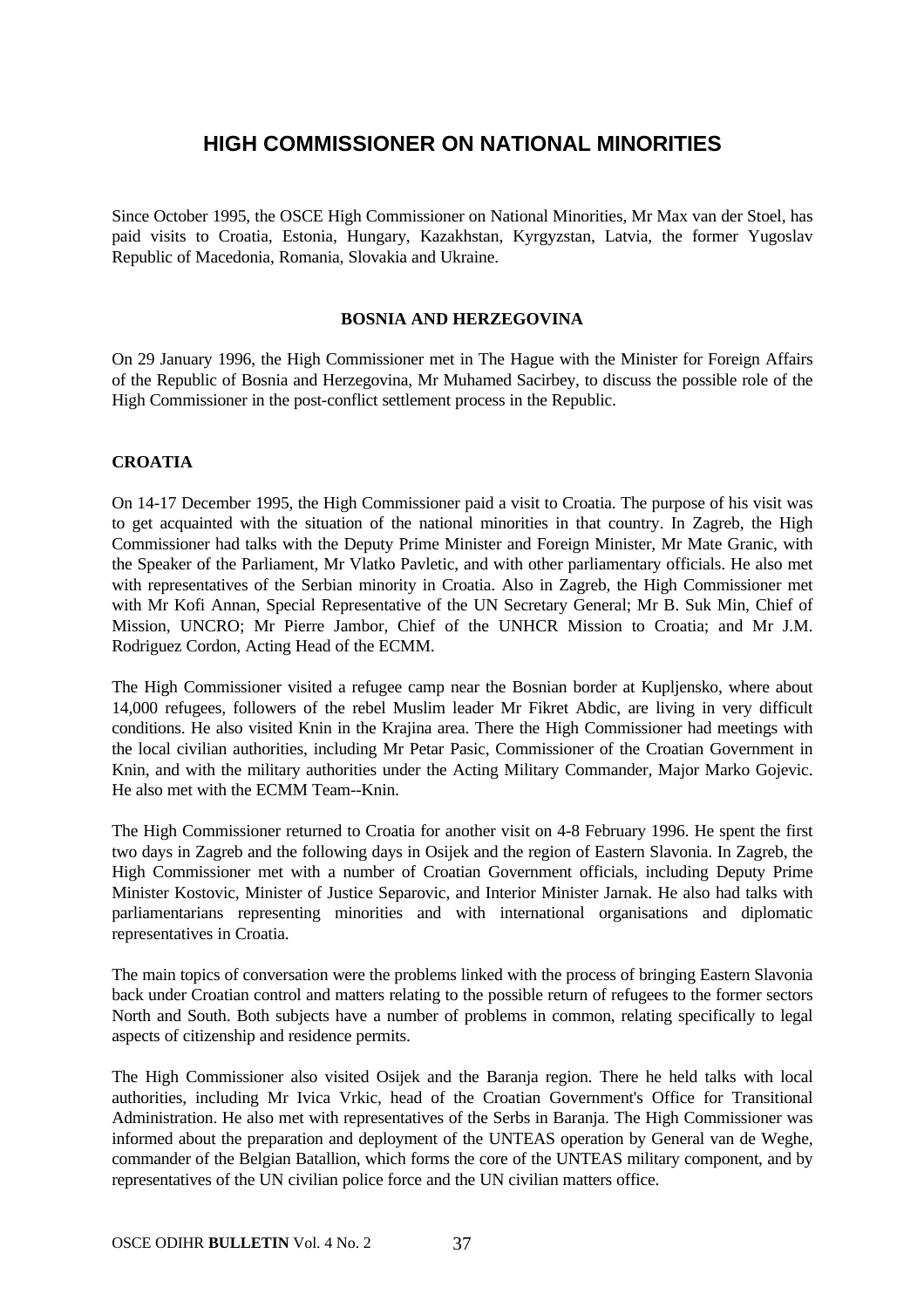#### **ESTONIA**

On 1-2 December 1995, the High Commissioner visited Tallinn to attend a seminar entitled "The Role of Advisory Bodies in Policy-Making on Minority Issues." The two-day seminar, which was opened by Mr Lennart Meri, President of the Republic of Estonia, was jointly organised by Estonia's Presidential Roundtable on Minorities and the Foundation on Inter-Ethnic Relations. It brought together governmental, parliamentary and minority representatives from Estonia, Kazakhstan, Kyrgyzstan, the former Yugoslav Republic of Macedonia, Romania and Slovakia with the aim of evaluating the work of the various minority councils now in existence in the OSCE area and of identifying ways of strengthening such councils as forums for dialogue between governments and national minorities. International experts in the field of inter-ethnic relations also attended the proceedings.

The High Commissioner used the opportunity of his stay in Estonia to meet a number of Estonian officials. The Head of State, President Lennart Meri, received the High Commissioner at his official residence. The High Commissioner also had a meeting with Mr Siim Kallas, Minister for Foreign Affairs of Estonia, and extensive discussions with Mr Märt Rask, Minister of the Interior, and Mr Andras Kollist, Head of the Citizenship and Migration Board. The main subject of these conversations was the situation of the over 300,000 Russian-speakers in Estonia who have not acquired Estonian citizenship.

#### **HUNGARY AND SLOVAKIA**

On 8-10 January 1996, the High Commissioner visited Slovakia, together with the team of experts on minority issues appointed by the OSCE. In Bratislava, they met with ministers and other public officials, leaders of political parties (including the Hungarian parties), representatives of cultural organisations and of the association of towns and communities of Slovakia (ZMOS), and members of the State Cultural Fund Pro Slovakia and of its commission for minority cultures. The High Commissioner was received by the President of the Republic, Mr Michal Kovac; the Prime Minister, Mr Vladimír Meciar; and the Foreign Minister, Mr Juraj Schenk. The High Commissioner and the experts also travelled to Galanta, Nové Zámky and Komárno. Discussion focused on the implementation of alternative instruction in state schools in the ethnically mixed territories and of the new act on the state language. Other topics addressed were the preparation of a law on the use of minority languages, the Government's cultural policy toward minorities, the planned administrative reform and the new territorial division of Slovakia.

On 11-13 January 1996, the team of experts was in Hungary and held a number of meetings in Budapest with state officials, members of parliament, and representatives of Slovak organisations and of the Slovak national self-governing body. They also met members of the newly-established Public Foundation for National and Ethnic Minorities in Hungary and the newly-appointed Parliamentary Commissioner for National and Ethnic Minority Rights. Discussions concentrated on several issues: the functioning and financing of self-governing bodies of the Slovak minority at local and national level, the status of Slovak education in the state school system and the question of Slovak teacher training, the promotion and development of Slovak culture, the work of the Public Foundation, and the role of the minority ombudsman. Earlier, on 6 December 1995, the High Commissioner had meetings with the Parliamentary Commissioner for National and Ethnic Minority Rights and with representatives of Slovak organisations.

#### **KAZAKHSTAN**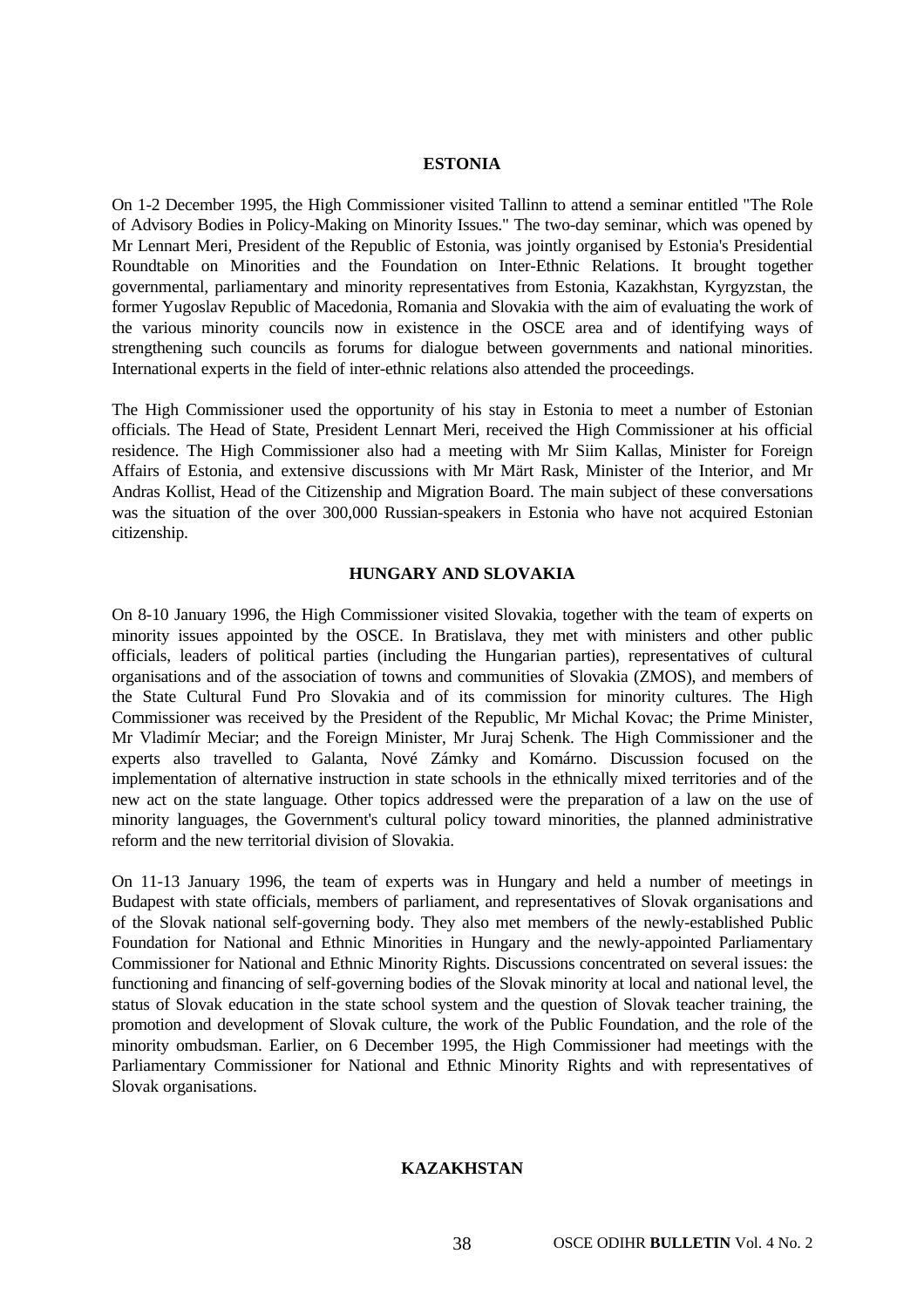In October 1995, the High Commissioner made his third visit to the Central Asian part of the OSCE area. On 16-18 October, the High Commissioner was in Almaty. There he met with the Deputy Prime Minister of Kazakhstan, Mr Nagashybai Shaikenov; the Minister for Foreign Affairs, Mr Kasymzhomat Tokaev; State Counsellor Mr Marat Tazhin; State Counsellor Mr Kairat Suleimenov; Deputy Minister for Foreign Affairs Mr Boulat Nourgaliev; Mr Alikhan Baimenov, Deputy Chairman of the Assembly of the Peoples of Kazakhstan and Deputy Minister of Labour; Mr Pavel Atrushkevich, Deputy Chairman of the Assembly of the Peoples of Kazakhstan, and other leading officials. He also met with leaders of the Russian movement "Lad." The talks concentrated on the organisation early next year of a seminar on interethnic relations.

#### **KYRGYZSTAN**

On 12-15 October 1995, the High Commissioner was in Bishkek. During his visit, the High Commissioner met with the President of the Republic, Mr Askar Akaev; the Deputy Prime Minister, Mr Osmonakun Ibraimov; the Minister for Foreign Affairs, Mrs Roza Otunbaeva; First Deputy State Secretary Mr Kubanychbek Jumaliev; Deputy Minister for Foreign Affairs Mr Talgat Chinetov; Mrs Alevtina Pronenko, Deputy Chairwoman of the Upper Chamber of the Parliament of Kyrgyzstan; Mr Bahtiar Fattakhov, Deputy Chairman of the Lower Chamber of the Parliament; Mr Sopubek Begaliev, Chairman of the Assembly of the People of Kyrgyzstan, and other leading officials. The High Commissioner also held meetings with representatives of the Belarussian, Uighur and Uzbek communities. The main topic of his talks was the current state of interethnic relations in Kyrgyzstan and provision of assistance to the Assembly of the People of Kyrgyzstan.

#### **LATVIA**

From 21-23 January 1996, the High Commissioner visited Latvia. During his visit, he met with the new Prime Minister, Mr Andris Skele; the Minister of the Interior, Mr Dainis Turlais; the Speaker of Parliament, Ms Ilga Kreituse; and the State Secretary for Foreign Affairs, Mr Maris Riekstins. The principal subjects of discussion concerned naturalization and language issues.

#### **FORMER YUGOSLAV REPUBLIC OF MACEDONIA**

On 7-9 November 1995, the High Commissione paid a visit to the former Yugoslav Republic of Macedonia. He met with Minister of Education Ms Emilia Simoska, Minister of the Interior Mr Ljubomir Frckovski, and leaders of three Albanian political parties. He discussed with them a number of questions relating to national minorities.

#### **ROMANIA**

From 14-19 January 1996, the High Commissioner paid a visit to Romania. The purpose of the visit was to follow the implementation of the Law on Education which was adopted in 1995 and, specifically, its consequences for education in minority languages. The High Commissioner was invited by the Prime Minister, Mr Nicolae Vacaroiu, to visit a number of minority language schools to assess the consequences of the new law at first hand. He visited two German language schools in Brasov County and a total of six Hungarian language schools in Covasna County. During these visits, the High Commissioner had extensive talks with teachers and headmasters. He also met with local community leaders and minority representatives.

In Bucharest, the High Commissioner was received by the President, Mr Ion Iliescu. He also had meetings with Prime Minister Nicolae Vacaroiu; the Foreign Minister, Mr Teodor Melescanu; the Minister of Education, Mr Liviu Maior; the State Secretary, Mr Romulus Pop; the Secretary General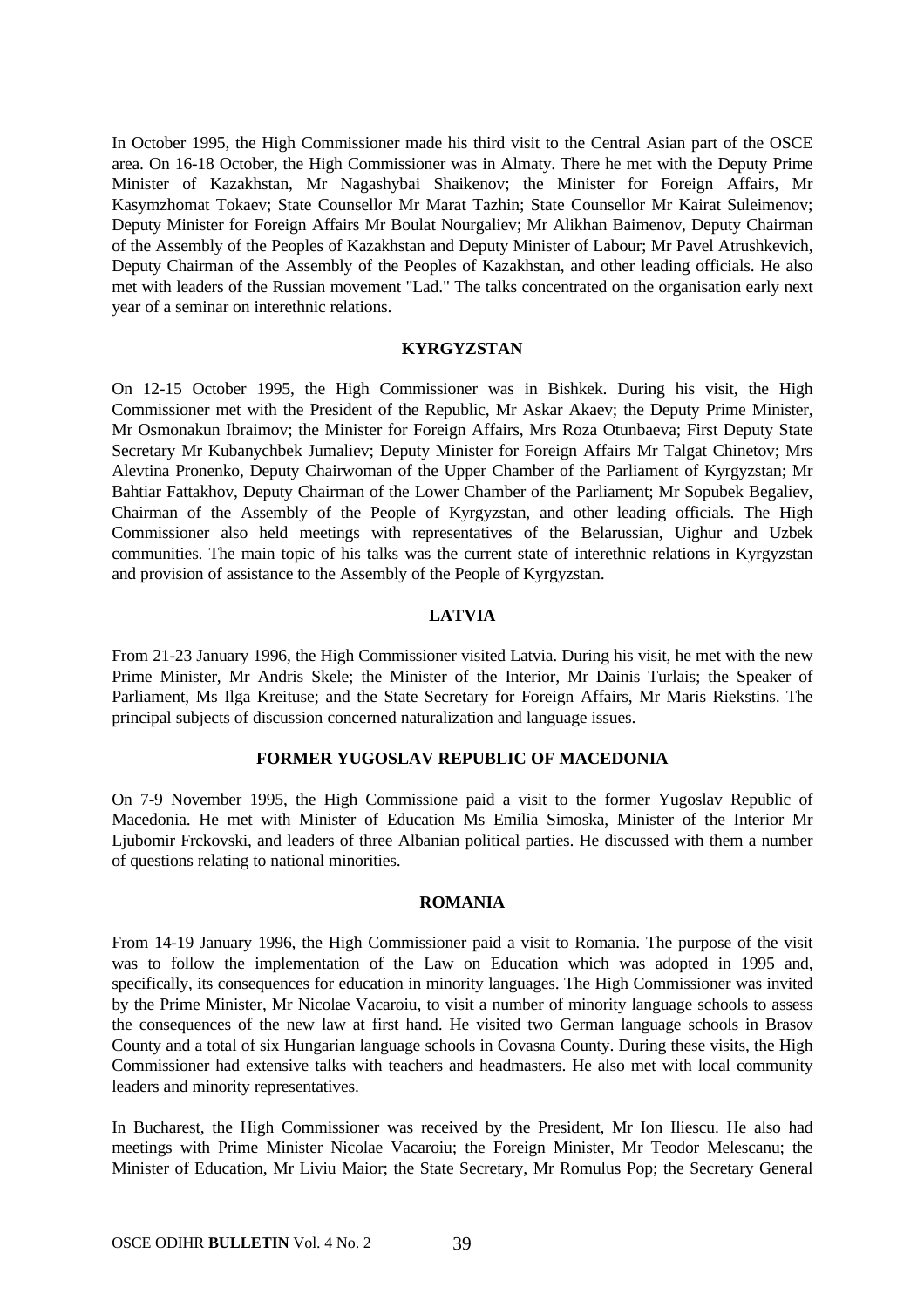of the Government and Coordinator of the Council for National Minorities, Mr Viorel Hrebenciuc; the Chairman of the Chamber of Deputies, Mr Adrian Nastase; the Chairman of the Senate, Mr Liviu Gherman; and with a delegation of parliamentarians. He also held talks with the leadership of the Union of Democratic Hungarians of Romania (UDMR) and representatives of the Greek and Rroma minorities.

#### **UKRAINE**

From 24-27 January 1996, the High Commissioner visited Ukraine. During his visit, he met with representatives of the Government and Parliament of Ukraine, including the Deputy Prime Minister of Ukraine, Mr Ivan Kuras; the Foreign Minister, Mr Hennadiy Udovenko; the Minister for Minorities and Migration, Mr Vladimir Yevtukh; and the Deputy Speaker of the Parliament of Ukraine, Mr Oleksandr Tkachenko. He also met the Acting Prime Minister of the Autonomous Republic of Crimea, Mr Arkadiy Demidenko; the Speaker of the Crimean Parliament, Mr Yevgeniy Suprunyuk; and the three Deputy Speakers, Mr Refat Chubarov, Mr Anushavan Danelyan and Mr Yuriy Podkopaev. The main subject of discussion was the Constitution of the Autonomous Republic of Crimea that was approved by the Crimean Parliament on 1 November 1995.

#### **HOW TO OBTAIN FURTHER INFORMATION**

The recommendations of the High Commissioner that have been made public are available, as are other documents of the OSCE, free of charge from the Prague Office of the OSCE, Rytírská 31, 110 00 Prague 1, Czech Republic. When possible, please quote the relevant CSCE/OSCE Communication number.

Documents may also be accessed over the Internet by sending an E-mail message to: listserv@cc1.kuleuven.ac.be and adding the following text: sub osce Firstname Lastname. Data concerning the High Commissioner's activities are also available on gopher: URL://gopher nato.int:70/1

A bibliography of speeches and publications relating to the High Commissioner's work has been compiled by the Foundation on Inter-Ethnic Relations. Copies may be obtained, free of charge, by writing to The Foundation on Inter-Ethnic Relations, Prinsessegracht 22, 2514 AP The Hague, The **Netherlands**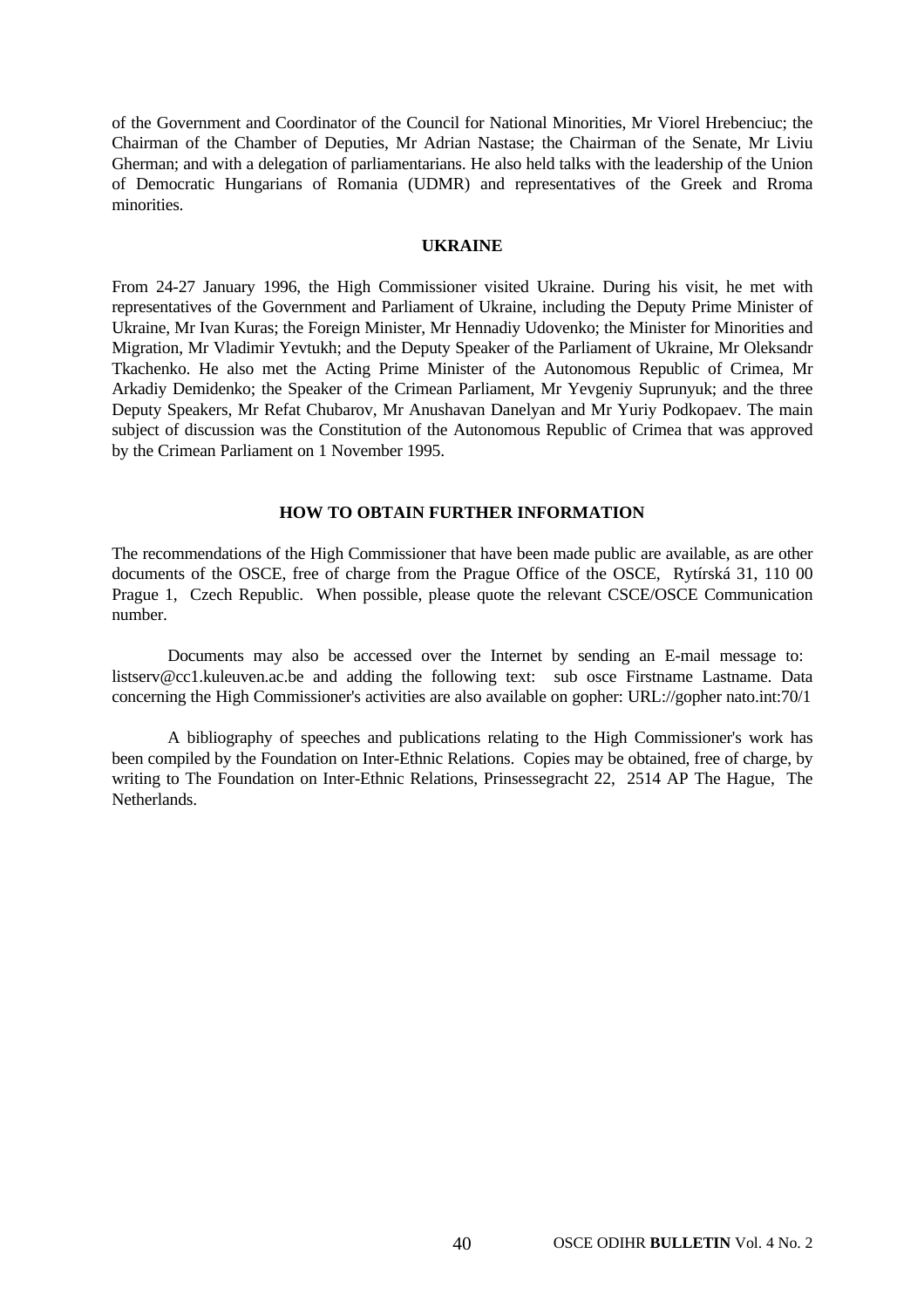## **NGO PAGES**

Over the past several months the ODIHR has participated in several programmes - workshops, conferences, meetings - of importance and relevance to its work with non-governmental organisations. Reports follow below on those activities...

#### **LEGAL SERVICES WORKSHOP: STRATEGIES IN SUPPORT OF HUMAN RIGHTS Budapest, Hungary 2 - 4 November, 1995**

Co-sponsored by: The Constitutional and Legislative Institute, Budapest; International Helsinki Federation, Vienna; PHARE TACIS Democracy Programme, Brussels; International Human Rights Law Group, Washington.

This workshop was designed to serve as a forum for exchange of information and experience between NGOs from the CIS and from Central and Eastern Europe on the subject of the provision of legal services. Among the panellists were also a number of American experts who shared their ideas and suggestions with participants. By the end of the workshop, panellists and participants together (about 80 persons in total) recognized that they were divided by levels of experience that fell into three groups: Western NGOs having Western concepts and approaches (some of which do not translate to the East); Central and East European NGOs with a modicum of experience and some successes; CIS-based NGOs which have neither experience nor favourable political climate in which to begin providing legal services. This last group no doubt benefited the most from the workshop, as it provided an excellent opportunity for learning new ideas, approaches, and for making useful contacts with NGOs in post-Soviet bloc countries which may offer the most relevant experience and have the most pertinent lessons to share.

The workshop was divided into several panels and discussion sections: *Scope and Nature of Legal Services Provided: Organisation and Structure; Recruitment of Human Rights Lawyers: Strategies for Cooperation Between; Lawyers and NGOs; Guidelines for Selecting Cases; - International Mechanisms for the Protection of Human Rights; Investigation / Relationship with Authorities; Lobbying Government and Parliament; Networking.*

As no time had been allotted for discussions devoted specifically to the question of providing legal services for members of Roma/Sinti communities, the ODIHR began preliminary discussions with relevant NGOs a joint proposal to hold, within the framework of its CPRSI, a separate workshop focusing just on these issues.

#### **NGOs AND CIVIL SOCIETY: THE ROLE OF NON-GOVERNMENTAL ORGANISATIONS IN PROMOTING SOCIAL COHESION AND STRENGTHENING CIVIL SOCIETY IN EUROPE" Vilnius, 23 - 24 November**

The Council of Europe convened a large conference in Vilnius on "NGOs and Civil Society," which was attended by members of local and regional governments from Central and Eastern Europe and by Lithuanian NGOs. A few non-Lithuanian NGOs were also in attendance, most notably one NGO each from Belarus and Georgia. Workshop discussions covered a broad range of topics, organised around two themes: a) the ranking of priorities in present-day democracy: economics - politics - ethics and b) present challenges to the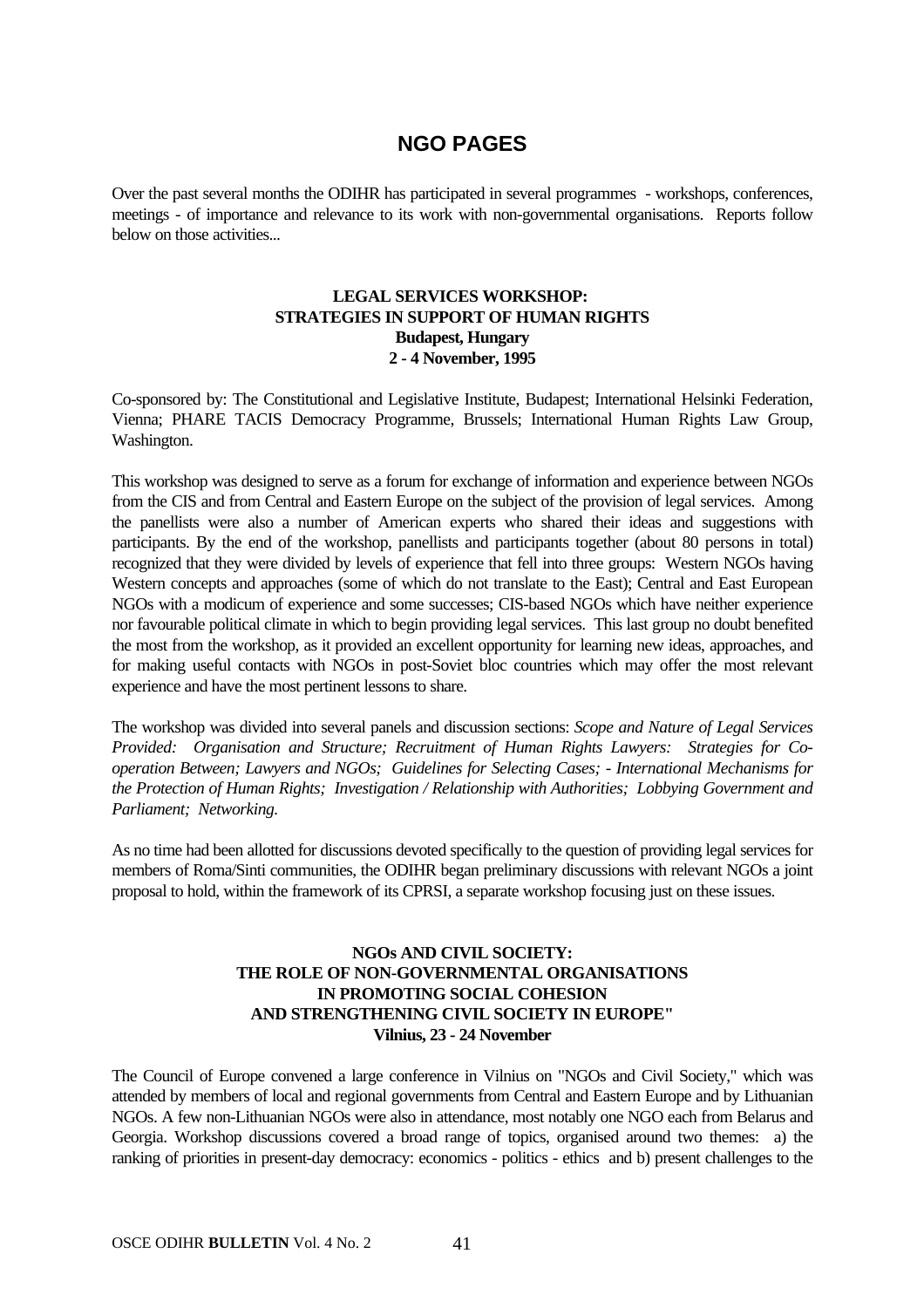cohesion of European society. The final plenary session addressed the ways in which NGOs and political authorities may co-operate on strengthening civil society.

### **ITALIAN ASSOCIATION FOR THE DEVELOPMENT OF WOMEN, ROME** Rome, Italy

15 December 1995

The ODIHR NGO Liaison Advisor held a meeting with AIDOS to discuss programmes of mutual interest and to explore areas for possible future co-operation. AIDOS has supported\* a project in Russia, the "Womens Innovation Fund, East-West" together with the Mediterranean Centre for Womens Studies in Greece. The program, which has its focus on women's rights, elections, human rights law and disadvantaged groups, was launched in March 1995. Plans are now underway to open a documentation and information centre on women's rights in Russia, with a central office in Moscow and two smaller regional offices. This Russian NGO is connected telematically to a network of 10 other women's organisations in the Russian Federation.

In the Ukraine, there are plans to assist a local NGO, the All Ukrainian Women's Society, in establishing a resource centre, as soon as funding can be allocated. There is already a Women's Press Centre in Kiev, established in conjunction with the Ukrainian government. The AIDOS office has stressed that its resource centre would remain independent from the government.

#### **CONFIDENCE BUILDING MEASURES - COUNCIL OF EUROPE NGO Informational Meeting Warsaw, 18 January**

The ODIHR, upon the request of Mr. Alfredo Miccio, Head of the Confidence-building Measures programme of the Council of Europe, convened a meeting with Mr. Miccio for Polish NGOs interested in minority questions to discuss the background, purpose and application procedures to the Confidence-building Measures Programme, which has been designed to facilitate projects that increase tolerance and understanding between peoples. More than 20 participants exchanged information on the mandates and programmes of their organisations and benefited from a thorough and informative presentation given by Mr. Miccio. The meeting also served to put in touch several Polish NGOs of similar profile that previously had been unaware of one anthers work.

#### **ECRE/ICVA\* REFERENCE GROUP ON FORMER YUGOSLAVIA 5-6 February 1996, Frankfurt**

The ECRE/ICVA Reference Group held its fifth joint meeting, and the first since the signing of the Dayton Framework Agreement for Peace. The meeting brought together members of the two networks, ECRE and ICVA, several non-member organisations having interest and relevant experience in refugee matters, representatives of UNHCR, International Federation of the Red Cross, the ODIHR, and humanitarian NGOs from Bosnia-Herzegovina, Croatia, and the Federal Republic of Yugoslavia (Serbia and Montenegro). The discussions served to provide all participants with up-to-date information on developments in Bosnia-Herzegovina and provided ample time and opportunities for exchanges of views.

\*European Council on Refugees and Exiles International Council of Voluntary Agencies

#### **Report on the HUMAN RIGHTS TASK FORCE MEETING**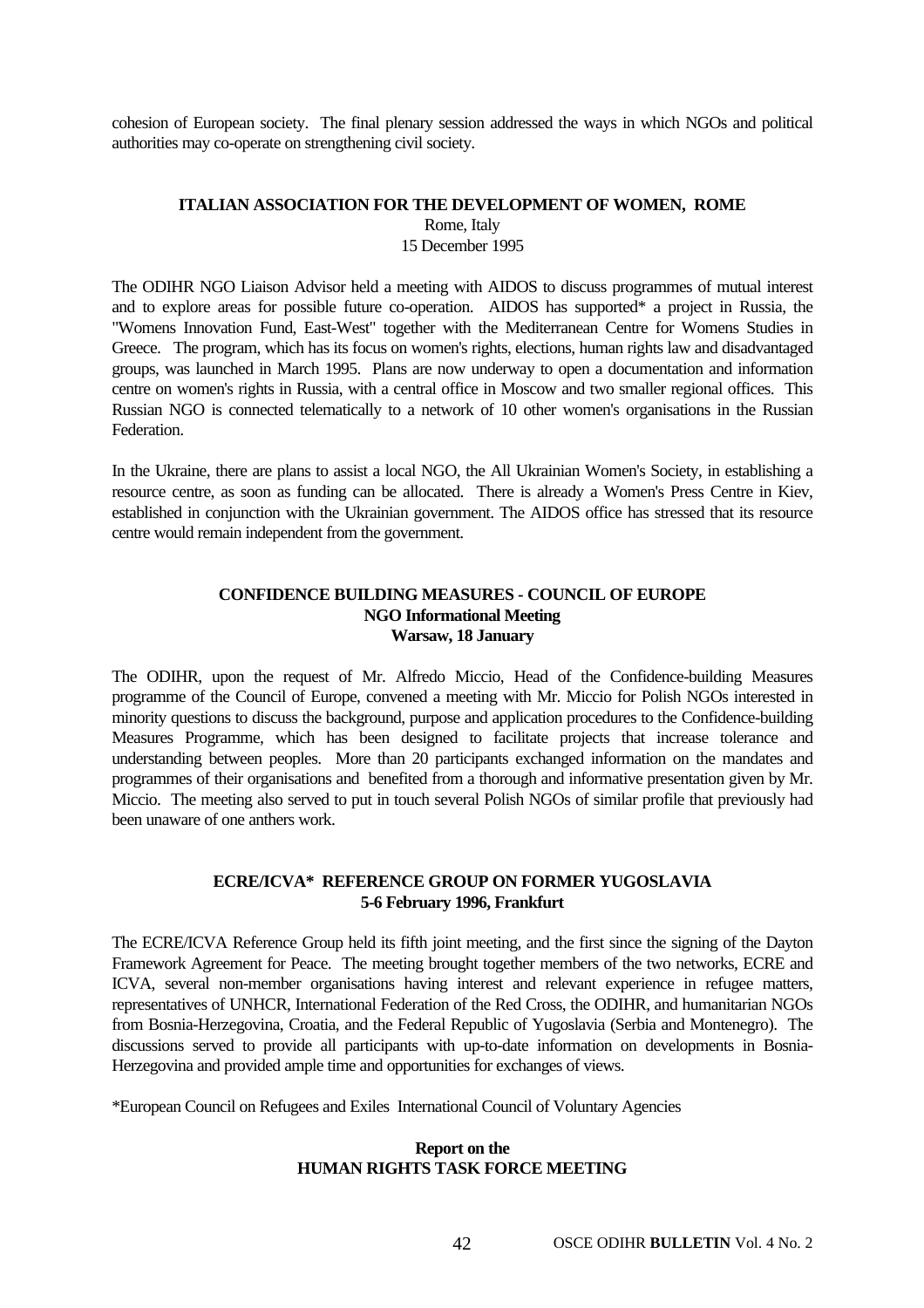#### **Office of the High Representative, Brussels 22 February 1996**

The meeting of the Human Rights Task Force (HRTF), chaired by Dame Pauline Neville-Jones, Senior Political Advisor to the High Representative, and assisted by Ms. Gro Nystuen, Legal Advisor to the High Representative, took place Thursday afternoon, 22 February at the Office of the High Representative in Brussels. This particular HRTF Meeting, while including as usual representatives of international organisations, also featured the presence and participation of representatives of international human rights non-governmental organisations having interest in or programmes of relevance to post-conflict reconstruction efforts in Bosnia. Following introductory remarks (apologies from Mr. Carl Bildt, who was unable to join the meeting due to situations of higher priority in Bosnia), participants were invited to brief the Meeting on the latest activities of their organisations, beginning with Ms. Mona Sutphen (OHR, Sarajevo) and Ms. Peggy Hicks (UNPF, Sarajevo) who reported on the development of a Joint Human Rights Implementation Centre in Sarajevo. Following a *tour de table*, discussions focused on areas for co-operation between NGOs and IGOs in the region. Most organisations in attendance circulated copies of documents describing their programmes and activities of relevance to post-conflict reconstruction in Bosnia.

Of greatest interest to all was the announcement of plans to initiate a **Joint Human Rights Implementation Centre** (JHRIC) in Sarajevo which will function as an information clearinghouse and focal point for all activities connected with the civil component of Bosnian reconstruction. The Centre will co-ordinate the work of two Teams: a) Human Rights Action Team, which will work closely with the international police forces; and b) Legal Resource Team, which will monitor cases, monitor detention centres, observe judicial proceedings, conduct trial observation. The Centre will hold weekly meetings which will be open to NGOs. A specific agenda will be determined for each meeting. The Centre will nominate an NGO Liaison officer. The Centre's first area of priority will be Serb Sarajevo. Expansion is expected later to other areas of Sarajevo, other cities and regions. All organisations present at the HRTF meeting were urged to encourage their representatives in Bosnia to establish contact with the JHRIC. All participants agreed that further meetings of the HRTF should take place in Sarajevo, not in Brussels. The High Representatives advisors agreed, and announced one week following Brussels a successive HRTF meeting scheduled for Friday, 8 March, in Sarajevo.

#### **"NATIONALITE ET CITOYENNETE, RETOUR DES REFUGIES, ACTION DU TRIBUNAL PENAL INTERNATIONAL AU REGARD DES ACCORDS DE PAIX DE DAYTON SUR LÉX-YOUGOSLAVIE: QUELLES STRATEGIES D'ACTION COMMUNE? Maribor, Slovenia 23-25 February**

The Federation Internationale des Ligues des Droits de l'Homme convened an international conference in Maribor as a follow-up to their conference held last May in Skopje. The same questions of nationality and citizenship were examined, this time against the background of the Dayton Agreement. The ODIHR NGO Liaison Advisor reported to the conference on the activities of the ODIHR and the OSCE Mission in Bosnia and on the proceedings of the Human Rights Task Force meeting held just one day earlier, in Brussels. Mr. Jean Pierre Getti, magistrat, presented participants with ideas, suggestions and strategies for working with the International War Crimes Tribunal. Mr. Pierre Herbecq, Secretary General of the Belgian League for Human Rights addressed the principles inherent to NGOs active in the field of human rights. Ms. Maggie Nicholson of the Council of Europe's Human Rights Directorate provided an explanation of the European institutions and procedures available to NGOs for pursuing individual human rights cases.